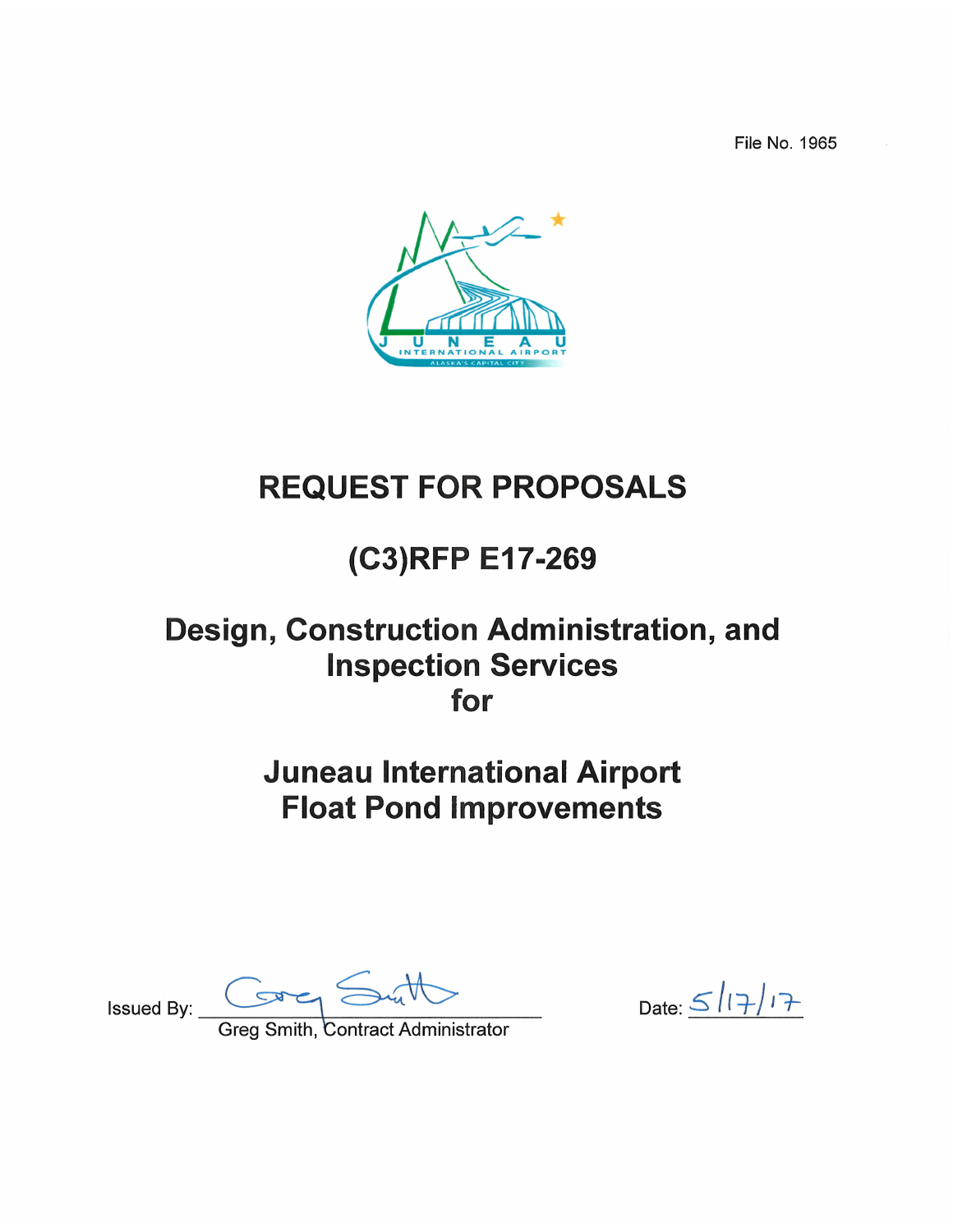#### Design, Construction Administration and Inspection Services for Juneau International Airport Float Pond Improvements (C3)RFP E17-269

**SCOPE OF SERVICES:** The City and Borough of Juneau (CBJ) is requesting proposals from qualified consultants to provide design, construction administration and inspection services for Float Pond Improvements at the Juneau International Airport (JNU).

**PRE-PROPOSAL MEETING:** A non-mandatory pre-proposal meeting will be held in the Alaska Room located on the second floor of the JNU Airport terminal, 1873 Shell Simmons Drive, Juneau, AK, at **10:00 a.m., Alaska time on May 23, 2017**. A tour of the project area will be available for pre-registered respondents following the pre-proposal meeting. Persons interested in submitting proposals are encouraged to attend. Conference call capability will be available for the Pre-Proposal meeting. Proposers intending to participate in the site visit and/or the preproposal meeting via conference call shall notify the CBJ Engineering Contracts Division, at (907) 586-0490, or Contracts@juneau.org by 4:30 p.m., May 22, 2017.

**QUESTIONS REGARDING THIS RFP:** Greg Smith, Contract Administrator, phone (907) 586- 0873, fax (907) 586-4530 Greg.Smith@juneau.org is the sole point of contact for all issues pertaining to this procurement.

**DEADLINE FOR PROPOSALS: 5** copies of sealed proposals will be **received until 2:00 p.m., Alaska time on June 7, 2017**, or such later time as the Contract Administrator may announce by addendum to RFP holders at any time prior to the submittal date. Proposals must be timestamped by 2:00 p.m. Late proposals will not be accepted and will be returned unopened. Faxed or emailed proposals will not be accepted.

#### **NOTE**: **Mailing/delivery times to Alaska may take longer than other areas of the U.S.**

Proposal documents delivered in person or by courier service must be delivered to:

#### **PHYSICAL LOCATION:**

City and Borough of Juneau, Purchasing Division 105 Municipal Way, Room 300 Juneau, AK 99801

Proposal documents delivered by the U.S. Postal Service must be mailed to:

#### **MAILING ADDRESS:**

City and Borough of Juneau, Purchasing Division 155 South Seward Street Juneau, AK 99801

The CBJ Purchasing Division's phone number is (907) 586-5258; fax number is (907) 586-4561.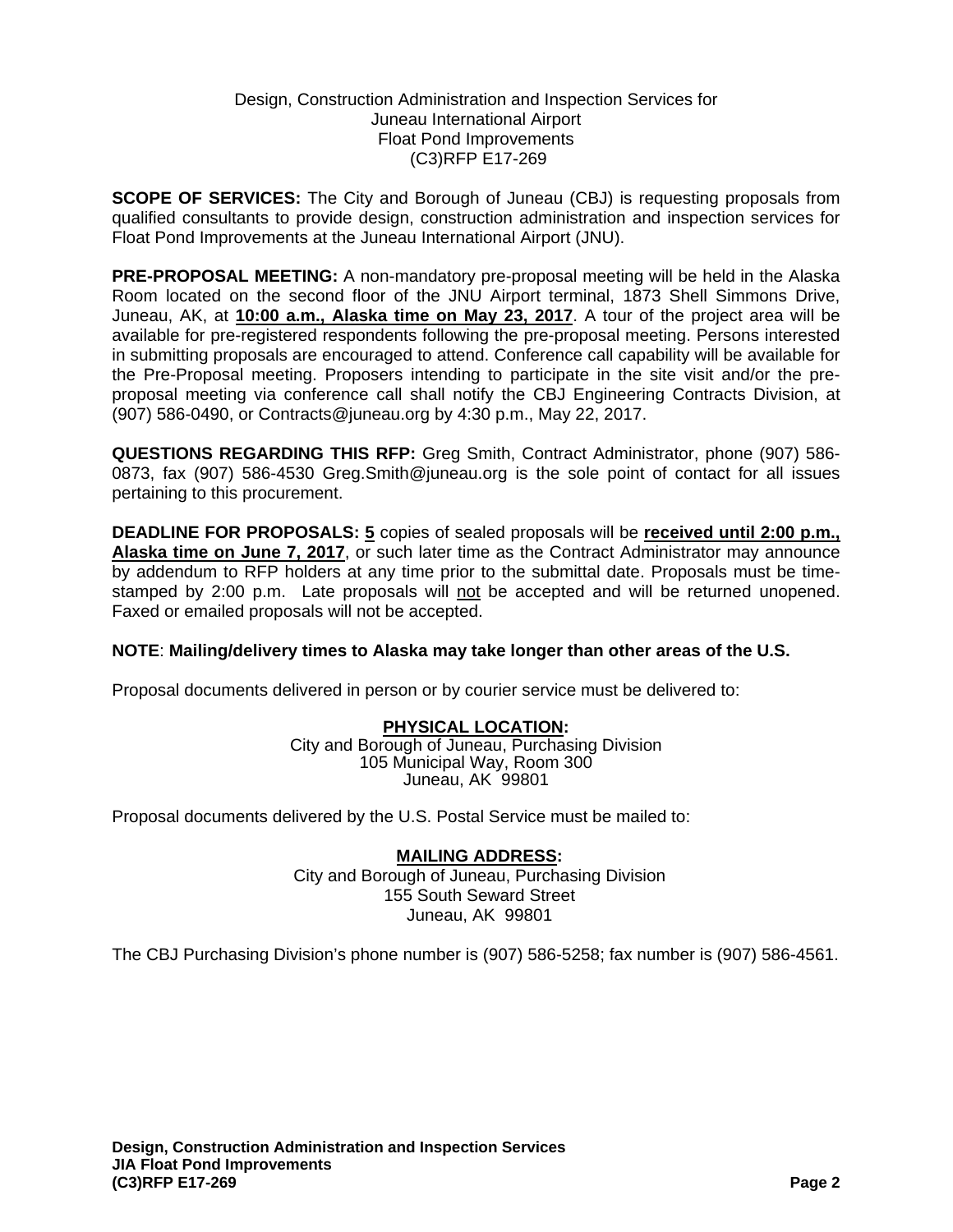**Please affix the label below to the outer envelope in the lower left hand corner.** 

|                                                    | <b>IMPORTANT NOTICE TO PROPOSER</b>                                                                                                                                                                        |  |  |  |  |  |  |
|----------------------------------------------------|------------------------------------------------------------------------------------------------------------------------------------------------------------------------------------------------------------|--|--|--|--|--|--|
|                                                    | To submit your proposal:<br>Print your company name and address on the upper<br>1.<br>left corner of your envelope.<br>Complete this label and place it on the lower left<br>2.<br>corner of your envelope |  |  |  |  |  |  |
|                                                    | RFP NUMBER: RFP E17-269                                                                                                                                                                                    |  |  |  |  |  |  |
|                                                    | <b>SUBJECT: Design, Construction</b><br><b>Administration and Inspection</b><br><b>Services for Juneau International</b><br><b>Airport Float Pond Improvements</b>                                         |  |  |  |  |  |  |
| DATE OF OPENING AT 2:00 P.M.<br><b>ALASKA TIME</b> |                                                                                                                                                                                                            |  |  |  |  |  |  |
| <b>SEALED PROPOSAL</b>                             |                                                                                                                                                                                                            |  |  |  |  |  |  |
|                                                    |                                                                                                                                                                                                            |  |  |  |  |  |  |

Disadvantaged Business Enterprises are encouraged to respond.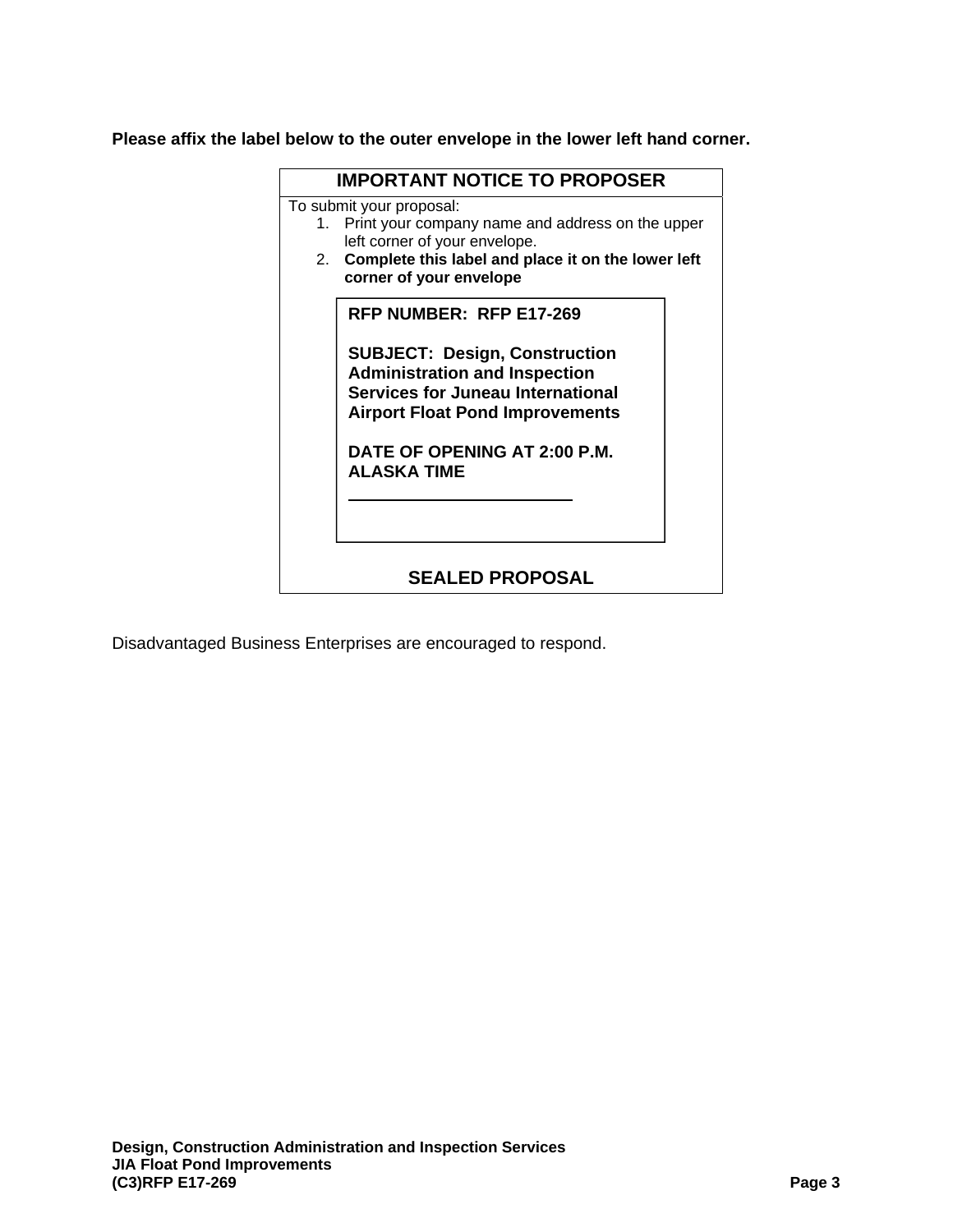## **TABLE OF CONTENTS**

- **1.0 GENERAL INFORMATION**
- **2.0 RULES GOVERNING COMPETITION**
- **3.0 PROPOSAL CONTENT REQUIREMENTS**
- **4.0 EVALUATION OF PROPOSALS**
- **5.0 SELECTION AND AWARD PROCESS**
- **6.0 INSURANCE REQUIREMENTS**
- **7.0 PROTESTS**
- **8.0 CONSULTANT'S GOOD STANDING WITH CBJ FINANCE DEPARTMENT**

**EVALUATION/RANKING SHEETS (Written and Oral)** 

**ATTACHMENT No. 1 – STANDARD CONTRACT WITH FEDERAL CONTRACT PROVISIONS (Part 2)** 

**ATTACHMENT No. 2 – DBE GOALS AND REQUIREMENTS, DBE FORMS**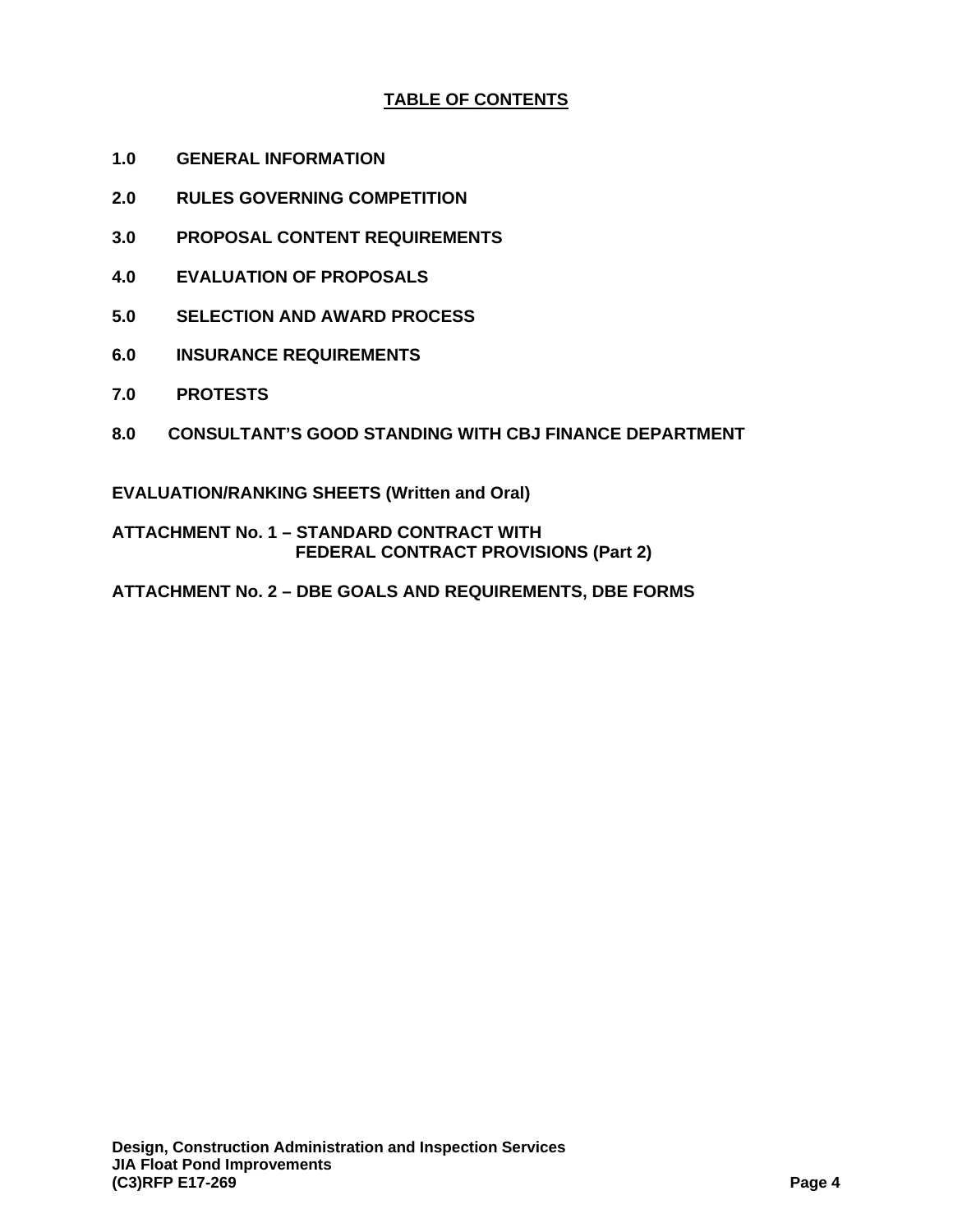### **1.0 GENERAL INFORMATION**

This Class 3 Request for Proposals (RFP) defines the scope of the project, explains the procedures for selecting a firm to provide the requested services, and defines the documents required to respond to the RFP. The Class 3 process is used for acquisition of professional service contracts estimated to be more than \$50,000.

Consultant is defined as an individual, firm, or joint venture qualified and licensed to offer professional design services in the State of Alaska. For purposes of this RFP, Consultant includes all proposed members of the Consultant's team.

## **1.1 Purpose**

The purpose of this document is to solicit proposals from qualified consultants to provide professional services for engineering and related aviation services to provide design, construction administration, and inspection services for Float Pond Improvements. Professional services procurement will conform to the Federal Aviation Administration (FAA) Advisory Circular (AC) 150/1500-14E guidance.

In addition to a high level of expertise in planning, design and construction administration of aviation facilities, essential personal attributes of all consultants providing the requested services include excellent communication and collaboration skills.

The Consultant will work with the Owner's Representative, the Operations Committee of the Airport Board, airport stakeholders, and the aviation community.

## **1.2 General Background**

Juneau International Airport is a gateway to the Capital City and the State of Alaska. It links important economic, government, health care, education, and service industries throughout the region and state. The airfield includes one runway of 8,857 feet in length with a parallel taxiway, and a float pond with a 4,600 ft. long water lane for floatequipped aircraft operations.

The Airport is municipally owned and functions as an enterprise of the City & Borough of Juneau (CBJ). A seven-person Airport Board that is appointed by the CBJ Assembly governs the airport. Airport operations are managed by an Airport Manager in accordance with FAA certification requirements. Additional information about the Juneau Airport can be found at www.juneau.org/airport.

The design and construction of this capital improvement project will be accomplished under the direction of the Airport Manager who will assign an Owner's Representative and/or staff to manage the project and consulting contract that is expected to result from the RFP. This RFP solicitation is administered by the CBJ Engineering Contracts Division.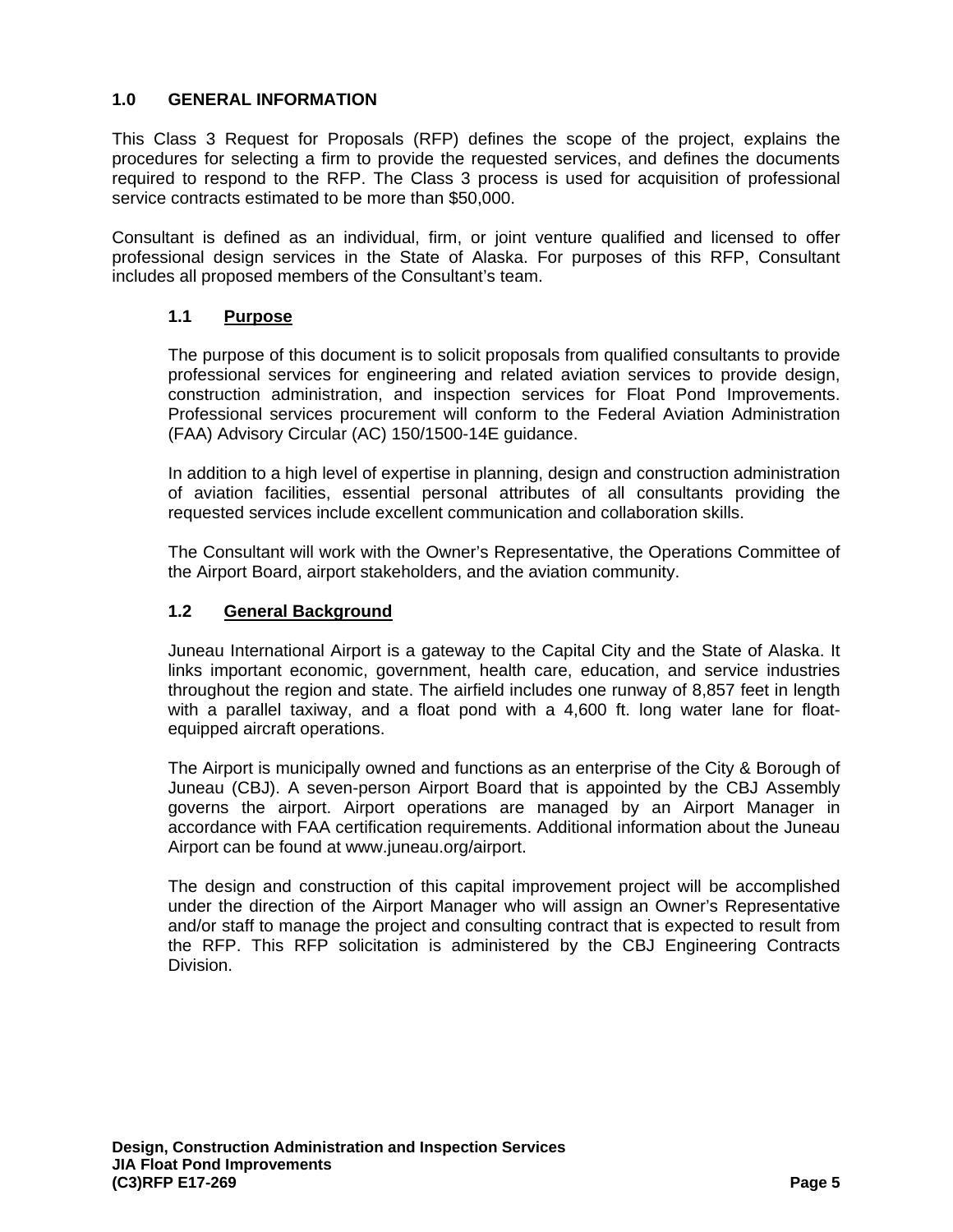## **1.3 Project Background**

The water runway at Juneau International Airport is a heavily used float-plane base for operations in the Juneau area. Several small communities, lodges, and charter operations rely on service from float-planes operating during the summer months. Typical operations begin at when the ice is gone in late March or early April and last until ice forms on the pond in mid to late October.

The water level is controlled by an outlet structure that was installed more than 30 years ago. The structure was designed to allow water to enter the pond when the Mendenhall River levels rise to a certain level and allows water to exit the pond through an overflow which establishes the maximum theoretical water level. In recent years the functionality of the structure has deteriorated due to its age and water escapes from the pond except when water level in the river is higher than the inlet structure. Water escapes nearly constantly, which has led to extreme low water in the pond on occasion. In addition, there is no way to control the in-flow of water during extended high water events such as spring runoff and glacial outwash from the Mendenhall Glacier, which is located at the head of the Mendenhall River. For these reasons, it is desirable to install a valve that can be manually operated to control the level of the pond.

In addition, the combination of wave action, and frequent water level changes in the pond have created a critical need to place bank protection and raise the south float pond road (Pete Carlson Way).

The airport has submitted an application for Airport Improvement Program (AIP) grant to the FAA for design and construction of the project. This project will be subject to all applicable Federal regulations. The required environmental review for both the design and construction is complete, and the project has received categorical exclusion from further analysis under NEPA. Permits for the construction will be obtained as part of the project.

#### **1.4 Scope of Services**

The Consultant shall work with the Owner and Owner's Representative to develop a design solution that meets the Airport's operational needs, AIP funding requirements, and Airport Board approval.

The Consultant shall provide all necessary professional services to prepare design and bid-ready construction drawings, specifications, and estimates of probable construction cost. Such services will include activities and tasks described in AC 150/5100-14E, section 1.4.2 and 1.5. The Owner may also utilize an Owner's Representative, staff, and/or additional consultants to provide portions of the services noted in the applicable AC. Assignment of specific project services to the Consultant will be discussed during contract fee negotiations. The Owner may elect to amend the initial contract to include contract administration and inspection services.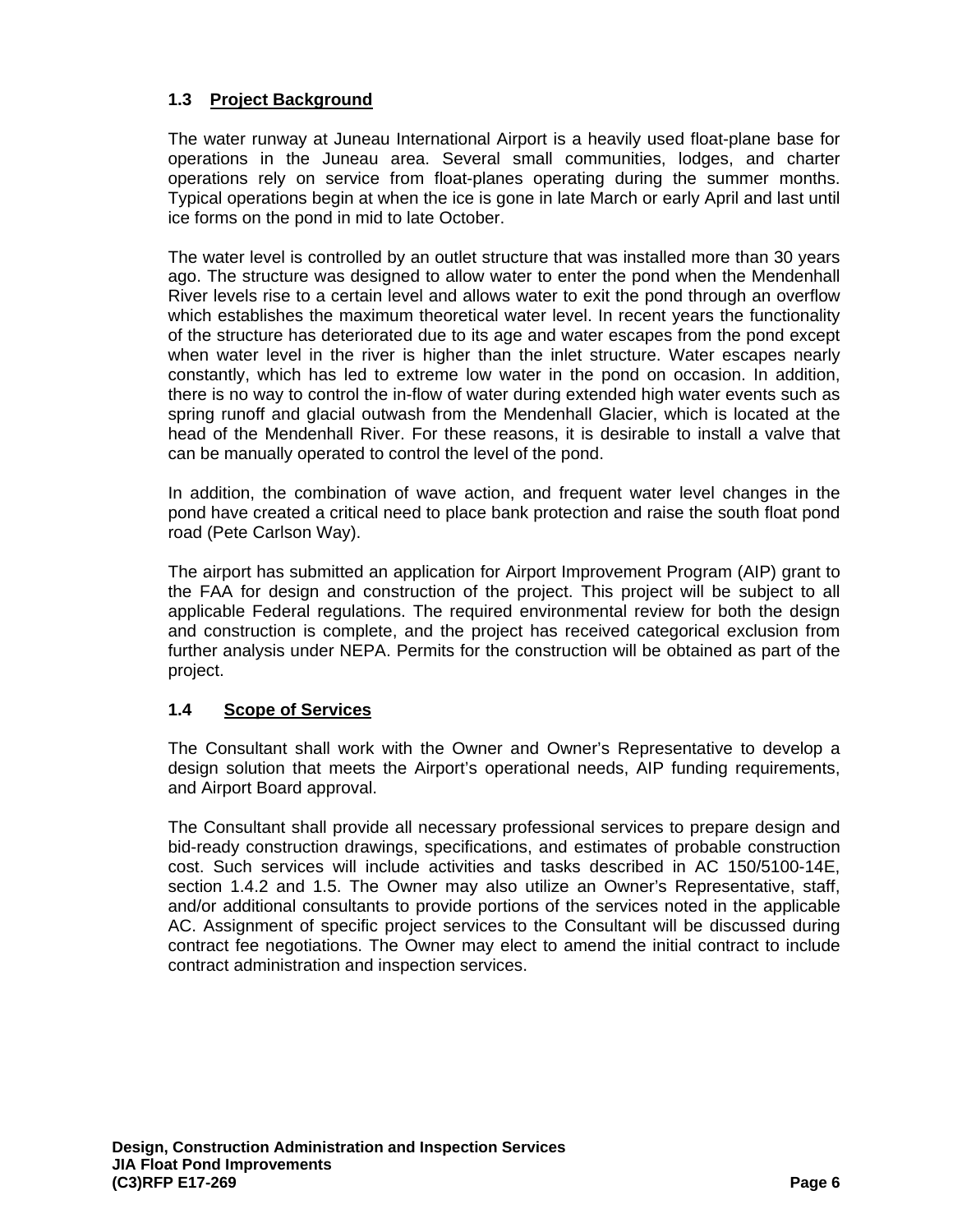The Consultant team is expected to include, but is not limited to, the following professional disciplines: civil engineer, structural engineer, aviation planner. The scope of services anticipated in this contract includes working with the Owner and Owner's Representative to:

- Review existing information;
- Analyze specific construction options and the impacts on existing airfield facilities to develop a detailed Construction Safety and Phasing Plan;
- **Prepare design and construction documents that describe all aspects of design** that will be included in bid documents;
- Provide technical expertise for specialized systems, equipment, and construction cost estimates throughout the project;
- Communicate project issues to Owner, Owner's Representative, airport staff, project committee, and aviation community through narrative, graphic, and verbal mediums;
- Provide assistance to CBJ Engineering Contracts office during bidding period.
- Develop conformed documents (drawings and specifications) following the bid period;
- **Provide construction administration and inspection services that may include** participation in the pre-construction conference, submittal reviews, answering contractor questions, performing periodic inspections, and assisting the airport with execution of the construction contract;
- Provide project closeout services that may include preparing as-built drawings, preparing final project reports, and assisting the airport with settling disputes;
- Provide other professional project management assistance throughout the project, as may be requested by the airport.

The consultant shall design the Float Pond Improvements project to conform to FAA AC 150/5300-13A and additional applicable guidance from FAA, Alaska DOT, and CBJ. The consultant shall provide a design free from defects that could have been reasonably foreseeable at the time of the design.

The Consultant shall provide required information and drawings necessary to obtain all necessary permits, and may be requested to assist the Airport with other permit issues that may be applicable to this project.

All contract documents submitted by the Consultant shall conform to the designated contract format and procedures including applicable FAA standards. The format for submittals will be agreed upon during contract negotiations. The CBJ will use the traditional design-bid-build process for this project. Construction bid will be awarded to the lowest qualified bidder, using standard CBJ public bidding procedures.

#### **1.5 Project Schedule**

A professional services contract for services described in this Request for Proposals is expected to be in place by July 15, 2017. The consultant will prepare a series of milestone submittals for schematic and final design including detailed cost estimates early in the design process. FAA funding for the project will be based on the consultant cost estimate submitted with schematic design no later than September 1, 2017. The consultant will complete bid-ready construction documents by November 15, 2017, to allow the project's bid period and contract award for construction to begin by January 2018. The consultant should assume that any construction requiring water levels that are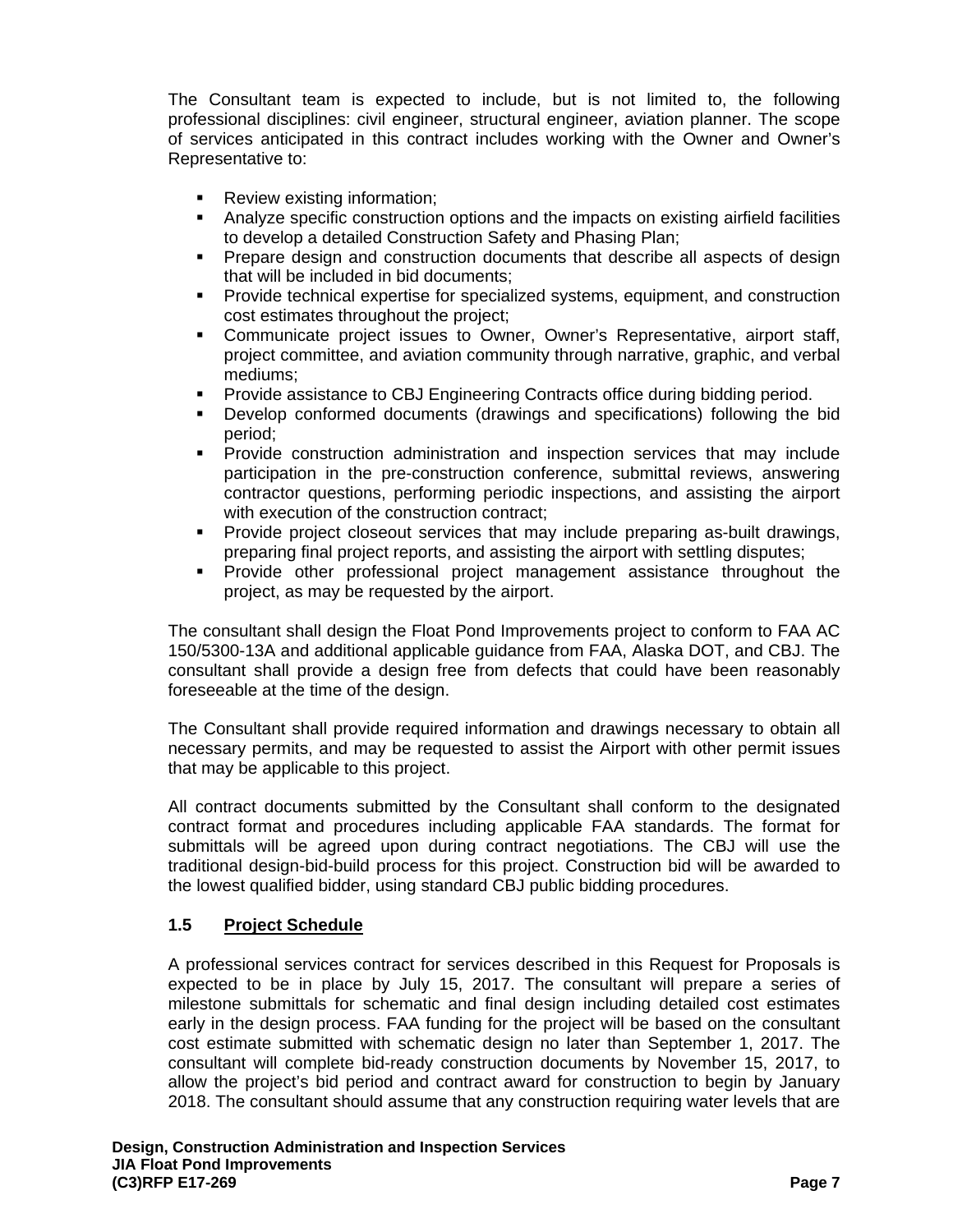below operating level will occur during the winter months when the pond is normally closed. Complete closures of the water runway for construction during the normal operating season are not acceptable for this project.

#### **1.6 Questions**

Questions regarding this proposal should be directed to:

Greg Smith, Contract Administrator City and Borough of Juneau ENGINEERING DEPARTMENT Marine View Center - 3rd Floor **eMail:** greg.smith@juneau.org 230 South Franklin Street **Telephone:** (907) 586-0873 Juneau, Alaska 99801 **FAX:** (907) 586-4530

Office hours are 8:00 a.m. to 4:30 p.m. local time, Monday through Friday.

#### **1.7 Standard Contract**

Standard contract clauses, typical design services, compensation policies, and insurance requirements are shown in Attachment 1 – Standard Contract with Federal Contract Provisions. This contract is attached for general information purposes only; actual contract scope of work and contract terms will be negotiated with the successful consultant. Federal contract requirements are attached to the standard contract. The Federal contract requirements are mandatory.

### **1.8 Disadvantaged Business Enterprise (DBE)**

The Disadvantaged Business Enterprise goal for this project is 1.5%

For proposals to be considered, firms shall comply with the CBJ's DBE requirements outlined in Attachment 2 – DBE Goals and Requirements.

The City & Borough of Juneau, in accordance with the provisions of Title VI of the Civil Rights Act of 1964 (78 Stat. 252, 42 U.S.C. §§ 2000d to 2000d-4) and the Regulations, hereby notifies all proposers that it will affirmatively ensure that any contract entered into pursuant to this advertisement, disadvantaged business enterprises will be afforded full and fair opportunity to submit proposals in response to this invitation and will not be discriminated against on the grounds of race, color, or national origin in consideration for an award.

Discrimination on the basis of race, color, national origin, or sex in the performance of any contract that results from this RFP shall not be allowed by the Consultant or any Subconsultant.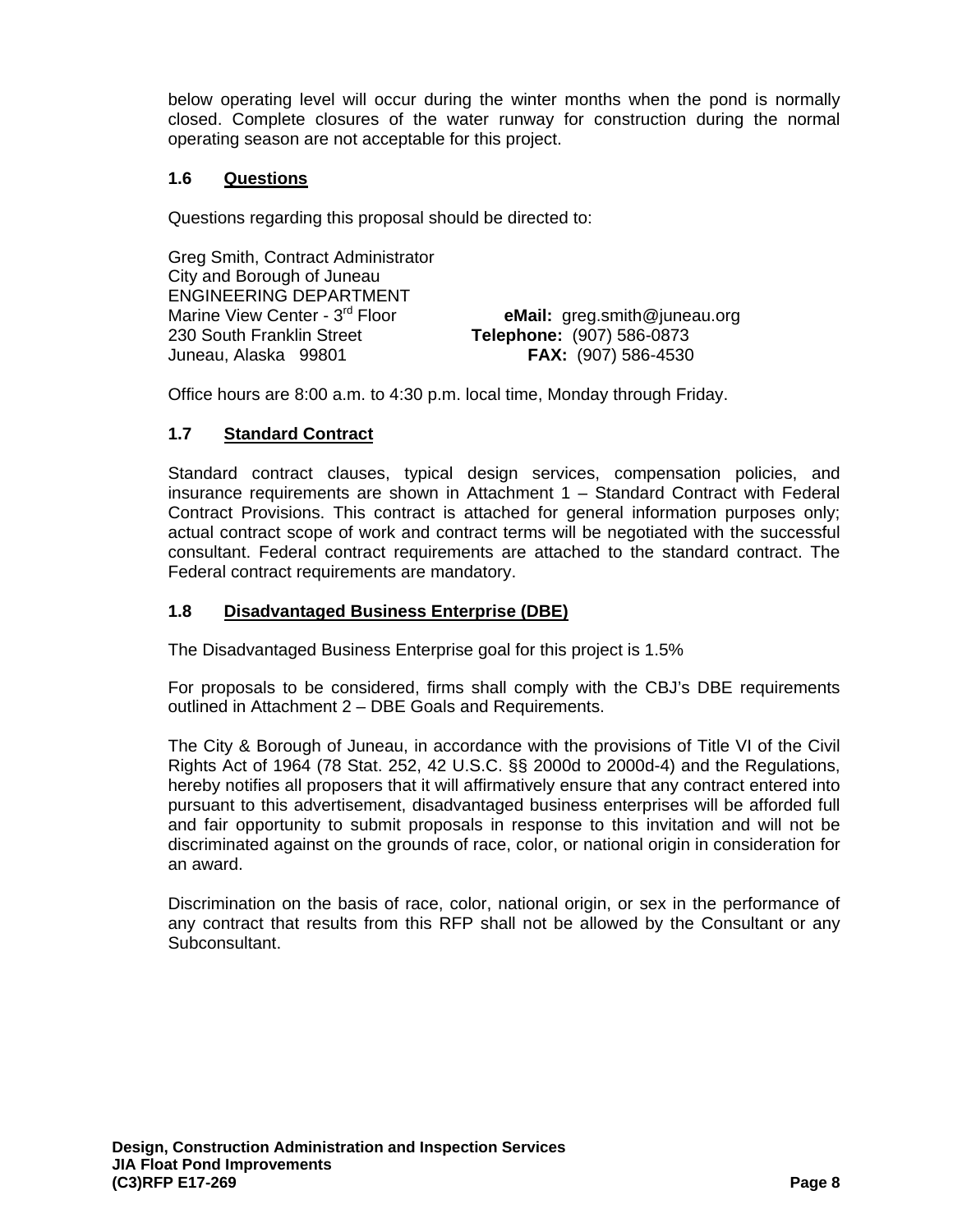## **2.0 RULES GOVERNING COMPETITION**

## **2.1 Pre-Proposal**

Proposers should carefully examine the entire RFP and any addenda thereto, and all related materials and data referenced in the RFP. Proposers should become fully aware of the nature of the services requested and the conditions likely to be encountered in performing the services.

## **2.2 Proposal Development**

The content of proposals will be kept confidential until the selection of the Consultant is publicly announced. All materials submitted in response to this RFP will become the property of the CBJ. One copy shall be retained for the official files of the Engineering Department and will become public record after announcement of the successful Proposer. The CBJ will not return proposals to the Proposer. The CBJ reserves the right to reject any or all proposals. Proposals are to be prepared in such a way as to provide a straightforward delineation of the Proposer's capabilities to satisfy the requirements of this RFP. Emphasis should be concentrated on conformance to the RFP instructions, responsiveness to the RFP requirements, and on completeness and clarity of content.

This solicitation does not commit CBJ to select any Consultant(s) for the requested services. All costs associated with the respondents' preparations, submission and oral presentations (if applicable) shall be the responsibility of the Proposer.

All proposals must be signed. Proposals must be received in the number of copies stated in the RFP no later than the date and time specified in the cover letter. All copies of the proposals must be under sealed cover and plainly marked. Proposals not received by the date and time specified in the cover letter will not be considered.

## **2.3 Disclosure of Proposal Contents**.

The City and Borough of Juneau, a municipal corporation and political subdivision of the State of Alaska, is subject to the Alaska Public Records Act codified at AS 40.25.100- 220, and the public records provisions in the CBJ Charter, section 15.7. The contents of proposals submitted in response to this RFP will be kept confidential until the top ranked proposer is announced. Immediately following announcement, all proposals become public information. Trade secrets and other proprietary data contained in a proposal may be held confidential, to the extent allowed by law, by the Purchasing Officer, upon request in writing by a proposer. **Material considered confidential by the proposer must be clearly identified and marked (page, section, etc) and must include a brief statement that sets out the reasons for confidentiality in a separate letter submitted by the proposer with the proposal submission.** Marking the entire proposal confidential is not acceptable and may be cause for the City to reject your proposal as non-responsive.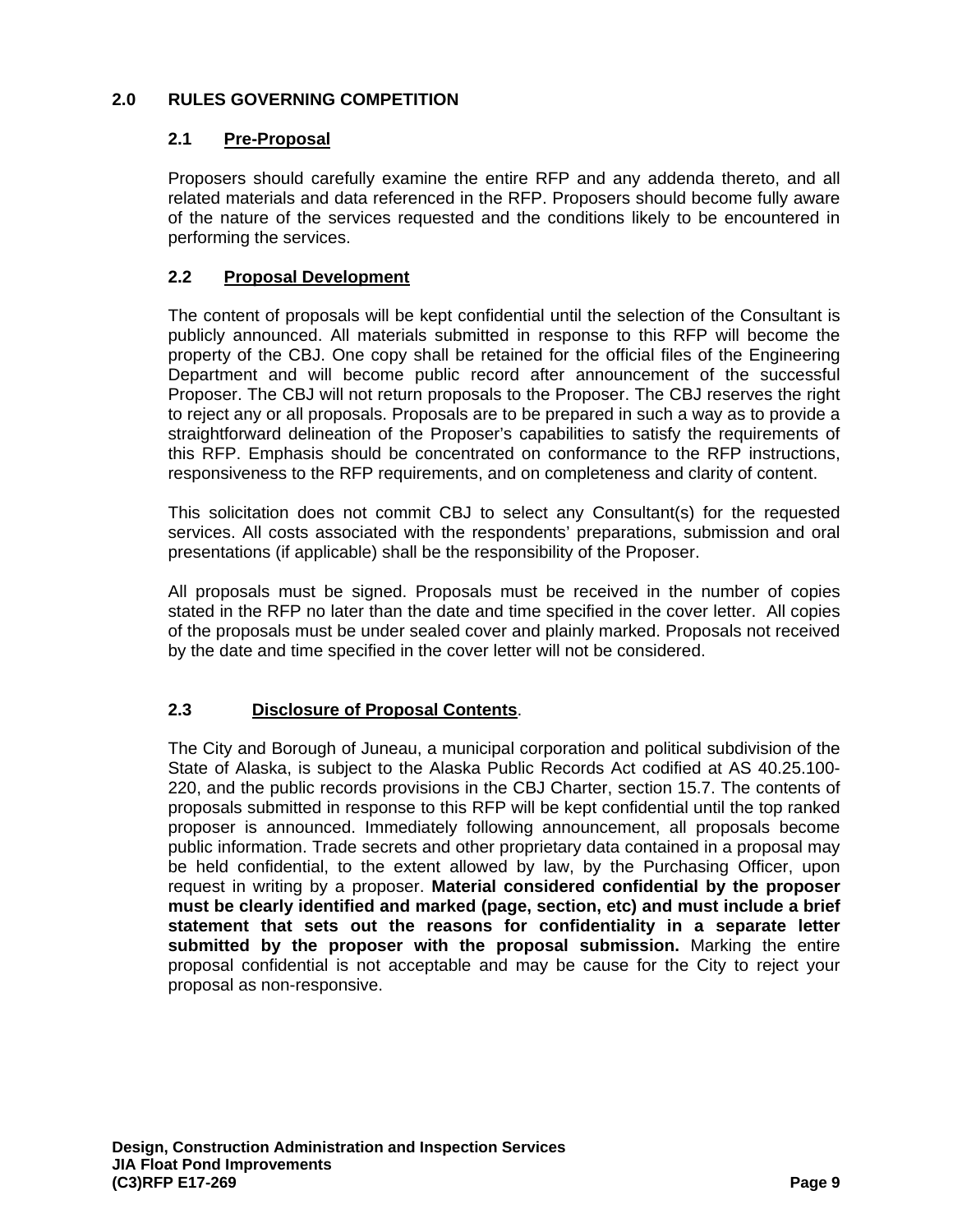### **3.0 PROPOSAL CONTENT REQUIREMENTS**

Proposals should be organized in the manner specified below.

#### **3.1 Title Page**

Show the RFP subject, the name of the firm, address, telephone numbers, contact person and date of submission. Clearly indicate if the proposal is offered as a joint venture or collaboration with other firms and describe each firm's role in the project.

### **3.2 Letter of Transmittal** *(should not exceed 1 page)*

Summarize your firm's understanding of the proposal requirements and capability to meet same. Give names of the person(s) who will be authorized to represent the firm, their title(s), e-mail and physical addresses, and telephone number(s). The transmittal letter must be signed by a representative who has authority to bind the firm.

Professional architectural and/or engineering registrations in the State of Alaska at the time of proposal submission are required (Alaska Statute 08.48.281). The letter of transmittal must include a statement indicating that all applicable corporate, professional, and occupational licenses and all other necessary licenses and certifications are currently held. Provide license and certification numbers of firm(s) and key personnel.

If a corporate license is held, the design professional who is licensed in the State of Alaska (in order to obtain a corporate license) must be in responsible charge of the project, as well as be the professional stamping applicable design documents.

**Acknowledge receipt of each addendum in the transmittal letter.** Failure to acknowledge addenda may result in the proposal being considered non-responsive and subject to rejection.

#### **3.3 Scope of Services** (*should not exceed 3 pages*)

This project will include planning, design and construction administration services. Describe how your team will provide the requested services noted below.

- *a. Project Approach.* Describe your general approach to meeting the needs of this project, and identify the individual tasks that you recommend be completed for the efficient review of existing conditions, design, and construction of the major project elements. What do you see as challenges for this project and how will you address them?
- *b. Collaboration.* Describe the team's approach to document coordination and collaboration with the Owner to reach project milestones. How will you work with team members and use the expertise of Airport staff? What role do you suggest for peer review and/or value engineering for this project?
- *c. Balancing Project Needs.* Discuss how your team's approach will balance funding requirements, project phasing, impact to natural resources, and quality of the final product with the location and climate constraints of the Juneau area.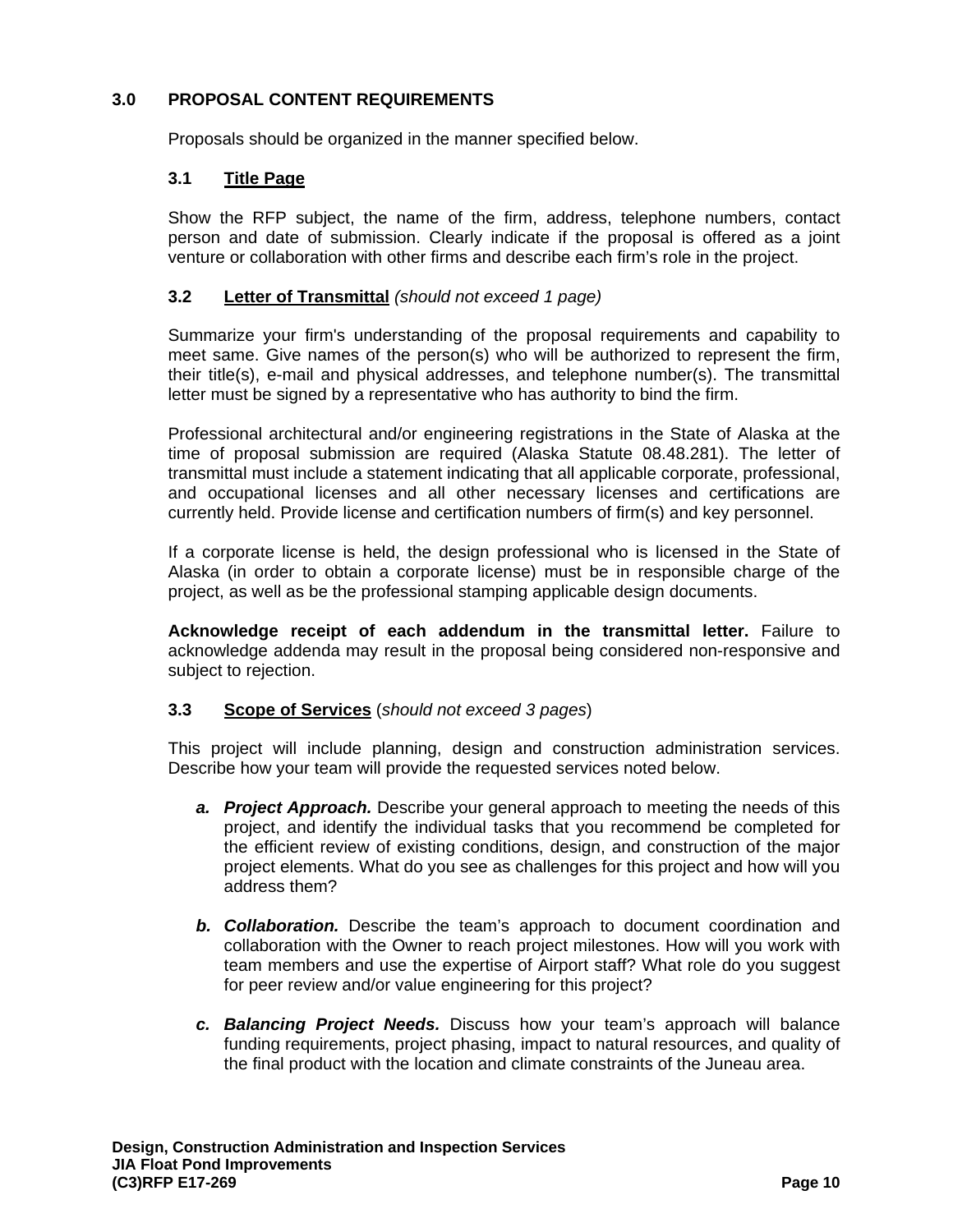*d. Construction Administration Approach.* Discuss the team's approach to construction administration for this project. What services are essential for the consultant team to provide (and why)? What services can (or should) be provided by the Owner or Owner's Representative?

## **3.4 History and Experience** *(should not exceed 3 pages)*

- *a. Past Projects.* Provide descriptions of at least two projects completed in recent years that are similar in building type and/or scope to the project described in this RFP. Provide individual contacts, e-mail addresses, and telephone numbers of references for each of the projects. Describe the full consultant team and roles of specific individuals who are also proposed in this RFP. Describe the design and procurement process that was used for each project, and summarize the project budget and schedule. Discuss cost and schedule modifications that were needed because of design issues that were discovered during construction.
- *b*. *History of the Team.* Provide general background information for the prime consultant firm and proposed sub-consultants that demonstrates experience unique qualifications with airport projects constructed on active airfields, within streams, and with airfield electrical systems. Include information outlining the team's experience in the specific professional services requested.
- *c. Firm Profile and Expertise.* Describe how this project fits into the prime consulting firm's overall organization and expertise. What is the philosophy of the firm, the types of projects historically completed, and the specialized expertise in aviation-related projects?

## **3.5 Team Organization & Qualifications** *(should not exceed 4 pages)*

- *a. Proposed Individuals.* Specify the consultant team's Project Manager and furnish brief (no more than one page each) resumes for key persons of the team who will be charged with day to day responsibility for carrying out the project. Describe the specific role and involvement of each such person proposed. Resumes should provide an informative, yet succinct, description of projects similar to this project and emphasize recent work in airport facilities that are similar in scale and scope to this project.
- *b. Unique Qualifications.* Describe the expertise of the individuals on the team regarding airfield design issues, FAA regulations, and requirements for FAA AIP grant funded projects. Demonstrate individuals' expertise in construction administration of projects constructed within secure areas of the airfield. In addition to project experience, indicate team members' participation in seminars, professional organizations, and/or formalized educational study that is related to this project.
- *c. Experience as a Team.* Describe the prime consultant's experience with proposed subconsultants as an effective project team. Note past projects that specific members of the team have worked on together. Demonstrate expertise in collaborative problem solving, peer review, and document coordination/quality control.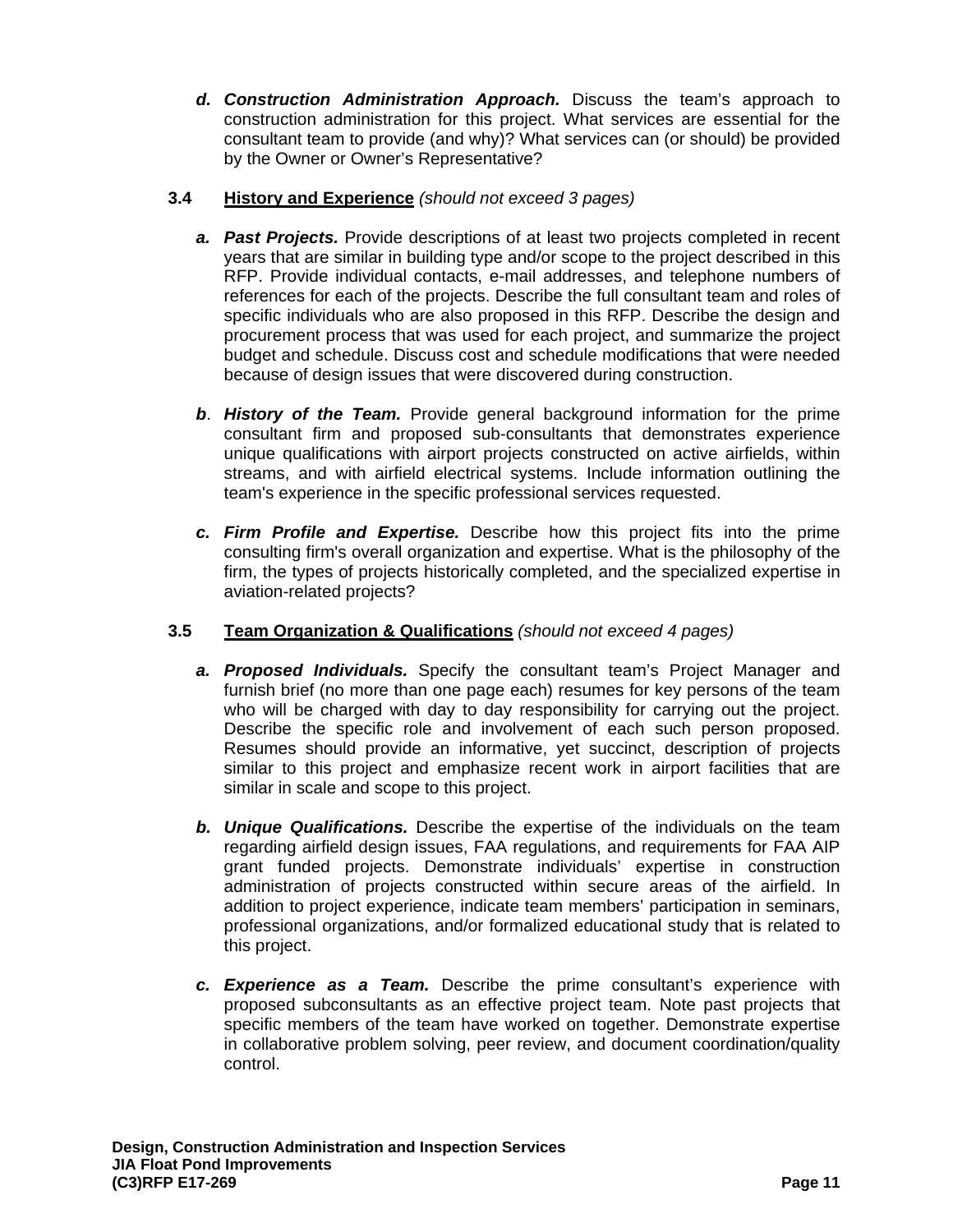## **3.6 Project Execution** *(should not exceed 2 pages)*

*Project Goals: The Project has the following goals:* 

- **Develop a cost effective design to construct the project elements.**
- Develop a safe and efficient phasing plan to construct the project elements.
- Provide effective stakeholder involvement during development of the project design and construction documents.
- *a. Summary of Interest.* Summarize why your team is interested in undertaking this project, and illustrate the unique attributes that your team offers to help the Airport accomplish the project goals.
- *b. Meeting Project Goals.* Describe how you will address the project goals and how you will keep the project stakeholders and consultant team organized and on track to meet project milestones and deadlines. How will you provide high quality documents that reflect the accepted design and minimize the need for changes during construction?
- *c. Risk Reduction.* What is your experience with construction change orders and/or claims that resulted in additional expense to the Owner because of design error and/or omission? How were the Owner's interests represented? Was the Owner compensated either directly or indirectly for design errors/omissions? What measures were taken that reflect learning from the mistakes so as to minimize errors and omissions on future projects?

## **3.7 DBE Participation Documentation** (these pages will not be counted)

Attach documentation showing DBE participation or Good Faith Effort.

## **4.0 EVALUATION OF PROPOSALS**

#### **4.1 Criteria**

Written proposals will be evaluated and scored using the criteria listed on the WRITTEN EVALUATION/RANKING page (found at the end of this document) in order to ascertain which proposal best meets the needs of the project. The items to be considered during the evaluation of written proposals and the associated point values are described on the evaluation form.

Following evaluation of written proposals, the Selection Committee may short-list at least two firms and conduct oral interviews. Such interviews, if held, shall be done in accordance with the process discussed below. Oral interviews will be scored in accordance with criteria listed on the ORAL INTERVIEW EVALUTION/RANKING page (found at the end of this document).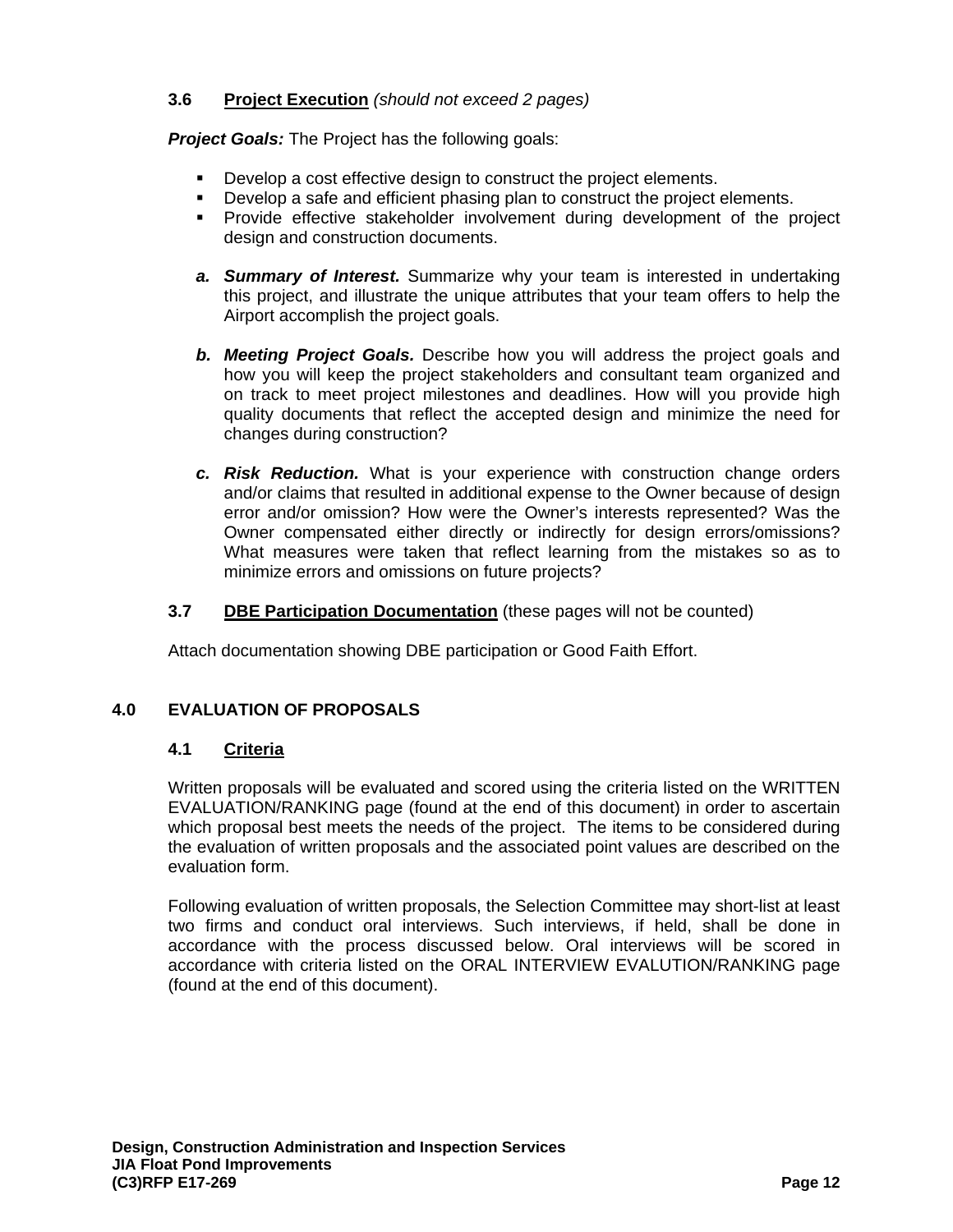## **4.2 Evaluation Process**

Evaluation of the written proposals and oral interviews (if held) will be performed by a three member Selection Committee. Written proposals will form the primary basis for selection of the consultant teams to be short-listed for Oral Interviews, but scores in the written proposals will not be considered in the Oral Interview evaluation.

If Oral Interviews are held, the short list of at least two finalists will be invited to attend oral interviews. The Selection Committee will decide whether to hold oral interviews for all short listed finalists either by teleconference or in person in Juneau. Finalists will be notified and informed of specific interview requirements and procedures at least five days prior to the oral interview. Consultant personnel for each oral interview will be limited to no more than the following three persons:

- 1. Proposed Consultant Team Leader (Project Manager)
- 2. Lead Design Engineer
- 3. Any other key member of the consultant team

Oral interviews, if conducted, will be separately scored and ranked, and will determine the final outcome of the consultant selection process.

## **5.0 SELECTION AND AWARD PROCESS**

## **5.1 Selection Based on Written Proposals**

Each member of the Selection Committee shall independently score all written proposals that are received by the established proposal deadline. Each member's scores, as they relate to the group of proposals, are then ranked. The proposal receiving the highest score is given a ranking value of "one", the second highest scored proposal receives a ranking of "two", and so on. The independent scores and rankings of each member are then forwarded to the Engineering Contracts Administrator. These rankings are then checked for accuracy and combined to form a composite ranking. If all members have selected the same firm as the number one ranked firm, the Selection Committee may declare the process complete, or it may proceed to the Oral Interview stage.

If a majority of members select the same proposal as the best or among the best, the committee members *may* convene to discuss individual rankings and scores. If this majority does not exist, or if each member has selected a different proposal as the best, then the meeting must take place.

The members shall use the meeting to discuss differences in individual scores and may, as a group, contact references and share information beyond that which appears in the written proposal. As a result, individual members may change their scores and rankings, but must cite their reasons for doing so. At the conclusion of the meeting the Contract Administrator shall re-compute a new combined ranking based upon changes, if any, to the individual rankings.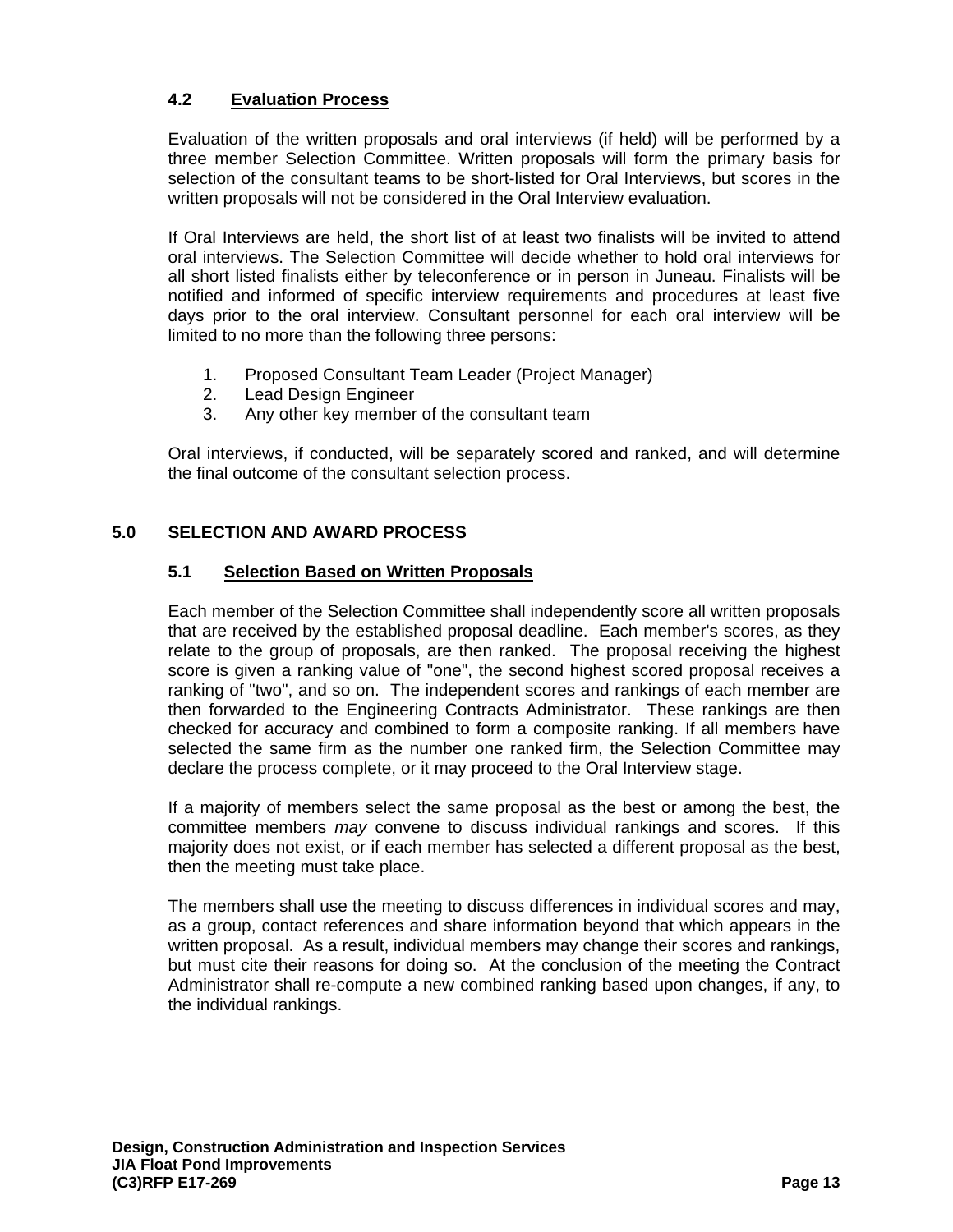## **5.2 Selection Based on Oral Interviews**

Following review of the written proposals, the Selection Committee will then discuss their option of proceeding to Oral Interviews. Oral Interviews are at the discretion of the Selection Committee and the Engineering Contracts Administrator, and may be pursued for any reason, but are typically intended to:

- provide more detailed information about the written proposal, especially when the scores/rankings between proposals are close;
- allow the Selection Committee to get to know the expertise and nature of the Proposer's work better;
- provide both the Selection Committee and the Proposer the opportunity to communicate ideas verbally, rather than strictly in written form.

## **5.3 Proposal Acceptance**

Once the selection process (written proposal review and oral interviews, if held) is complete, the Proposer with the lowest numerical rank, based upon the evaluation criteria, will be declared the apparent successful Proposer. In the event of a tie in the ranking totals, the raw scores of the Proposers who are tied will be totaled to determine the successful Proposer. The successful Proposer will be invited to enter into contract negotiations with the CBJ. If negotiations are unsuccessful, discussions with the lowest ranked Proposer will be terminated and the second lowest ranked Proposer may be contacted for negotiations.

Selection of the successful Proposer is anticipated to be announced within 30 calendar days of the submission date, although all offers must be complete and irrevocable for 60 days following the submission date.

Award of contract, if made, will be to the responsible Proposer selected in accordance with the criteria described in Section 4 of this RFP, and whose final proposal and fee is accepted by the CBJ. The CBJ reserves the right to award the contract to the successful firm without further discussion.

## **6.0 INSURANCE REQUIREMENTS**

The insurance requirements for this project are specified in Appendix C of Attachment  $1 -$ Standard Contract with Federal Contract Provisions.

## **7.0 PROTESTS**

The protest period begins with the posting of a notice of apparent successful proposer, in the CBJ Purchasing Division.

Protests shall be executed in accordance with CBJ Ordinance 53.50.062 PROTESTS and 53.50.080 ADMINISTRATION OF PROTEST. Copies of the ordinances describing protest procedures are available from the CBJ Purchasing Division, 155 South Seward Street, Juneau, Alaska. Questions concerning protests or protest procedures should be directed to the CBJ Purchasing Officer, at 586-5258. CBJ Ordinance 53.50 can be viewed electronically at the following Internet address: http://www.juneau.org/law/code/purchasing.pdf.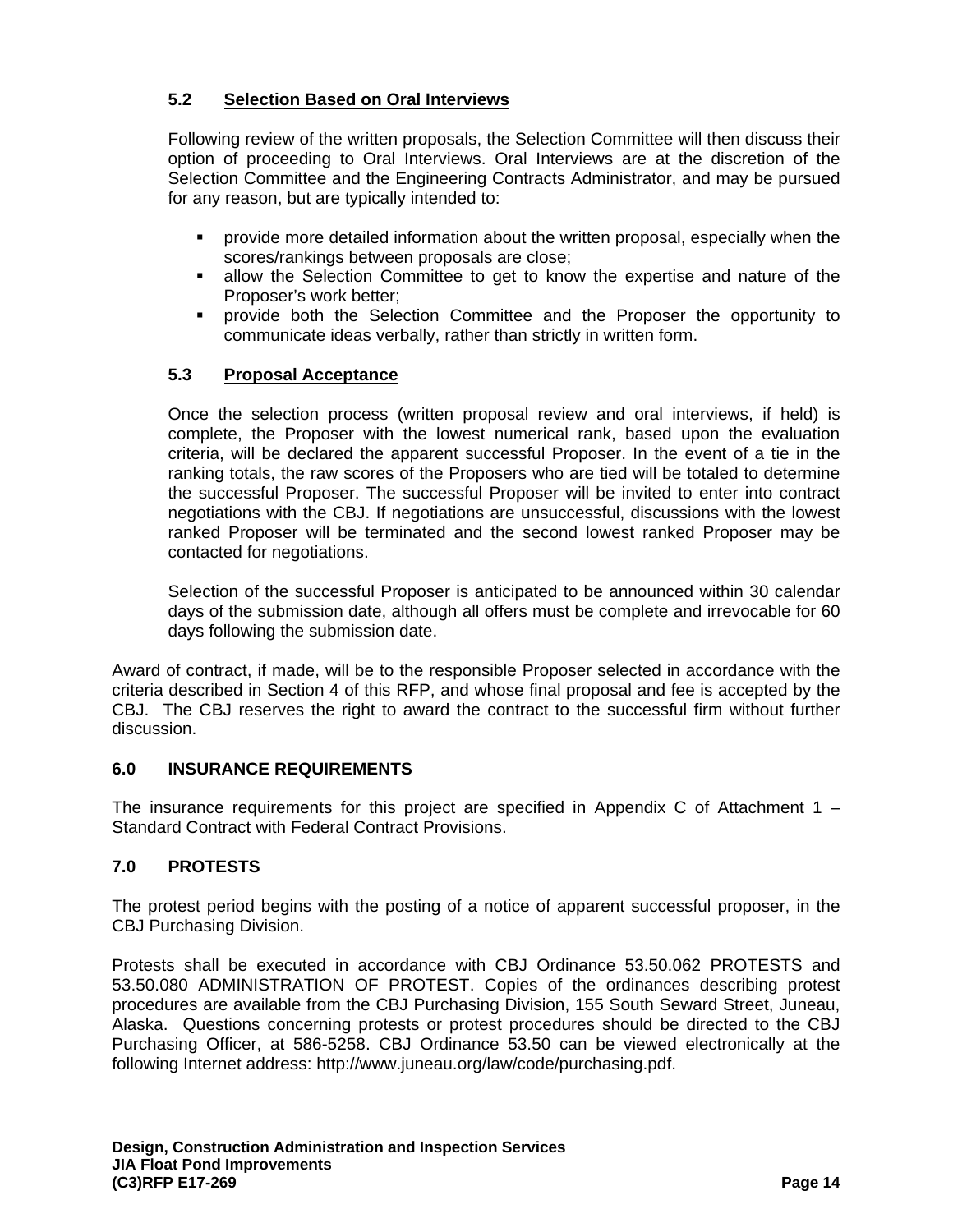## **8.0 CONSULTANT'S GOOD STANDING WITH CBJ FINANCE DEPARTMENT**

Consultants must be in good standing with the CBJ prior to award, and prior to any contract renewals, and in any event no later than *seven business days* following notification by the CBJ of intent to award. **Good standing** means: all amounts owed to the CBJ are current and the Consultant is not delinquent with respect to any taxes, fees, assessment, or other monies due and owed the CBJ, or a Confession of Judgment has been executed and the Consultant is in compliance with the terms of any stipulation associated with the Confession of Judgment, including being current as to any installment payments due; and Consultant is current in all CBJ reporting obligations (such as sales tax registration and reporting and business personal property declarations). Failure to meet these requirements may be cause for rejection of your proposal. To determine if your business is in good standing, or for further information, contact the CBJ Finance Department's Sales Tax Division at (907) 586-5265 for sales tax issues, Assessor's Office at (907) 586-0930 for business personal property issues, or Collections Division at (907) 586-5268 for all other accounts.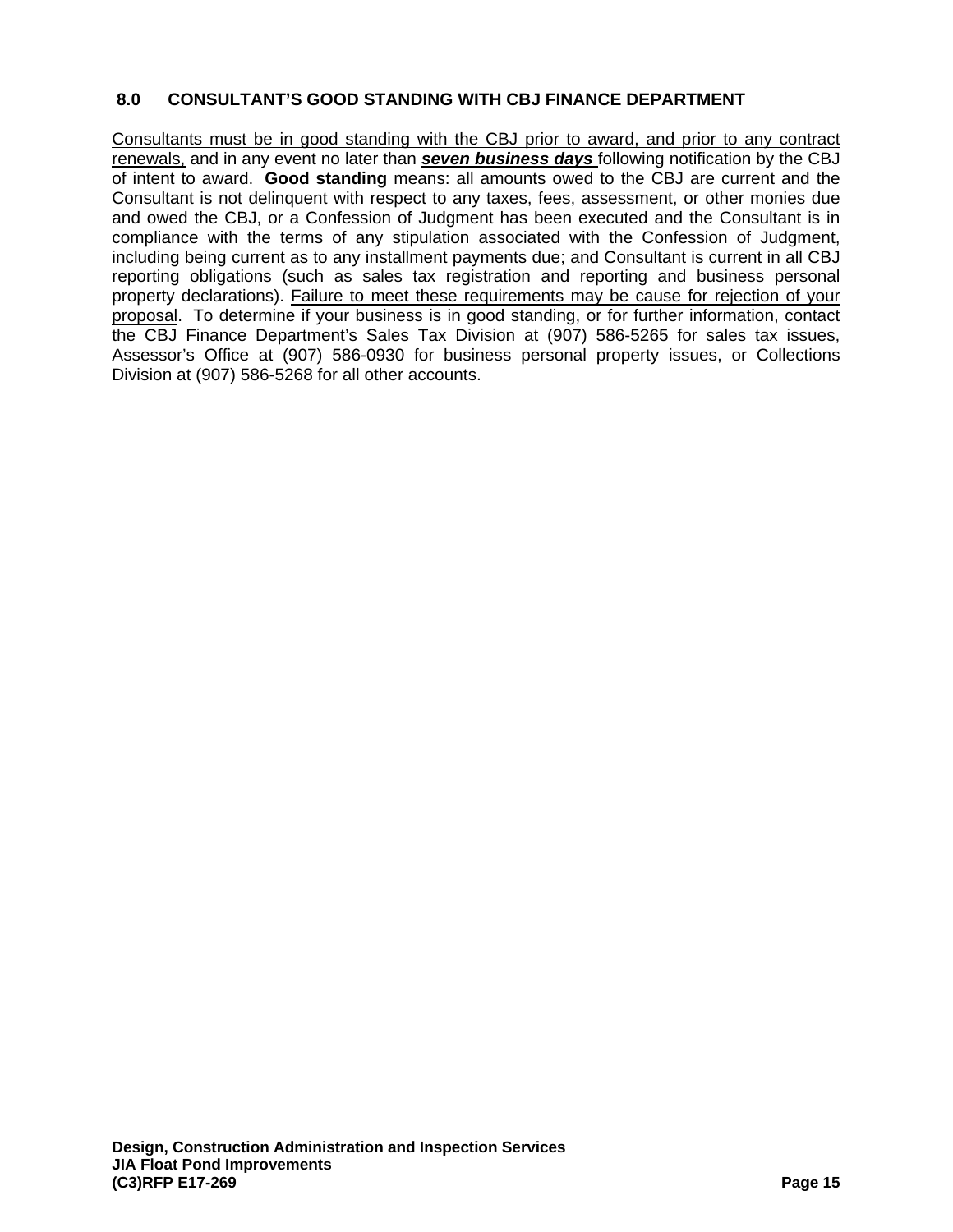**CONSULTING FIRM: \_\_\_\_\_\_\_\_\_\_\_\_\_\_\_\_\_\_\_\_\_\_\_\_\_\_\_\_\_\_\_\_\_** 

**SCORED BY: \_\_\_\_\_\_\_\_\_\_\_\_\_\_\_\_\_\_\_\_\_\_\_\_\_\_\_\_\_\_\_\_\_\_\_\_\_\_\_ DATE: \_\_\_\_\_\_\_\_\_\_\_\_\_\_\_\_\_** 

## **WRITTEN EVALUATION/RANKING**

|    |                                                                                                                                                                                                  | <b>Possible</b><br><b>Points</b> | <b>Score</b> |
|----|--------------------------------------------------------------------------------------------------------------------------------------------------------------------------------------------------|----------------------------------|--------------|
|    | Scope of Services (section 3.3)                                                                                                                                                                  |                                  |              |
|    | a. Consultant demonstrates thorough understanding of the requested<br>services, has identified applicable tasks with a logical approach, and has<br>identified and addressed project challenges. | $0 - 20$                         |              |
| b. | Project approach illustrates collaboration with design team and Airport.                                                                                                                         | $0 - 10$                         |              |
| c. | The proposed approach balances the needs of the project.                                                                                                                                         | $0 - 10$                         |              |
| d. | The proposed approach to construction administration is feasible and<br>appropriate.                                                                                                             | $0 - 10$                         |              |
|    | History and Experience (section 3.4)                                                                                                                                                             |                                  |              |
|    | a. Past projects illustrate success of similar projects within project schedule<br>and budget.                                                                                                   | $0 - 20$                         |              |
|    | b. Team demonstrates expertise in airfield construction phasing on an<br>active airfield, hydraulic design for flow control, and construction in<br>water.                                       | $0 - 20$                         |              |
| c. | This project is consistent with the firm's profile (specialty), philosophy,<br>and historical expertise.                                                                                         | $0 - 10$                         |              |
|    | <b>Team Organization &amp; Qualifications (section 3.5)</b>                                                                                                                                      |                                  |              |
|    | a. Consultant Team is well organized with appropriate levels and types of<br>personnel to accomplish an efficient and effective project.                                                         | $0 - 30$                         |              |
| b. | Proposed personnel demonstrate unique expertise in FAA design<br>guidelines and FAA funded project requirements.                                                                                 | $0 - 30$                         |              |
| C. | The team demonstrates expertise in working with one another,<br>collaborative problem solving, peer review, document coordination, and<br>quality control.                                       | $0 - 10$                         |              |
|    | <b>Project Execution (section 3.6)</b>                                                                                                                                                           |                                  |              |
|    | a. Consultant Team understands the project goals and offers unique<br>perspective and attributes to accomplish the goals.                                                                        | $0 - 10$                         |              |
| b. | Project methodology is clear, efficient and expected to produce high<br>quality documents.                                                                                                       | $0 - 05$                         |              |
| C. | Experience in risk reduction is demonstrated and the approach to claims<br>and design errors is reasonable and fair to all parties.                                                              | $0 - 05$                         |              |
|    | Proposal is well organized, professionally presented, and clear                                                                                                                                  | $0 - 10$                         |              |
|    | <b>TOTAL POINTS</b>                                                                                                                                                                              | 200                              |              |
|    | <b>RANKING</b>                                                                                                                                                                                   |                                  |              |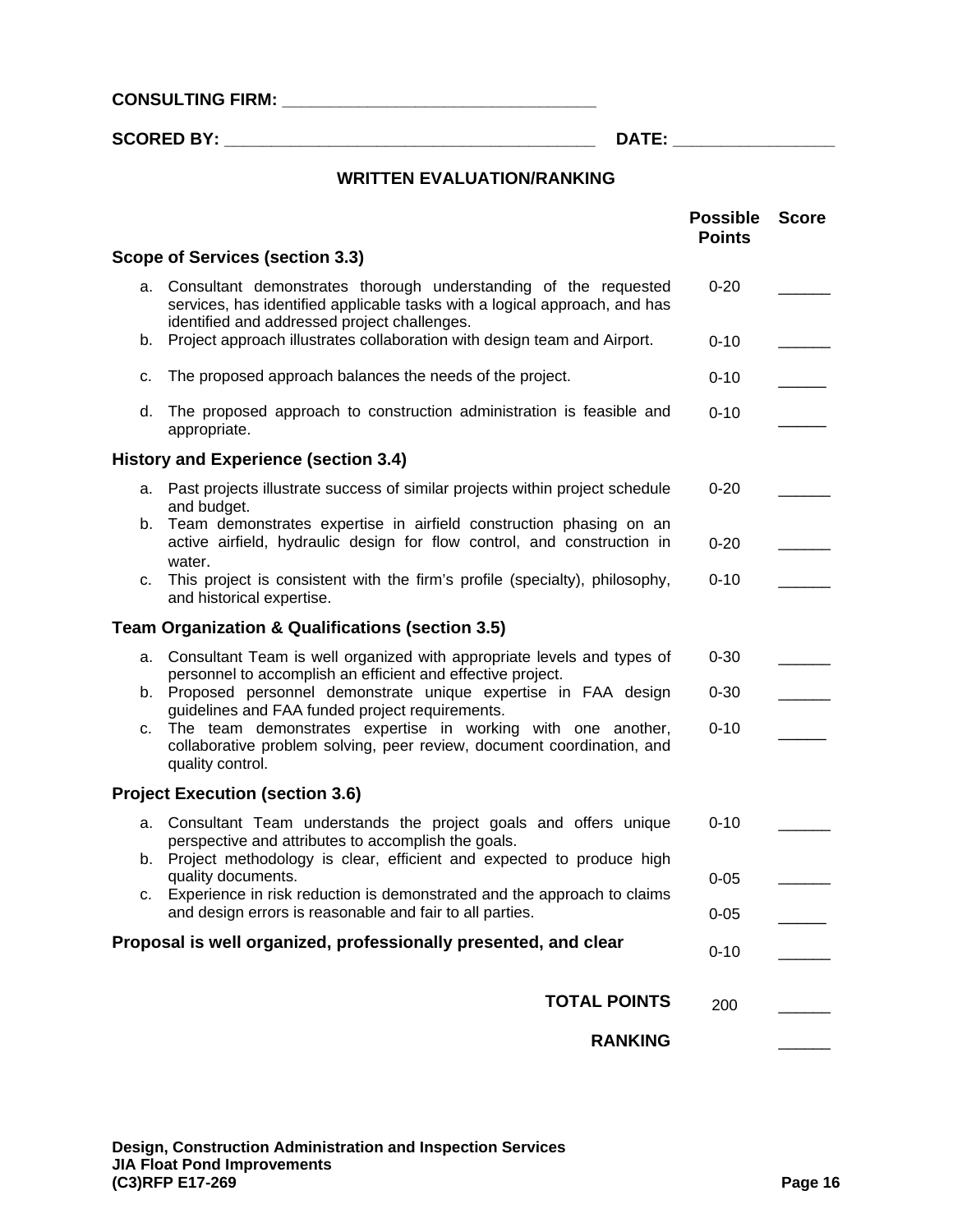**CONSULTING FIRM:** \_\_\_\_\_\_\_\_\_\_\_\_\_\_\_\_\_\_\_\_\_\_\_

 **SCORED BY: DATE:** \_\_\_\_\_\_\_\_\_\_\_\_\_\_\_\_\_\_\_\_

## **ORAL INTERVIEW EVALUATION/RANKING**

|    |                |                                                 |                     | <b>Points</b><br><b>Possible</b> | <b>Score</b> |
|----|----------------|-------------------------------------------------|---------------------|----------------------------------|--------------|
| 1. |                | <b>Scope of Services</b>                        |                     |                                  |              |
|    | a.             | Understanding of the Project Scope              |                     | $0 - 20$                         |              |
|    | b.             | Methodology                                     |                     | $0 - 40$                         |              |
| 2. |                | <b>Consultant's Performance</b>                 |                     |                                  |              |
|    | a.             | <b>History and Experience</b>                   |                     | $0 - 40$                         |              |
|    | b.             | Qualifications and Appropriateness of Personnel |                     | $0 - 60$                         |              |
|    | C <sub>1</sub> | Presentation                                    |                     | $0 - 40$                         |              |
|    |                |                                                 |                     | Subtotal                         |              |
|    |                |                                                 |                     |                                  |              |
|    |                |                                                 | <b>Total Points</b> | 200                              |              |
|    |                |                                                 | <b>RANKING</b>      |                                  |              |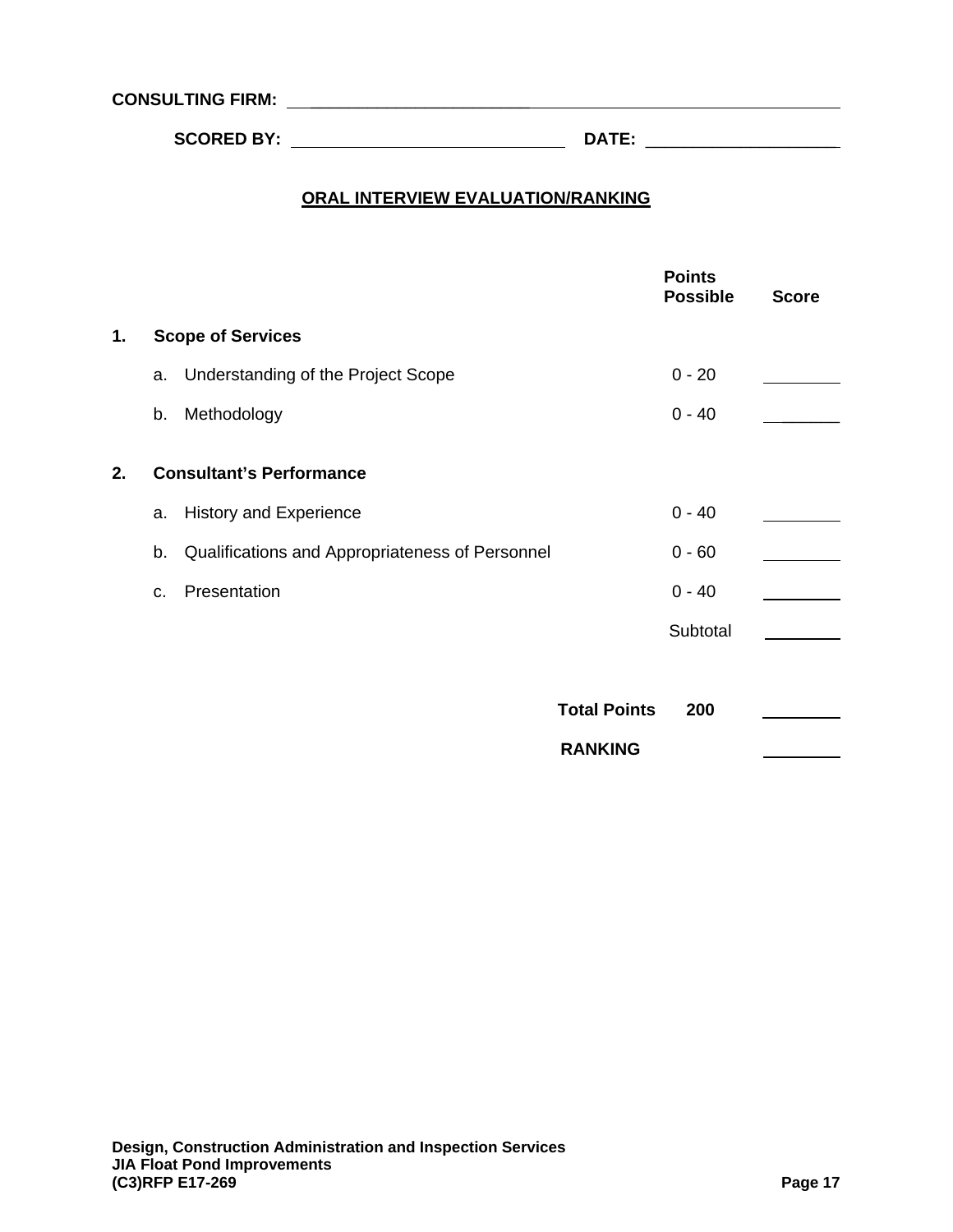## **ATTACHMENT No. 1 – STANDARD CONTRACT**

#### **PROJECT SUMMARY AND SCOPE OF SERVICES FOR**

#### **DESIGN, CONSTRUCTION ADMINISTRATION, AND INSPECTION SERVICES FOR JUNEAU INTERNATIONAL AIRPORT FLOAT POND IMPROVEMENTS**

**CBJ Contract No. RFP E17-269** 

## **PROJECT LOCATION:**

#### **JUNEAU INTERNATIONAL AIRPORT (JNU) JUNEAU, ALASKA**

**AIRPORT SPONSOR:** 

**JUNEAU INTERNATIONAL AIRPORT CITY AND BOROUGH OF JUNEAU PATRICIA WAHTO, AIRPORT MANAGER** 

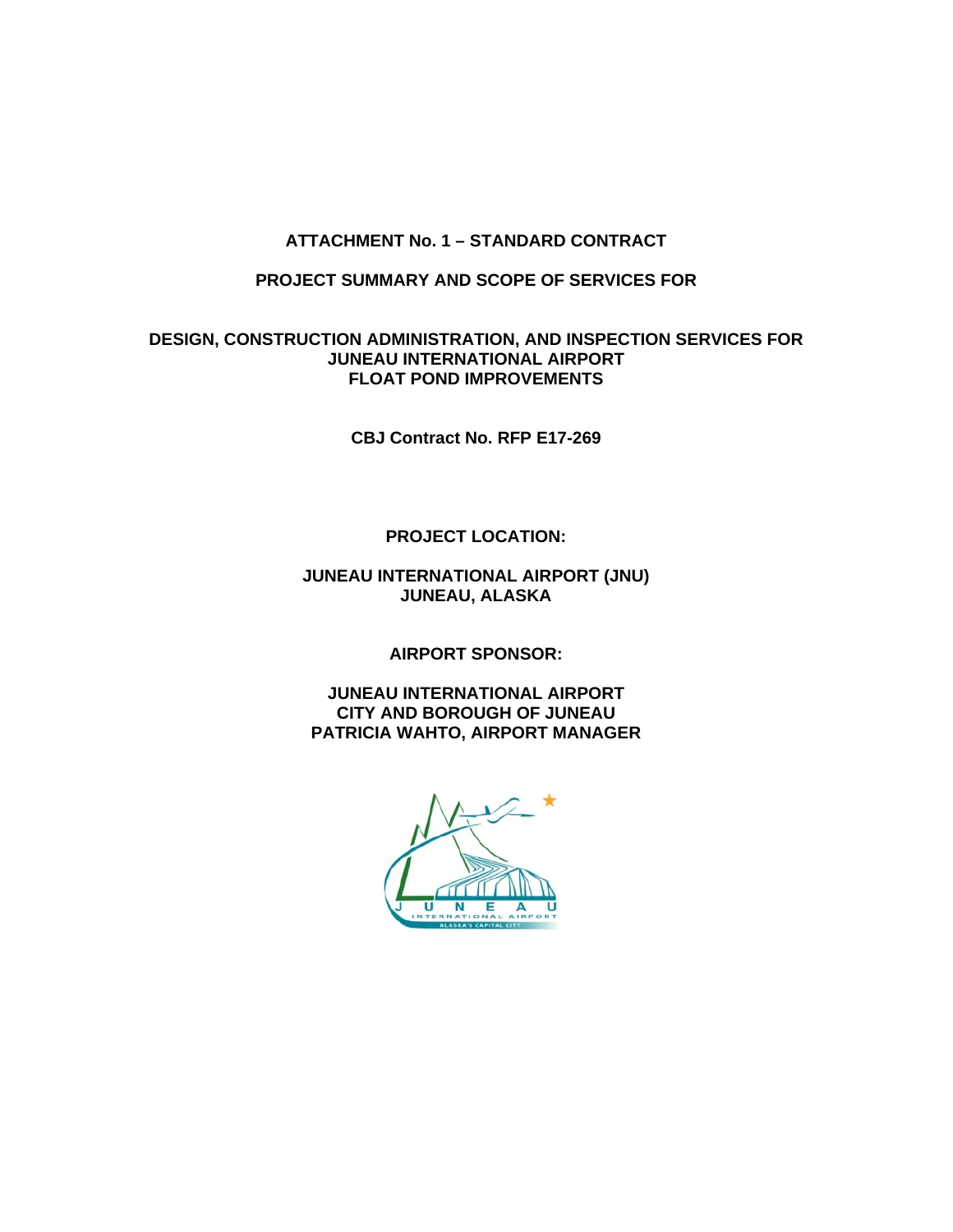#### **PROFESSIONAL SERVICES CONTRACT Design, Construction Administration, and Inspection Services for Juneau International Airport Float Pond Improvements (C3)RFP E17-269**

| <b>This Agreement</b> is entered into by and between the City and Borough of Juneau, Alaska |               |                 |       |
|---------------------------------------------------------------------------------------------|---------------|-----------------|-------|
| ("City"), and                                                                               | company name  |                 | whose |
| address is                                                                                  | phone and fax | ("Consultant"). |       |

#### *Witnesseth:*

- Whereas, the City desires to engage the Consultant for the purpose of rendering certain professional services, and
- *Whereas,* the Consultant/represents that it is in all respects licensed and qualified to perform such services; $\sqrt{ }$

**Now, Therefore, the parties agree as follows:** 

**1. CONTRACTUAL RELATIONSHIP.** The parties intend that an independent Consultant/City relationship will be created by this Contract. City is interested only in the results to be achieved, and the conduct and control of the work will lie solely with the Consultant. Consultant is not considered to be an agent or employee of  $City/60/200$  purpose, and the employees of Consultant are not entitled to any benefits that  $City/pty/tdes$  for City's employees. It is understood that the City does not agree to use the Consultant exclusively. It is further understood that the Consultant is free to contract for similar/services to be performed for others while it is under contract with the City.

**2. SCOPE OF SERVICE.** The Consultant shall carry out in a professional and prudent manner all of the services required by the Contract. These services include all of the services described in Appendix A. Consultant will diligently proceed with the Scope of Services, and will provide such services in a timely manner.

#### **3. PERSONNEL, EQUIPMENT, SUPPLIES, AND LICENSES.**

 $with$ 

- (A) Except as noted in Appendix A, the Consultant represents that it has or will secure at its own expense all personnel, equipment, and supplies required in performing the services under this Contract.
- (B) All of the services required hereunder will be performed by the Consultant or under its supervision.
- (C) None of the work or services covered by this Contract shall be subcontracted without prior written approval of the Contract Administrator.
- (D) Consultant warrants that it is fully licensed under all applicable local, state, and federal laws to perform the services to be provided hereunder.

Attachment No. 1 – Standard Contract

Contract No. RFP E17-269 for Design, Construction Administration, and Inspection Services for JIA Float Pond Improvements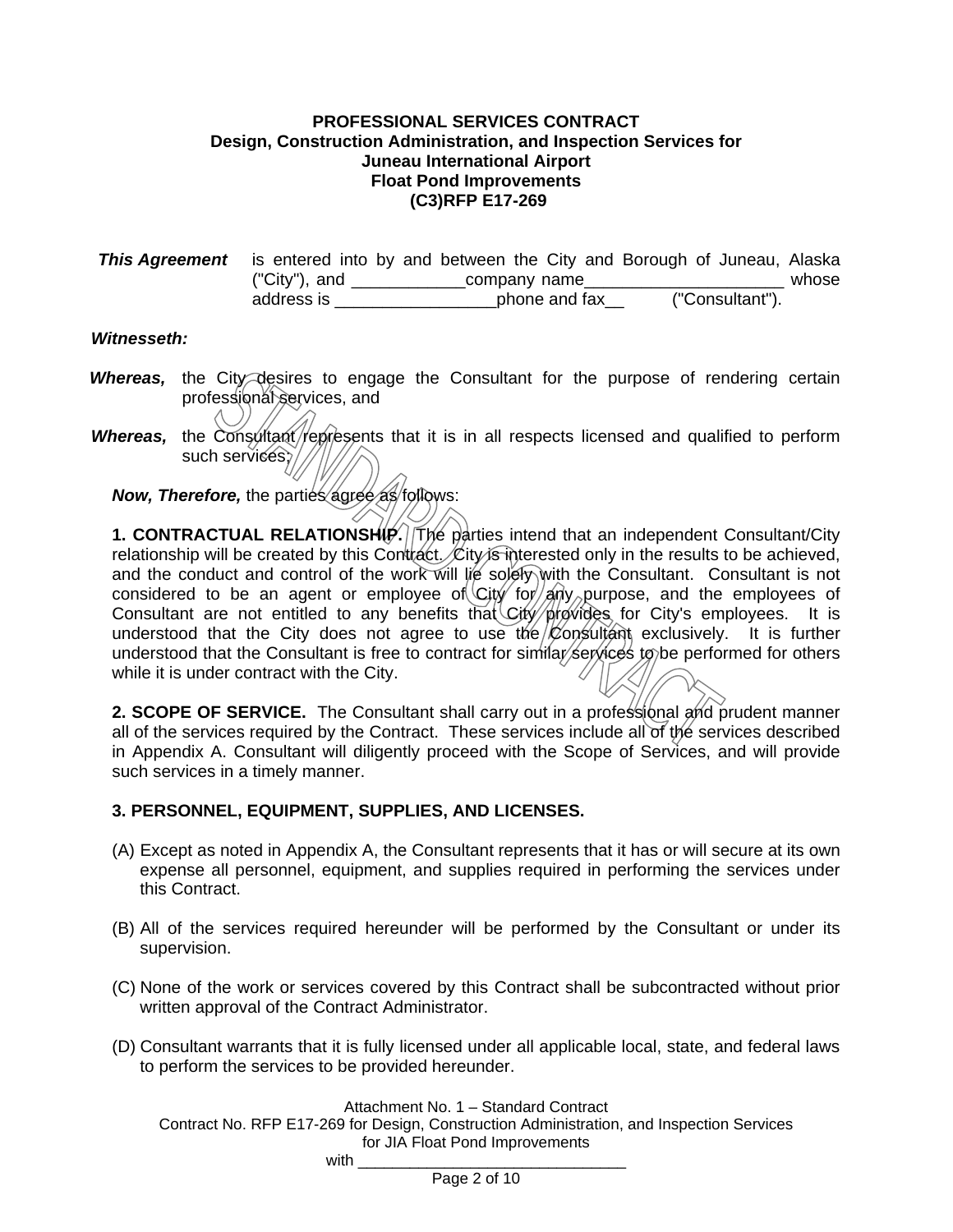**4. TIME OF PERFORMANCE.** The services of the Consultant are to commence after the execution of the Contract and issuance of Notice to Proceed and Purchase Order. All work shall be completed no later than the time specified in Appendix A. Amendment to this Contract may be made upon mutual, written agreement prior to the contract expiration date.

**5. REPORTING.** Except as authorized within Appendix A, the Juneau International Airport primary representative for this Contract shall be Ken Nichols, P.E. The City Manager shall be an alternate representative. The City shall not be liable for Consultant's expenses incurred in reliance on directions received from any other municipal officer or employee. The Consultant's representative shall be

**6. COMPENSATION.** The City agrees to pay the Consultant according to the schedule attached as Appendix B. The Consultant's estimated fee schedule is attached to Appendix B.

**7. TERMINATION OF CONTRACT FOR CAUSE.** If, through any cause, except causes beyond the control of the Consultant, the Consultant shall fail to fulfill in a timely and proper manner its obligations under this Contract; or if the Consultant shall violate any of the covenants, agreements, or stipulations of this Contract, the City shall have the right to terminate this Contract by giving written  $m$  to the Consultant of such termination and specifying the effective date thereof, at least ten days before the effective date of such termination. In that event, all finished or unfinished documents, or other data, in whatever form, prepared by the Consultant under this Contract shall, at the option of the City, become its property, and the Consultant shall be entitled to receive just and equitable compensation for any satisfactory work completed on such documents and materials, not to exceed the Contract amount.

**8. TERMINATION FOR CONVENIENCE OF CITY.** The City may terminate this Contract at any time by giving written notice to the Consultant of such termination and specifying the effective date thereof, at least thirty days before the effective day of such termination. In that event, all finished or unfinished documents and other materials as described in paragraph 7 above shall, at the option of the City become its property, and the Consultant  $\hat{w}$   $\hat{w}$   $\hat{p}$   $\hat{p}$  an amount not to exceed the sum set forth in Appendix B for work satisfactorily completed on or before the date of termination, less payments of compensation previously made.

**9. CONTRACT AGREEMENT.** All parties mutually agreed to the terms of this Contract. The Contract should not be construed in favor of or against any party. This Contract contains the entire agreement between the parties; there are no other promises, terms, conditions, or obligations other than those contained herein; and this Contract shall supersede all previous communications, representations or agreements, either oral or written, between the parties.

**10. CHANGES.** The City may, from time to time, require changes in the scope of services to be performed under this Contract. Such changes, including any increase or decrease in the amount of the Consultant's compensation, must be mutually agreed upon in writing before they will be regarded as part of this Contract.

**11. EQUAL EMPLOYMENT OPPORTUNITY.** The Consultant will not discriminate against any employee or applicant for employment because of race, color, religion, sex, or national origin.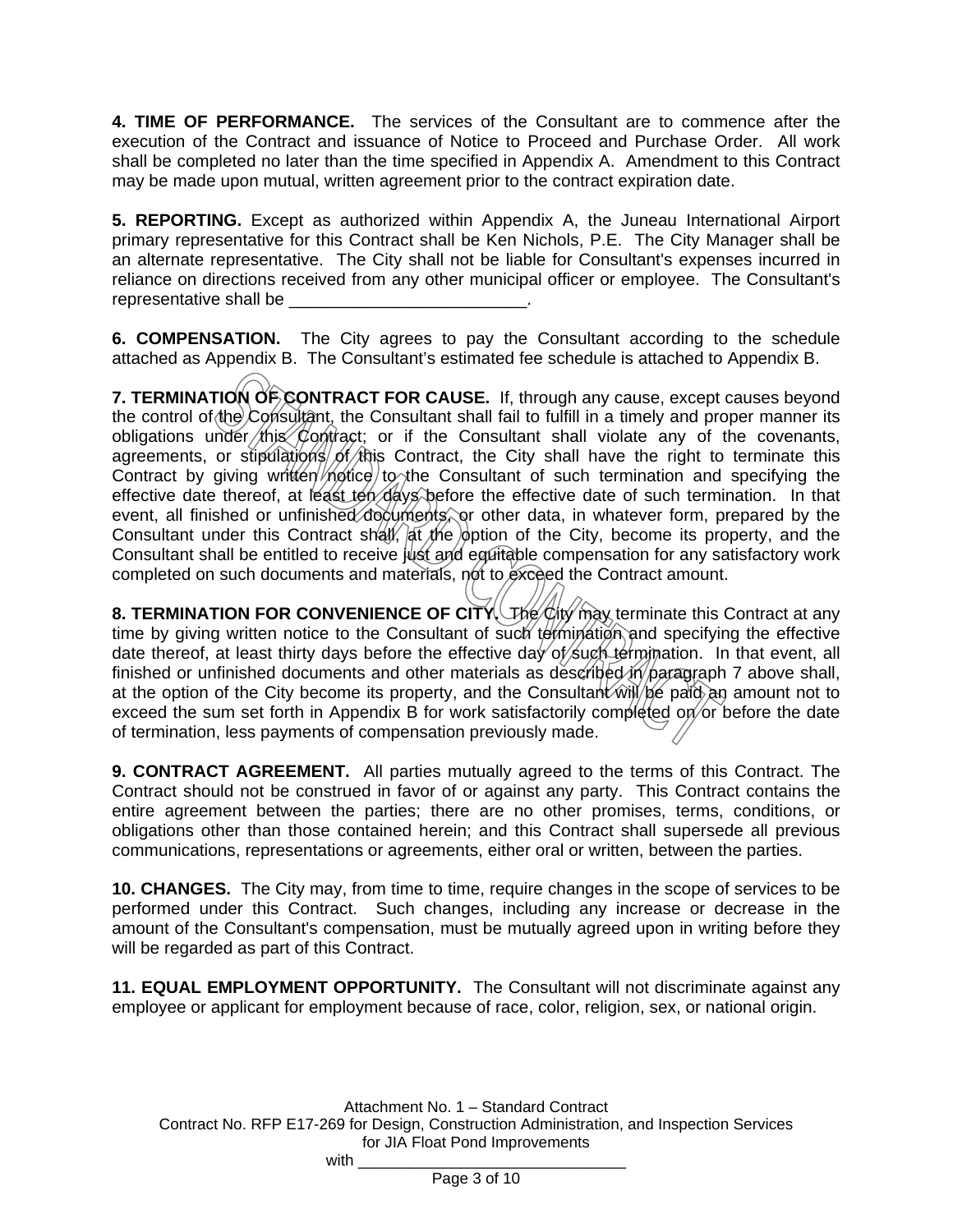**12. CONFLICTS OF INTEREST.** Consultant agrees that no employee of the City who has exercised or will exercise any authority over the specifications, procurement, supervision or payment for this Contract, and no member of the employee's immediate family, has had or will have any direct or indirect financial interest in this Contract. If the Consultant learns of any such interest, the Consultant shall without delay inform the City Attorney or one of the officers specified in Paragraph 5.

**13. ETHICS.** Consultant shall discharge its duties fairly, impartially and maintain a standard of conduct that competently serves the City and the interests of the City. Consultant shall at all times exercise unbiased judgment when performing its duties under this contract.

**14. PUBLIC RELATIONS.** Consultant shall issue press releases, respond to press inquiries, make public speeches, appear on broadcast media or otherwise engage in public relations regarding the project only with the specific approval of the CBJ Project Manager.

15. ELECTED OFFICIALS. The Consultant shall respond to project-related inquiries from elected officials by providing impartial, factual information, but shall not initiate contact or attempt to persuade an elected official to agree with any viewpoint or to take any official action. The Consultant will promptly notify the Project manager of any request by an elected official for project-related information  $\sqrt{2}$ 

**16. ASSIGNABILITY.** The Consultant shall not assign any interest in this Contract and shall not transfer any interest in the same without the prior written consent of the City; however, claims for money due or to become due to the Consultant from the City under this Contract may be assigned to a bank, trust company, or other financial institution without approval. Notice of any such assignment or transfer shall be furnished promptly/to the City.

**17. FINDINGS CONFIDENTIAL.** Any information given to or prepared by the Consultant under this Contract which the City requests to be kept as confidential shall not be made available to any individual or organization by the Consultant without the prior written approval of the City.

**18. IDENTIFICATION OF DOCUMENTS.** All reports, maps, and other documents completed as a part of this Contract, other than documents exclusively for internal use within the City, shall carry a City notation or logo as directed by the City.

**19. PUBLICATION, REPRODUCTION, AND USE OF MATERIALS.** No services, information, computer program elements, reports or other deliverables which may have a potential patent or copyright value produced in whole or in part under this Contract shall be subject to copyright in the United States or any other country.

If a copyright applies by law to the work produced under this Contract, that copyright will either be signed over to the City or the City will be given unrestricted license to the copyright. The City shall have unrestricted license to publish, disclose, distribute, and otherwise use, in whole or in part, any reports, data, or other materials prepared under this Contract. If this Contract includes architectural and/or engineering design services, any use of the design features or details produced under this Contract on other City facilities will be at the City's risk.

**20. RECORDS.** During performance and after termination of this Contract, each party shall make available to the other party for inspection and copying, all records, whether external or internal, having any relevance to this Contract.

Attachment No. 1 – Standard Contract

Contract No. RFP E17-269 for Design, Construction Administration, and Inspection Services for JIA Float Pond Improvements  $with$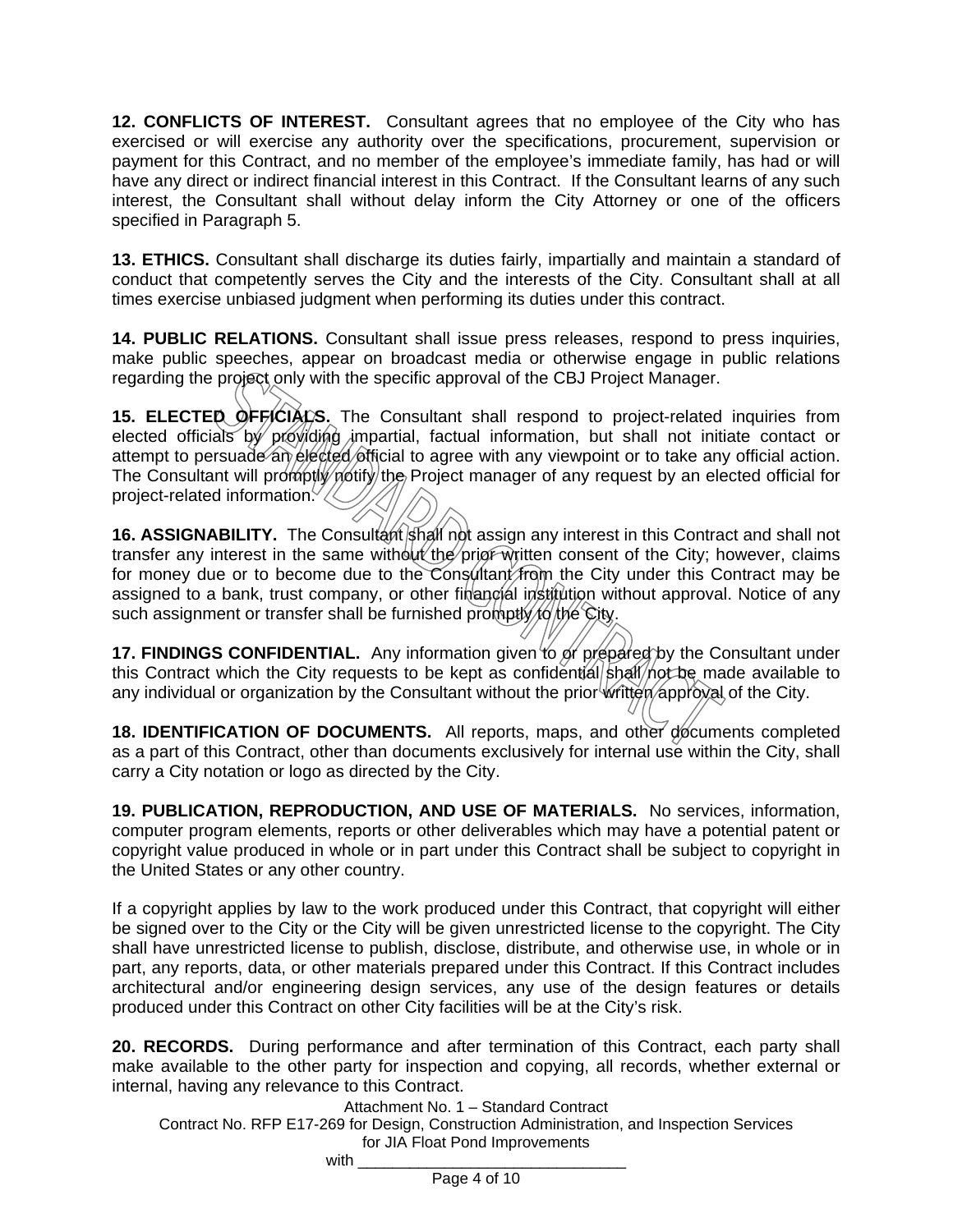**21. INSURANCE REQUIREMENTS.** Consultant has secured and agrees to keep and maintain in full force and effect, at its own expense, the insurance approved by CBJ Risk Management as outlined in Appendix C. At least 30 days prior to the cancellation, non-renewal or reduction in the amount of coverage, Consultant shall provide written notice to the CBJ's Risk Management. The Consultant's insurance shall be primary and any insurance maintained by the CBJ shall be non-contributory. If the Consultant maintains higher limits than shown below, the CBJ shall be entitled to coverage for the higher limits maintained by the Consultant.

**22. INDEMNIFICATION AND HOLD HARMLESS.** The Consultant agrees to defend, indemnify, and hold harmless CBJ, its employees, and authorized representatives, with respect to any action, claim, or lawsuit arising out of or related to the Consultant's negligent performance of this contract without limitation as to the amount of fees, and without limitation as to any damages, cost or expense resulting from settlement, judgment, or verdict, and includes the award of any attorney's fees even if in excess of Alaska Civil Rule 82. This indemnification agreement applies to the fullest extent permitted by law, meaning that if there is a claim of, or liability for, a joint act, error, or omission of the consultant and the CBJ, the indemnification, defense, and hold harmless obligation of this provision shall be apportioned on a comparative fault basis. This agreement/is in full force and effect whenever and wherever any action, claim, or lawsuit is initiated, filed of otherwise brought against CBJ relating to this contract. The obligations of Consultant arise immediately upon actual or constructive notice of any action, claim, or lawsuit. CBJ shall notity Consultant in a timely manner of the need for indemnification, but such notice is not a condition  $\phi$ recedent) to Consultant's obligations and may be waived where the Consultant has actual notice. $\sqrt{\langle}$ 

**23. CHOICE OF LAW; JURISDICTION.** This *Contract* shall be governed by the laws of the State of Alaska. Jurisdiction shall be in the State of Alaska, First Judicial District.

**24. SUCCESSORS.** This Contract shall be binding upon the successors and assigns of the parties.

25. PRECEDENCE OF DOCUMENTS. In the event of a conflict between the provisions of this document and its appendices, the order of precedence shall be this document, Appendix A, Appendix B and Appendix C.

**26. FEDERAL CONTRACT PROVISIONS.** This contract is funded through a grant from the Federal Aviation Administration's Airport Improvement Program. All services and products of this contract must conform to federal contract provisions included in Appendix D.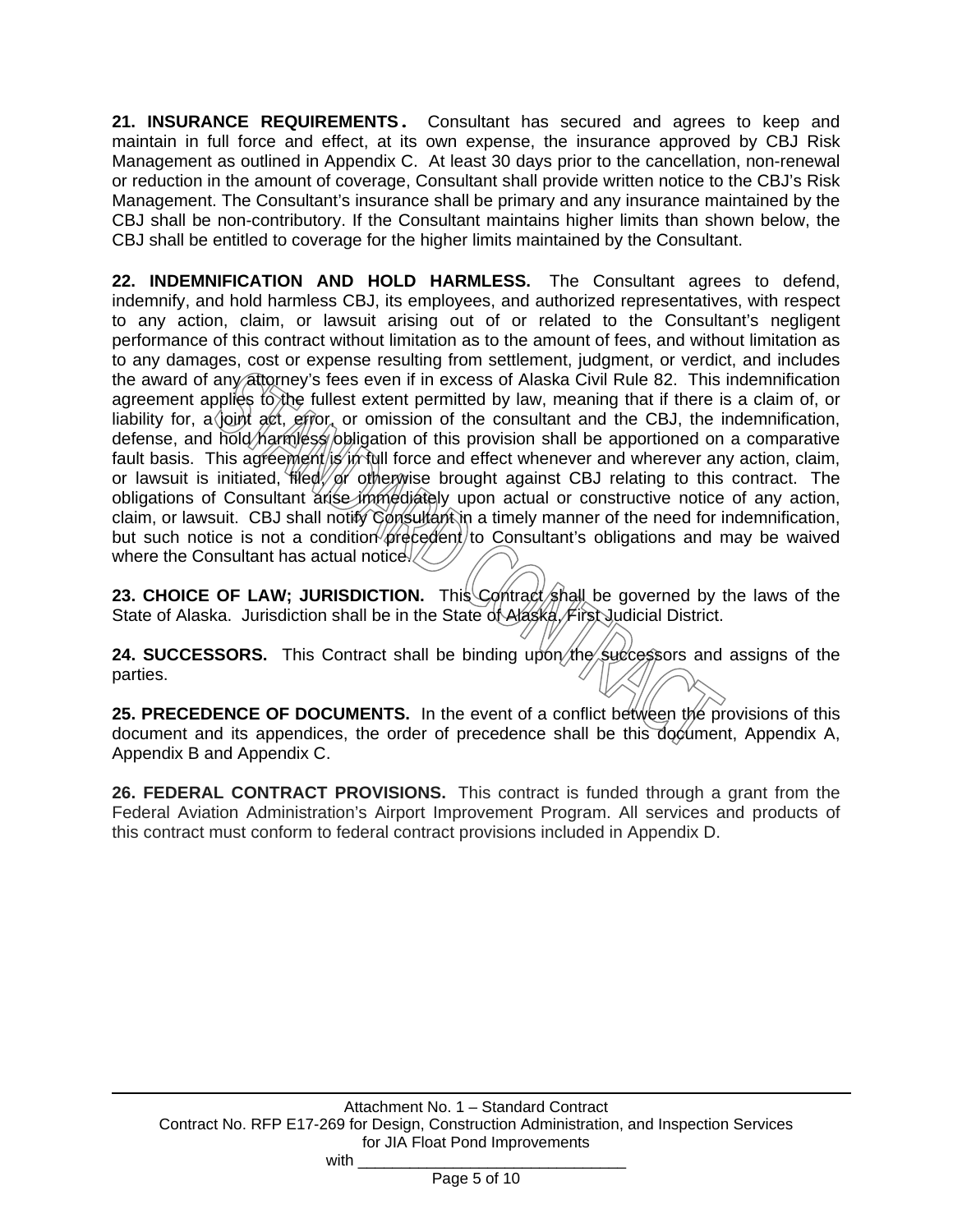In Witness Whereof the parties have affixed their signatures the date first above set out:



460900101-500011720-5390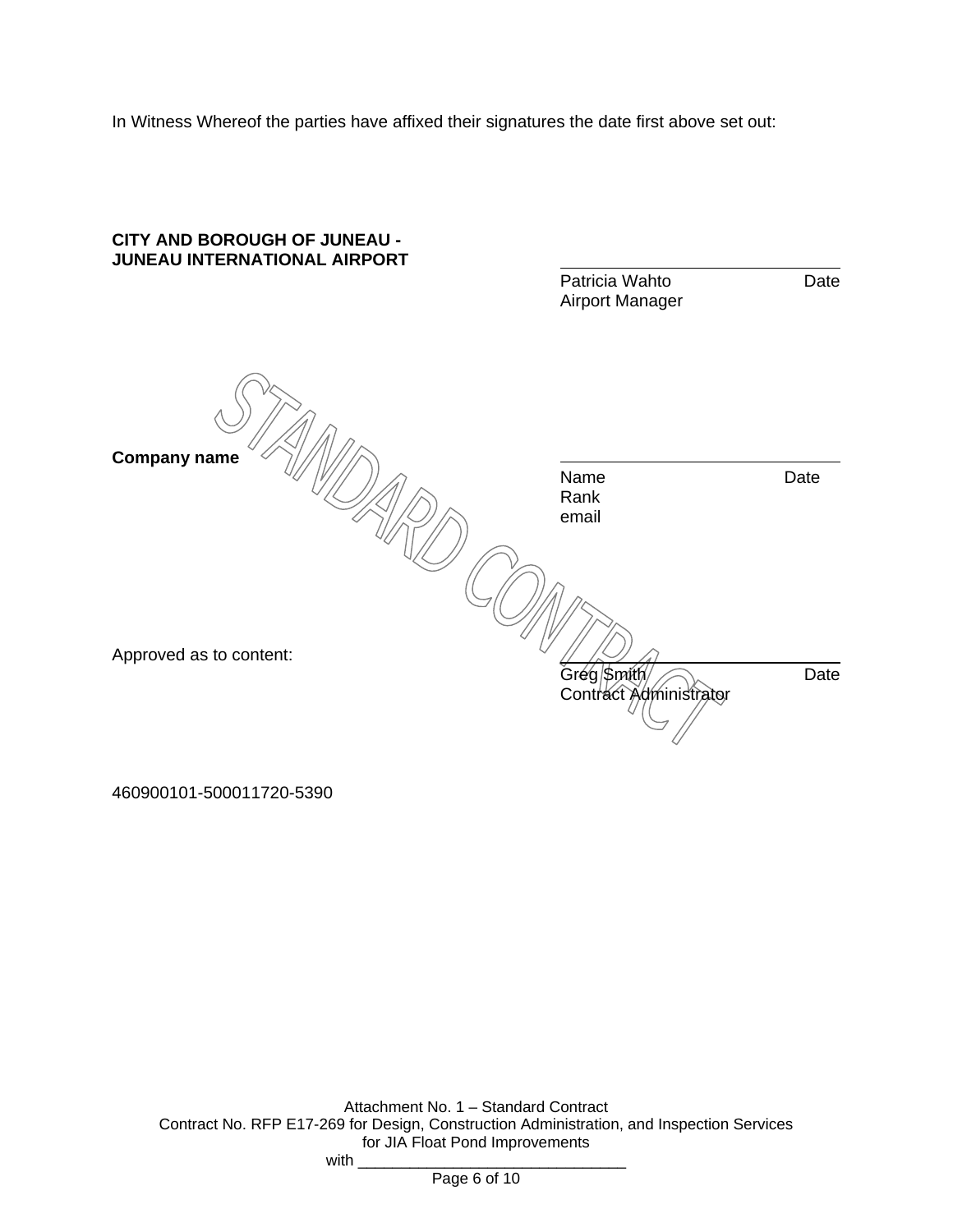#### **APPENDIX A: SCOPE OF SERVICES Design, Construction Administration, and Inspection Services for Juneau International Airport Float Pond Improvements (C3)RFP E17-269**

Final Scope of Services will be developed from the outline in the RFP.

**PERSONNEL:** The Consultant's primary personnel for this work will be:

**The completion date for this work is April 1, 2018.** 

**This contract expires on June 30, 2018, unless an amendment changing this date is fully executed prior to June 30, 2018.** 

Attachment No. 1 – Standard Contract Contract No. RFP E17-269 for Design, Construction Administration, and Inspection Services for JIA Float Pond Improvements with  $\Box$ 

Page 7 of 10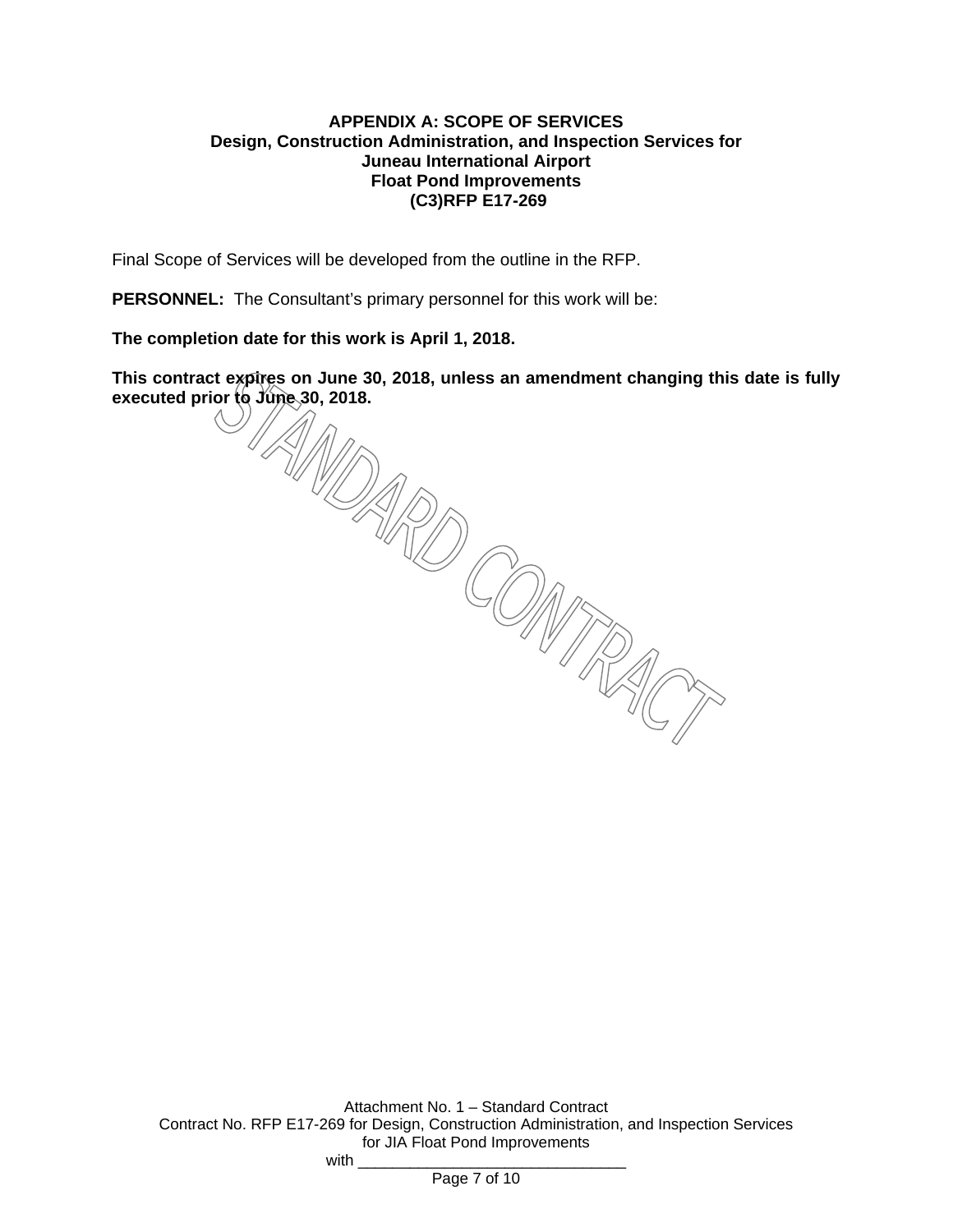#### **APPENDIX B: COMPENSATION Design, Construction Administration, and Inspection Services for Juneau International Airport Float Pond Improvements (C3)RFP E17-269**

#### *Amount of Payment*

#### **Lump Sum**

Consultant shall be compensated a lump sum amount of \$\_\_\_\_\_for satisfactory performance of all [or specific services] services described in this contract.

#### **Time and Materials**

Consultant shall be compensated based on time and materials, a not-to-exceed amount of \$ for satisfactory performance  $\frac{d}{dt}$  =  $\frac{d}{dt}$  services described in this contract.

Hourly rates shall remain the same for the life of this contract including all amendments, unless the Consultant requests a rate increase. Hourly rate increases may be negotiated on a yearly basis and shall not exceed the percentage increase of the Anchorage Consumer Price Index.

The total Contract amount shall be \$

## *Method of Payment*

**Monthly** Payable within 30 days of receipt of an invoice approved by the project manager and progress report stating the amount of services completed.

#### *Consultant Invoice Requirements*

- $\triangleright$  Itemized invoices must be submitted that indicate the services performed.
- $\triangleright$  Invoices for this contract must be submitted separately from invoices for services performed under any other contract(s).
- $\triangleright$  Invoices must include the CBJ Contract Number and Purchase Order numbers.

#### *Compensation Based on Time and Materials*

If compensation is based on time and materials, the following shall apply:

Compensation shall be computed based on the hourly billing rates, approved by the CBJ Project Manager, times the actual number of hours spent in the performance of services. The hourly billing rate for each employee is the amount to be paid to the Consultant, and is full compensation for all salary, benefits, taxes, overhead and profit. There shall be no additional compensation for overtime, weekend, or holiday work.

Attachment No. 1 – Standard Contract

Contract No. RFP E17-269 for Design, Construction Administration, and Inspection Services for JIA Float Pond Improvements

 $with$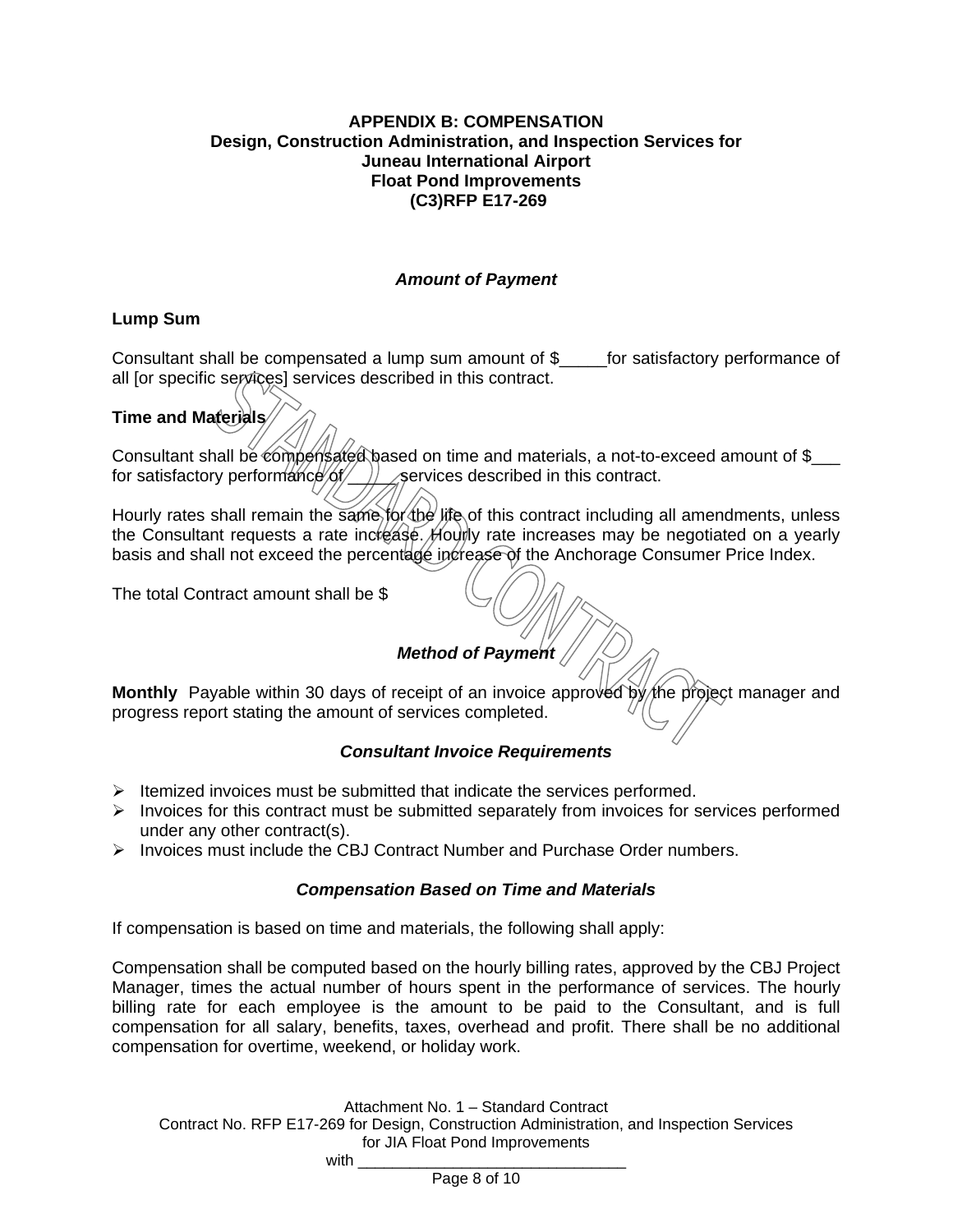Compensation for subconsultants shall be equal to the amounts actually paid to sub-consultants hereunder plus a negotiated mark-up percentage.

Compensation for expenses shall be an amount equal to reimbursable expenses approved in advance by the CBJ Project Manager, necessary and reasonably incurred and actually paid by the Consultant in the performance of the services hereunder. No markup allowance is allowed. Reimbursable expenses are expenses that are unique to the performance of the services under the Contract and generally contemplate the purchase of outside ancillary services, such as mailing and delivery charges for submittal of drawings, specifications and reports, long distance telephone calls, rentals of equipment, travel and local transportation, meals and lodging on overnight trips.

Reimbursable expenses do not include expenses that are usually and customarily included as part of the Consultant's overhead. For the purposes of this Agreement reimbursable expenses do not include amounts for typing, utilization of computer systems, computer aided design and drafting  $(CADD)$ ,  $\alpha$  anteras, recording or measuring devices, flashlights and other small, portable equipment, safety supplies, phones, telephone calls, electronic messaging including FAX, Telex and telegrams, or expendable office supplies. Unless otherwise indicated, required insurance is not a reimbursable expense.

The Consultant shall obtain the CBL Project Manager's written approval prior to making expenditures for reimbursable expenses in excess of \$500 per specific expenditure and for all overnight trips which are reimbursable expenditures as set forth above. The Consultant shall substantiate all billings for reimbursable expenses in excess of \$25 with receipted bills and provide said receipts with the appropriate billing.

The Consultant shall keep, and cause any sub-consultants to keep, daily records of the time spent in the performance of services hereunder by all persons whose billing rates will be the basis for compensation as well as records and receipts of reimbursable expenditures hereunder. Failure to do so shall be a conclusive waiver of any  $\hat{u}$  on  $\hat{v}$  compensation for such services or expenses as are otherwise compensable hereunder.

The CBJ shall have the right to inspect all records of the Consultant, and of any subconsultants, pertaining to this project. Records shall be maintained by the Consultant and subconsultants for a period of three years after completion of services.

When travel is necessary as part of the professional services to be provided, the following shall be followed:

- Airline tickets should be purchased at the 14 day advanced purchase price. The CBJ will not pay for First Class travel. Any deviation shall be approved in writing in advance by the CBJ Project Manager.
- Per diem meal allowance shall be: \$60.00 (\$12.00 for breakfast, \$16.00 for lunch and \$32.00 for dinner).
- The Consultant shall stay at the hotel with a daily rate not to exceed \$150.00.
- Travel agent fees, tips, alcohol or bar tabs shall not be paid by the CBJ.
- Car rental, parking, and taxi fees shall be reasonable and not excessive. This reimbursement is for services in Juneau only. Parking fees, etc. outside of Juneau will not be reimbursed.

Attachment No. 1 – Standard Contract

Contract No. RFP E17-269 for Design, Construction Administration, and Inspection Services for JIA Float Pond Improvements  $with$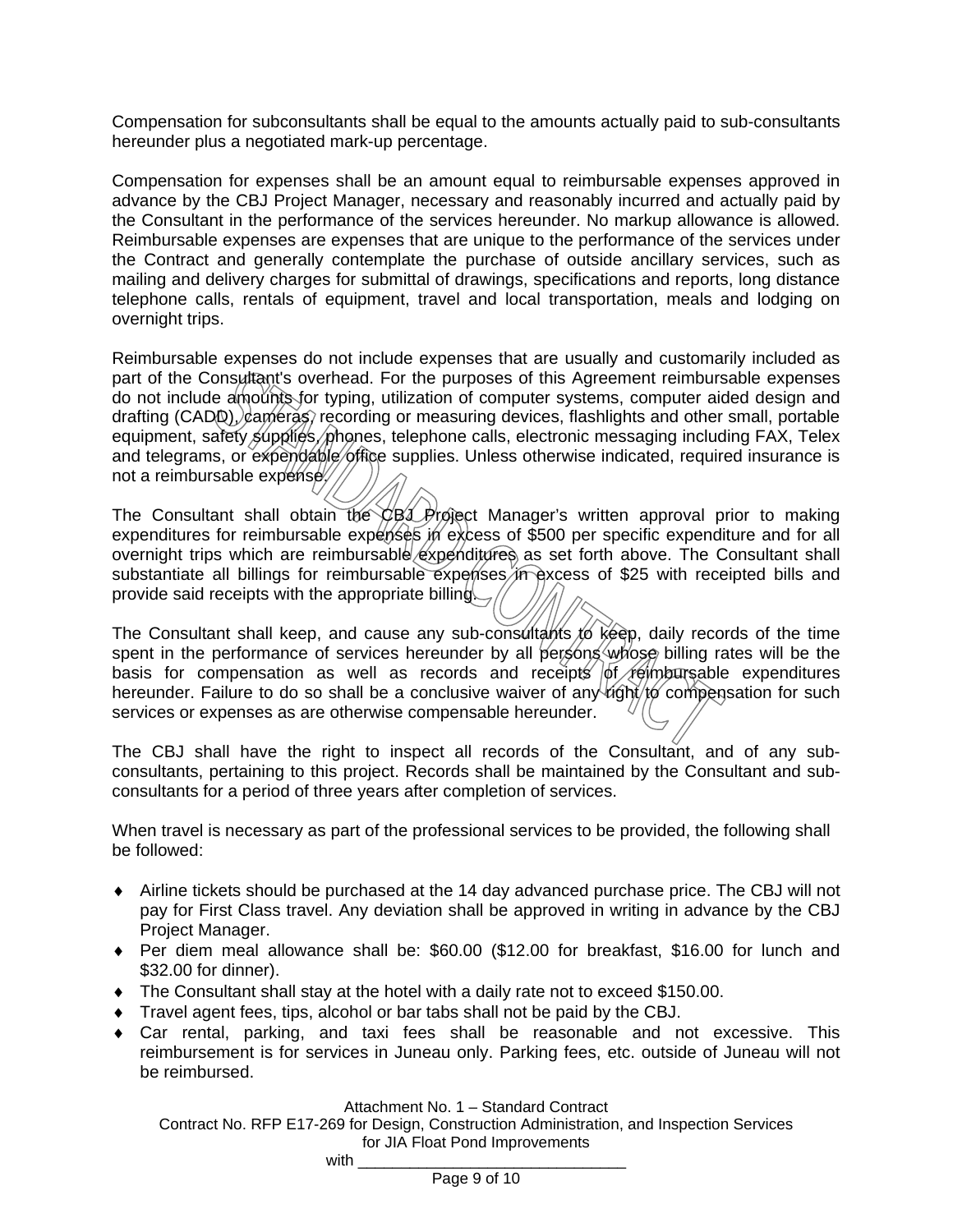#### **APPENDIX C: INSURANCE REQUIREMENTS Design, Construction Administration, and Inspection Services for Juneau International Airport Float Pond Improvements (C3)RFP E17-269**

The Consultant must provide certification of proper insurance coverage and amendatory endorsements or copies of the applicable policy language affecting coverage required in this agreement to the City and Borough of Juneau. Failure of the City to demand such certificate or other evidence of full compliance with these insurance requirements or failure of the City to identify a deficiency from evidence that is provided shall not be construed as a waiver of the obligation of the Consultant to maintain the insurance required by this contract.

Contractor agrees to maintain insurance as follows at all times while the contract is in effect, including during  $\langle \hat{n} \rangle$  periods of renewal.

**Commercial General Liability Insurance**. The Consultant must maintain Commercial General Liability Insurance  $\eta$  an amount it deems reasonably sufficient to cover any suit that may be brought against the  $\Diamond$  *c*  $\Diamond$  is a  $\Diamond$  and  $\Diamond$  and  $\Diamond$  and  $\Diamond$  and  $\Diamond$  at least one million dollars (\$1,000,000.00) per occurrence, and two million dollars (\$2,000,000.00) aggregate.

**This insurance policy is to contain, or be endorsed to contain, additional insured status**  for the CBJ, its officers, officials, employees, and volunteers. If Additional insured status is provided in the form of an endorsement to the Contractor's insurance, the endorsement shall be at least as broad as ISO Form CG 20 10 11 85 or **both** CG 20 10, CG 20 26, CG 20 33, or CG 20 38; and CG 20 37 forms if later revisions used).//

**Professional Liability Insurance**. The Consultant *M*ust maintain Professional Liability Insurance in an amount not less than one million dollars (\$1,000,000.00) aggregate to protect the Consultant from any claims or damages for any error, omission, or negligent act of the Consultant, the Consultant's firm and employees. This requirement applies to the Consultant's firm, the Consultant's subcontractors and assignees, and anyone directly or indirectly employed to perform work under this contract.

**Workers Compensation Insurance**. The Consultant must maintain Workers Compensation Insurance to protect the Consultant from any claims or damages for any personal injury or death which may arise from services performed under this contract. This requirement applies to the Consultant's firm, the Consultant's subcontractors and assignees, and anyone directly or indirectly employed to perform work under this contract. The Consultant must notify the City as well as the State Division of Workers Compensation immediately when changes in the Consultant's business operation affect the Consultant's insurance status. Statutory limits apply to Workers Compensation Insurance. The policy must include employer's liability coverage of one hundred thousand dollars (\$100,000.00) per injury, and five hundred thousand dollars (\$500,000.00) policy limits. **If the Consultant is exempt from Alaska Statutory Requirements, the Consultant will provide written confirmation of this status in order for the City to waive this requirement. The policy shall be endorsed to waive subrogation rights against the City.** 

**Comprehensive Automobile Liability Insurance**. The coverage shall include all owned, hired, and non-owned vehicles to a one million dollar (\$1,000,000.00) combined single limit coverage.

Attachment No. 1 – Standard Contract

Contract No. RFP E17-269 for Design, Construction Administration, and Inspection Services for JIA Float Pond Improvements  $with$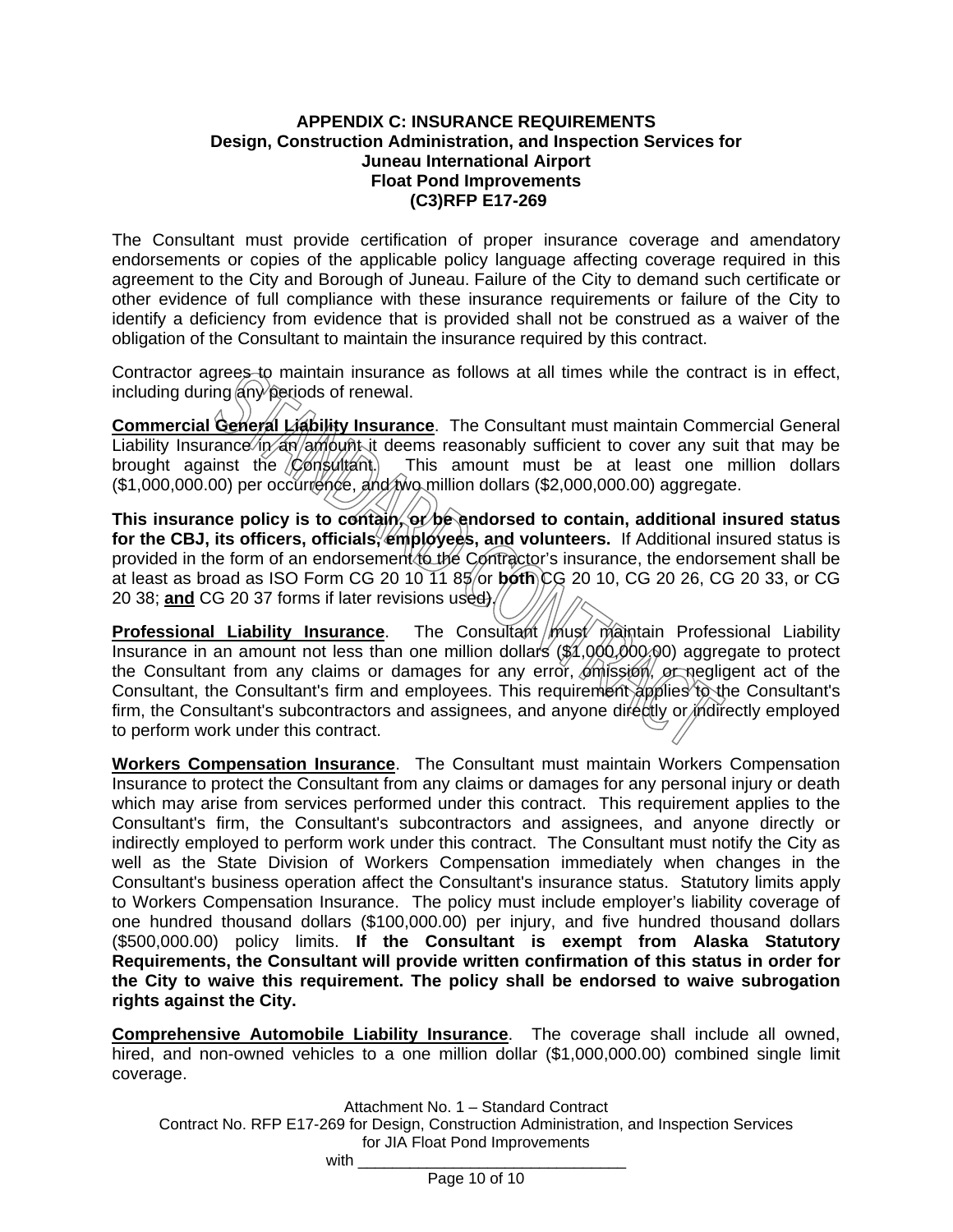#### **STANDARD FEDERAL CONTRACT PROVISIONS**

#### **Design, Construction Administration, and Inspection Services for Juneau International Airport Float Pond Improvements Contract No. RFP E17‐269**

#### **GENERAL REQUIREMENT FOR CONTRACTS.**

- **1.** The contractor (aka consultant or service provider) and all subcontractors shall insert required contract provisions in each contract and subcontract, and further require that the clauses be included in all subcontracts;
- **2.** The contractor (or subcontractor) shall incorporate applicable requirements of the contract provisions herein by reference for work done under any purchase orders, rental agreements and other agreements for supplies or services; and
- **3.** The prime contractor is responsible for compliance with these contract provisions by any subcontractor, lower-tier subcontractor or service provider.

Subject to the applicability criteria noted in the specific contract provisions, these contract provisions apply to all work performed on the contract.

#### **ACCESS TO RECORDS AND REPORTS**. (Reference: 2 CFR § 200.326, 2 CFR § 200.333)

The Contractor must maintain an acceptable cost accounting system. The Contractor agrees to provide the Sponsor, the Federal Aviation Administration, and the Comptroller General of the United States or any of their duly authorized representatives access to any books, documents, papers, and records of the contractor which are directly pertinent to the specific contract for the purpose of making audit, examination, excerpts and transcriptions. The Contractor agrees to maintain all books, records and reports required under this contract for a period of not less than three years after final payment is made and all pending matters are closed.

#### **BREACH OF CONTRACT TERMS.** (Reference 2 CFR § 200 Appendix II(A))

Any violation or breach of terms of this contract on the part of the contractor or its subcontractors may result in the suspension or termination of this contract or such other action that may be necessary to enforce the rights of the parties of this agreement. The duties and obligations imposed by the Contract Documents and the rights and remedies available thereunder are in addition to, and not a limitation of, any duties, obligations, rights and remedies otherwise imposed or available by law.

#### **BUY AMERICAN PREFERENCE.** (Reference: 49 USC § 50101)

The Buy-American preference requirements established within 49 USC § 50101 require that all steel and manufactured goods used on AIP projects must be produced in the United States. The Consultant shall include in the construction documents specifications for all materials, goods, and equipment to meet the Buy-American preference requirements.

#### **CIVIL RIGHTS ‐ GENERAL.** (Reference: 49 USC § 47123)

The contractor agrees that it will comply with pertinent statutes, Executive Orders and such rules as are promulgated to ensure that no person shall, on the grounds of race, creed, color, national origin, sex, age, or handicap be excluded from participating in any activity conducted with or benefiting from Federal assistance.

This provision binds the contractors from the bid solicitation period through the completion of the contract. This provision is in addition to that required of Title VI of the Civil Rights Act of 1964.

This provision also obligates the tenant/concessionaire/lessee or its transferee for the period during which Federal assistance is extended to the airport through the Airport Improvement Program, except where Federal assistance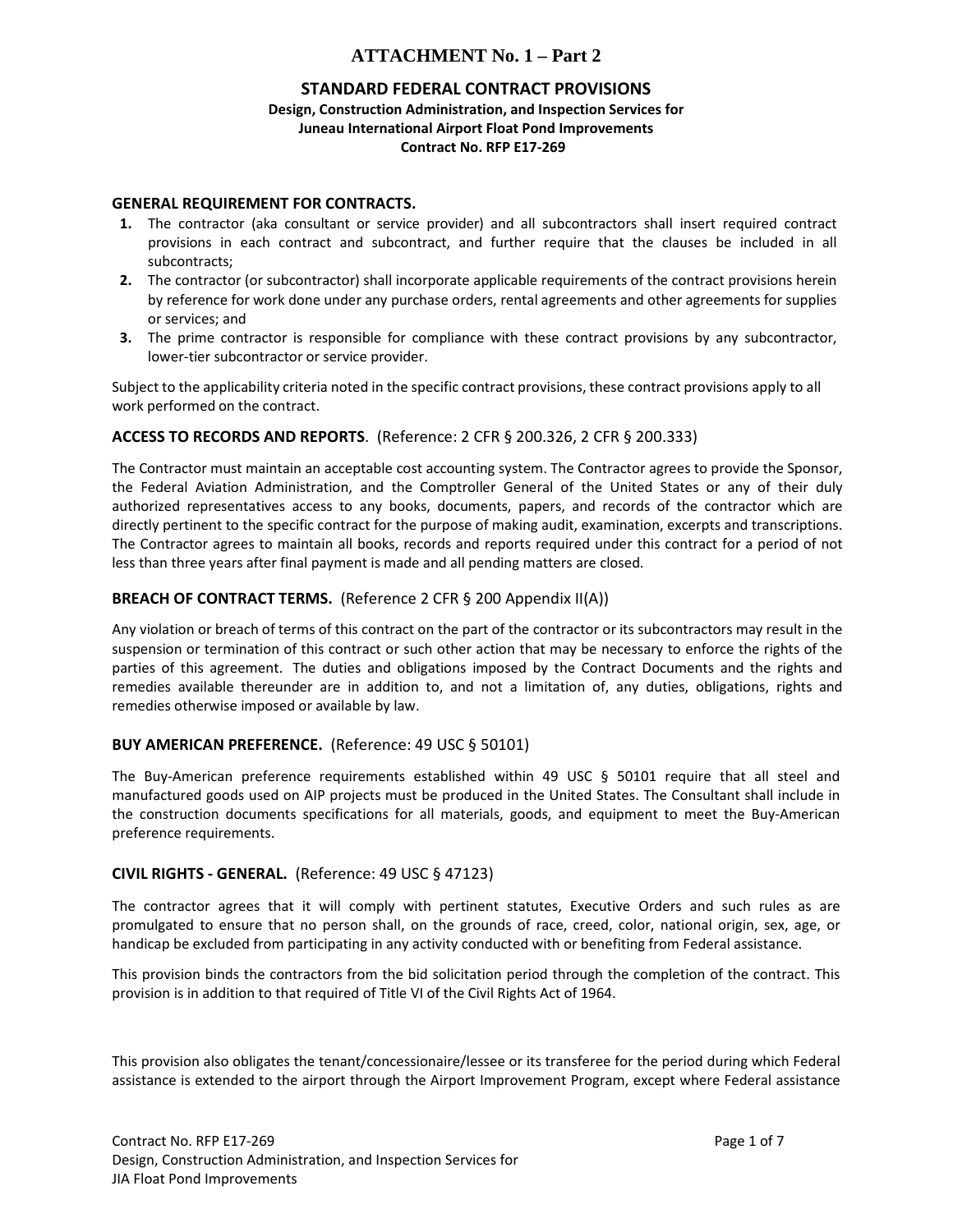is to provide, or is in the form of personal property; real property or interest therein; structures or improvements thereon. In these cases the provision obligates the party or any transferee for the longer of the following periods:

- a. the period during which the property is used by the airport sponsor or any transferee for a purpose for which Federal assistance is extended, or for another purpose involving the provision of similar services or benefits; or
- b. the period during which the airport sponsor or any transferee retains ownership or possession of the property.

**CIVIL RIGHTS – TITLE VI ASSURANCES. Title VI Clauses for Compliance with Nondiscrimination Requirements** (Source: Appendix A of Appendix 4 of FAA Order 1400.11, Nondiscrimination in Federally‐ Assisted Programs at the Federal Aviation Administration)

**Compliance with Nondiscrimination Requirements**. During the performance of this contract, the contractor, for itself, its assignees, and successors in interest (hereinafter referred to as the "contractor") agrees as follows:

**1. Compliance with Regulations:** The contractor (hereinafter includes consultants) will comply with the **Title VI List of Pertinent Nondiscrimination Statutes and Authorities**, as they may be amended from time to time, which are herein incorporated by reference and made a part of this contract.

**2. Non‐discrimination:** The contractor, with regard to the work performed by it during the contract, will not discriminate on the grounds of race, color, or national origin in the selection and retention of subcontractors, including procurements of materials and leases of equipment. The contractor will not participate directly or indirectly in the discrimination prohibited by the Acts and the Regulations, including employment practices when the contract covers any activity, project, or program set forth in Appendix B of 49 CFR part 21.

**3. Solicitations for Subcontracts, Including Procurements of Materials and Equipment:** In all solicitations, either by competitive bidding or negotiation made by the contractor for work to be performed under a subcontract, including procurements of materials or leases of equipment, each potential subcontractor or supplier will be notified by the contractor of the contractor's obligations under this contract and the Acts and Regulations relative to Non‐discrimination on the grounds of race, color, or national origin.

**4. Information and Reports:** The contractor will provide all information and reports required by the Acts, the Regulations, and directives issued pursuant thereto and will permit access to its books, records, accounts, other sources of information, and its facilities as may be determined by the sponsor or the Federal Aviation Administration to be pertinent to ascertain compliance with such Acts, Regulations, and instructions. Where any information required of a contractor is in the exclusive possession of another who fails or refuses to furnish the information, the contractor will so certify to the sponsor or the Federal Aviation Administration, as appropriate, and will set forth what efforts it has made to obtain the information.

**5. Sanctions for Noncompliance:** In the event of a contractor's noncompliance with the Non‐ discrimination provisions of this contract, the sponsor will impose such contract sanctions as it or the Federal Aviation Administration may determine to be appropriate, including, but not limited to:

- a. Withholding payments to the contractor under the contract until the contractor complies; and/or
- b. Cancelling, terminating, or suspending a contract, in whole or in part.

**6. Incorporation of Provisions:** The contractor will include the provisions of paragraphs one through six in every subcontract, including procurements of materials and leases of equipment, unless exempt by the Acts, the Regulations and directives issued pursuant thereto. The contractor will take action with respect to any subcontract or procurement as the sponsor or the Federal Aviation Administration may direct as a means of enforcing such provisions including sanctions for noncompliance. Provided, that if the contractor becomes involved in, or is threatened with litigation by a subcontractor, or supplier because of such direction, the contractor may request the sponsor to enter into any litigation to protect the interests of the sponsor. In addition, the contractor may request the United States to enter into the litigation to protect the interests of the United States.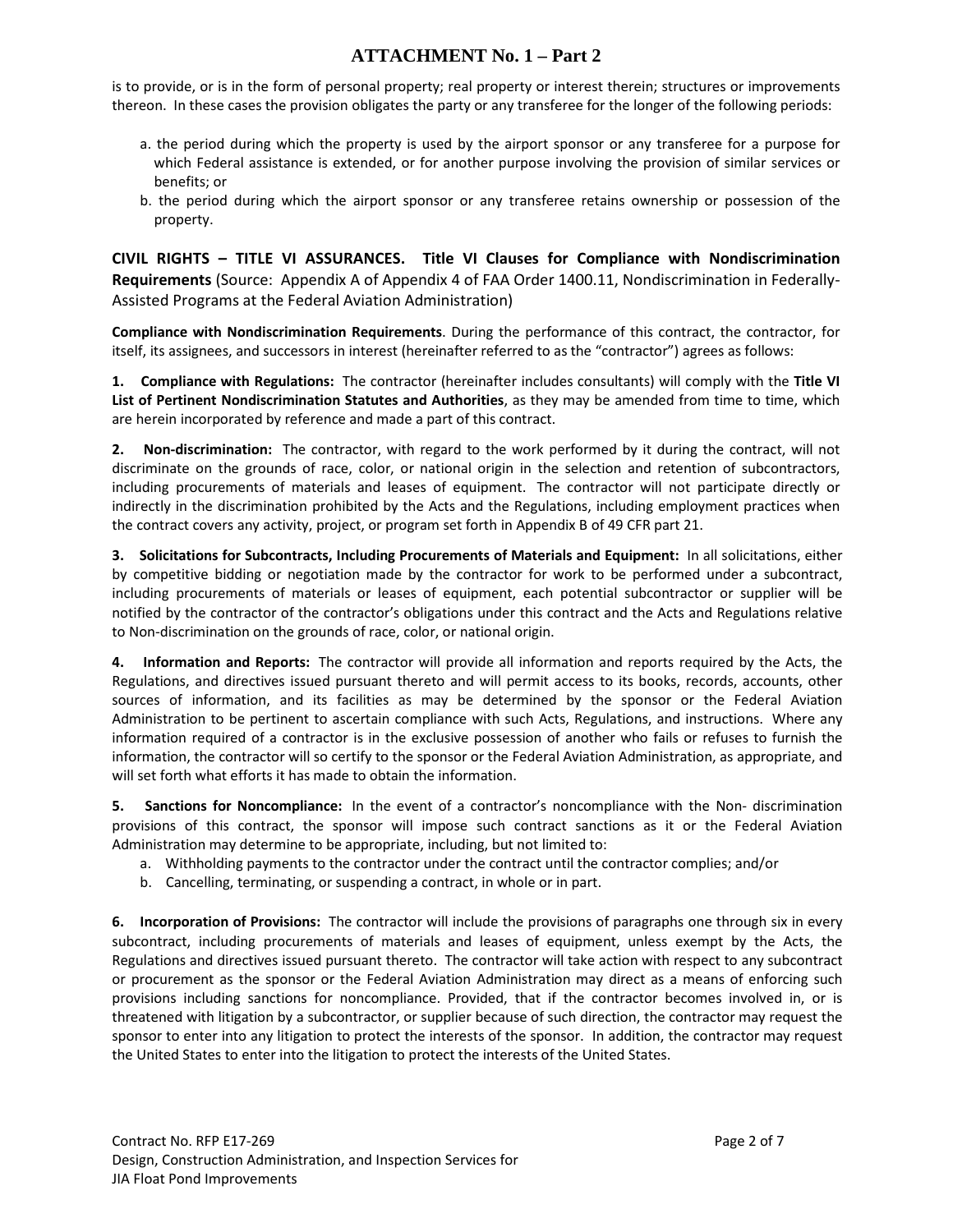#### **CLEAN AIR AND WATER POLLUTION CONTROL**. (Reference: 2 CFR § 200 Appendix II(G))

Contractors and subcontractors agree:

**1**. That any facility to be used in the performance of the contract or subcontract or to benefit from the contract is not listed on the Environmental Protection Agency (EPA) List of Violating Facilities;

**2.** To comply with all the requirements of Section 114 of the Clean Air Act, as amended, 42 U.S.C. 1857 et seq. and Section 308 of the Federal Water Pollution Control Act, as amended, 33 U.S.C. 1251 et seq. relating to inspection, monitoring, entry, reports, and information, as well as all other requirements specified in Section 114 and Section 308 of the Acts, respectively, and all other regulations and guidelines issued thereunder;

**3.** That, as a condition for the award of this contract, the contractor or subcontractor will notify the awarding official of the receipt of any communication from the EPA indicating that a facility to be used for the performance of or benefit from the contract is under consideration to be listed on the EPA List of Violating Facilities;

**4.** To include or cause to be included in any construction contract or subcontract which exceeds \$100,000 the aforementioned criteria and requirements.

#### **CONTRACT WORKHOURS & SAFETY STANDARDS ACT REQUIREMENTS.** (Reference: 2 CFR § 200 Appendix II E)

**Overtime Requirements.** No contractor or subcontractor contracting for any part of the contract work which may require or involve the employment of laborers or mechanics shall require or permit any such laborer or mechanic, including watchmen and guards, in any workweek in which he or she is employed on such work to work in excess of forty hours in such workweek unless such laborer or mechanic receives compensation at a rate not less than one and one-half times the basic rate of pay for all hours worked in excess of forty hours in such workweek.

**1. Violation; Liability for Unpaid Wages; Liquidated Damages.** In the event of any violation of the clause set forth in paragraph (1) above, the contractor and any subcontractor responsible therefor shall be liable for the unpaid wages. In addition, such contractor and subcontractor shall be liable to the United States (in the case of work done under contract for the District of Columbia or a territory, to such District or to such territory), for liquidated damages. Such liquidated damages shall be computed with respect to each individual laborer or mechanic, including watchmen and guards, employed in violation of the clause set forth in paragraph 1 above, in the sum of \$10 for each calendar day on which such individual was required or permitted to work in excess of the standard workweek of forty hours without payment of the overtime wages required by the clause set forth in paragraph 1 above.

**2. Withholding for Unpaid Wages and Liquidated Damages.** The Federal Aviation Administration or the Sponsor shall upon its own action or upon written request of an authorized representative of the Department of Labor withhold or cause to be withheld, from any monies payable on account of work performed by the contractor or subcontractor under any such contract or any other Federal contract with the same prime contractor, or any other Federally‐assisted contract subject to the Contract Work Hours and Safety Standards Act, which is held by the same prime contractor, such sums as may be determined to be necessary to satisfy any liabilities of such contractor or subcontractor for unpaid wages and liquidated damages as provided in the clause set forth in paragraph 2 above.

**4. Subcontractors.** The contractor or subcontractor shall insert in any subcontracts the clauses set forth in paragraphs 1 through 4 and also a clause requiring the subcontractor to include these clauses in any lower tier subcontracts. The prime contractor shall be responsible for compliance by any subcontractor or lower tier subcontractor with the clauses set forth in paragraphs 1 through 4 of this section.

**DEBARMENT AND SUSPENSION (NON‐PROCUREMENT**). (Reference: 2 CFR part 180 (Subpart C), 2 CFR part 1200, DOT Order 4200.5 DOT Suspension & Debarment Procedures & Ineligibility)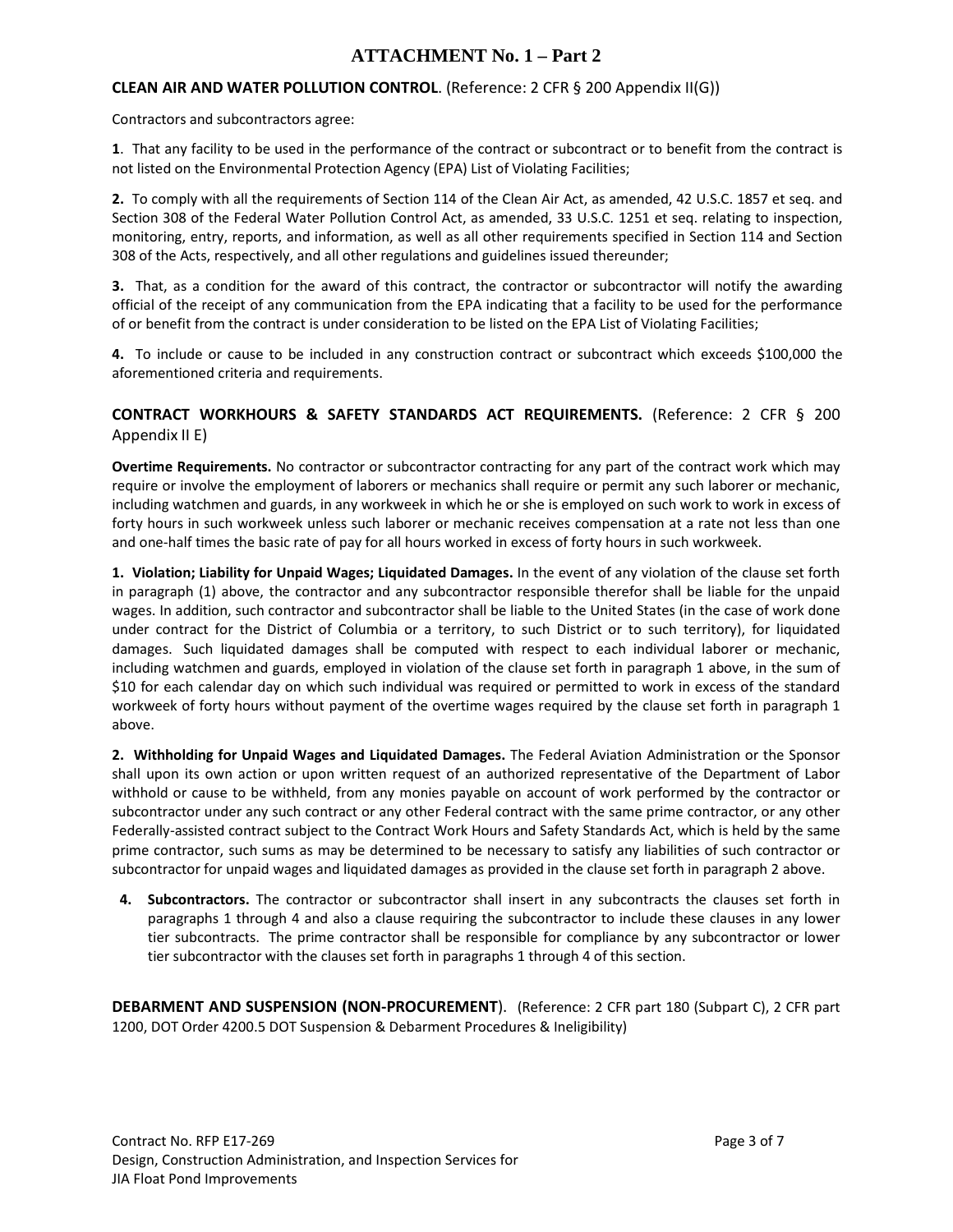#### **CERTIFICATE REGARDING DEBARMENT AND SUSPENSION (BIDDER OR OFFEROR)**

By submitting a bid/proposal under this solicitation, the bidder or offeror certifies that at the time the bidder or offeror submits its proposal that neither it nor its principals are presently debarred or suspended by any Federal department or agency from participation in this transaction.

#### **CERTIFICATION REGARDING DEBARMENT AND SUSPENSION (SUCCESSFUL BIDDER REGARDING LOWER TIER PARTICIPANTS)**

The successful bidder, by administering each lower tier subcontract that exceeds \$25,000 as a "covered transaction" must verify each lower tier participant of a "covered transaction" under the project is not presently debarred or otherwise disqualified from participation in this federally assisted project. The successful bidder will accomplish this by:

- **1.** Checking the System for Award Management at website: http://www.sam.gov
- **2.** Collecting a certification statement similar to the Certificate Regarding Debarment and Suspension (Bidder or Offeror), above.
- **3.** Inserting a clause or condition in the covered transaction with the lower tier contract

If the FAA later determines that a lower tier participant failed to tell a higher tier that it was excluded or disqualified at the time it entered the covered transaction, the FAA may pursue any available remedy, including suspension and debarment.

#### **DISADVANTAGED BUSINESS ENTERPRISES.** (Reference: 49 CFR part 26)

**Contract Assurance (§ 26.13)**. The contractor or subcontractor shall not discriminate on the basis of race, color, national origin, or sex in the performance of this contract. The contractor shall carry out applicable requirements of 49 CFR Part 26 in the award and administration of DOT assisted contracts. Failure by the contractor to carry out these requirements is a material breach of this contract, which may result in the termination of this contract or such other remedy, as the recipient deems appropriate.

**Prompt Payment (§26.29**)). The prime contractor agrees to pay each subcontractor under this prime contract for satisfactory performance of its contract no later than 30 days from the receipt of each payment the prime contractor receives from the City & Borough of Juneau. The prime contractor agrees further to return retainage payments to each subcontractor within 30 days after the subcontractor's work is satisfactorily completed. Any delay or postponement of payment from the above referenced time frame may occur only for good cause following written approval of the Project Manager. This clause applies to both DBE and non‐DBE subcontractors.

The DBE Goals for this project are established in Section 1.8 of the Request for Proposals.

Reports of DBE Contractor utilization shall be made in accordance with applicable federal and state requirements and the following report form: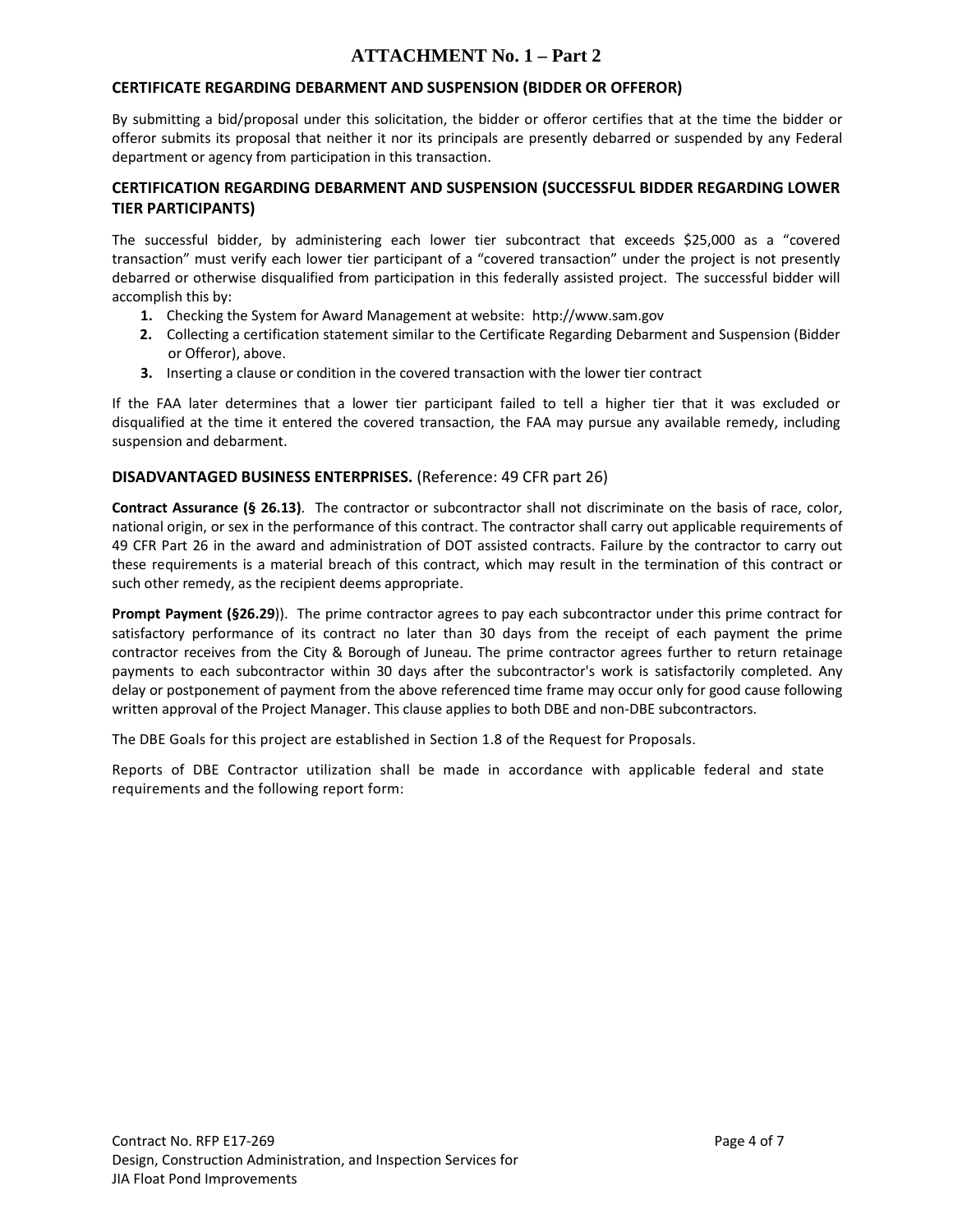#### **FAA REPORT OF CERTIFIED DBE CONTRACTORS USED ON FAA-ASSISTED CONTRACTS**

| Airport:                | Juneau International Airport, Juneau, Alaska |
|-------------------------|----------------------------------------------|
| Project Period (Dates): |                                              |
| Preparer's Name:        |                                              |
| Telephone No:           |                                              |
| Date Prepared:          |                                              |

| <b>DBE Firm:</b>                 |                    |                 |                                      |  |  |
|----------------------------------|--------------------|-----------------|--------------------------------------|--|--|
|                                  |                    |                 |                                      |  |  |
| <b>Address:</b>                  |                    |                 |                                      |  |  |
| City/State/Zip:                  |                    |                 |                                      |  |  |
|                                  |                    |                 |                                      |  |  |
| <b>Telephone No.:</b>            |                    |                 |                                      |  |  |
|                                  |                    |                 |                                      |  |  |
| <b>Type of Work and NAICS:</b>   |                    |                 |                                      |  |  |
| <b>Dollar Amount of Work:</b>    |                    |                 |                                      |  |  |
|                                  |                    |                 |                                      |  |  |
| <b>AIP Grant #s:</b>             |                    |                 |                                      |  |  |
|                                  |                    |                 |                                      |  |  |
| Disadvantaged Group (check one): |                    |                 |                                      |  |  |
| <b>Black American</b>            | Hispanic American  | Native American | <b>Subcontinent Asian American</b>   |  |  |
|                                  |                    |                 |                                      |  |  |
| Asian Pacific American           | Non-minority Women |                 | Other (not of any group listed here) |  |  |

*(Complete for each DBE Firm; add additional pages as necessary)*

 $\Box$ 

 $\Box$ 

Other (not of any group listed here)  $\Box$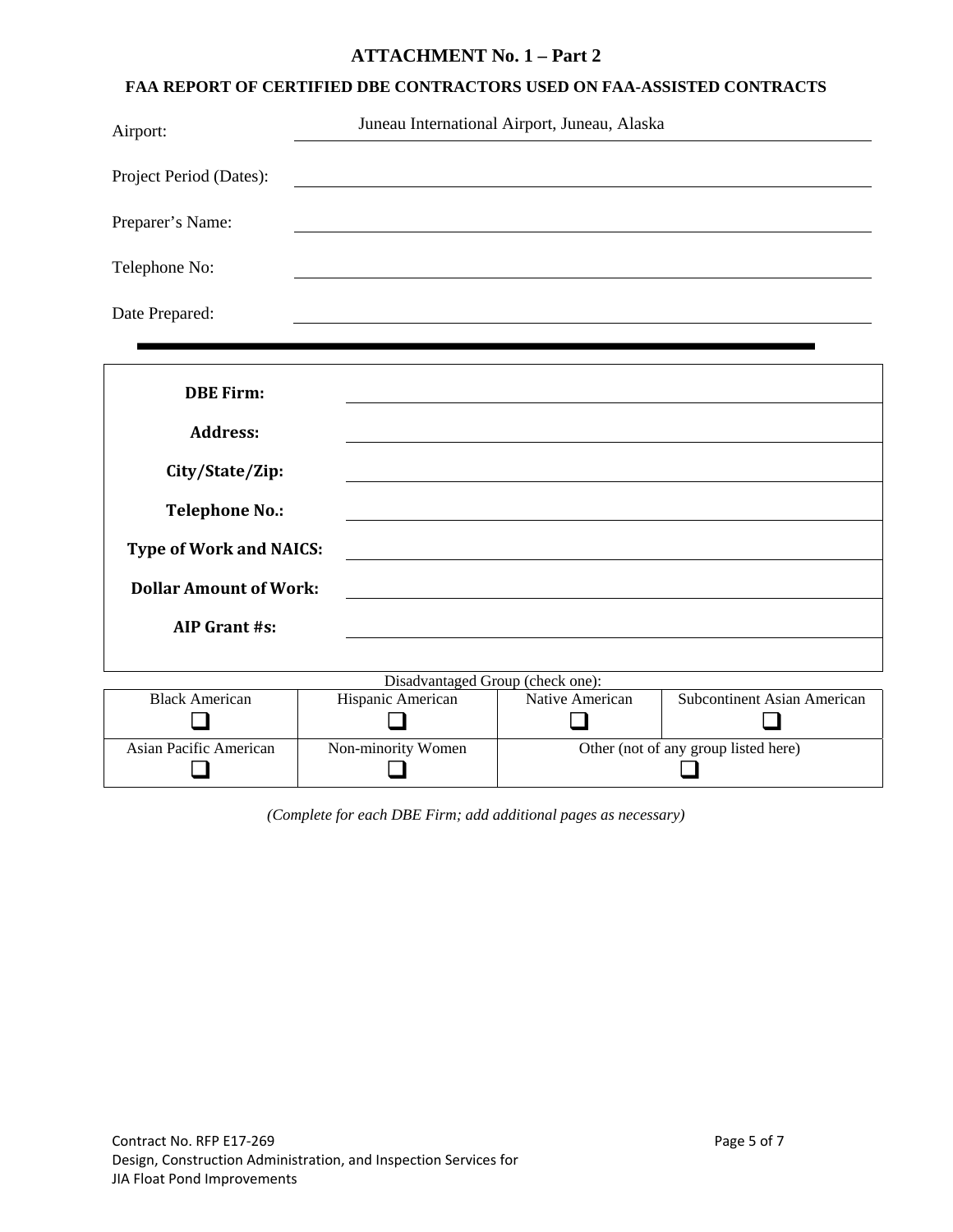#### **FEDERAL FAIR LABOR STANDARDS ACT (FEDERAL MINIMUM WAGE)** (Reference: 29 USC § 201, et seq.)

This contract (and subcontracts) incorporates the following provisions by reference, with the same force and effect as if given in full text. The contractor has full responsibility to monitor compliance to the referenced statute or regulation. The contractor must address any claims or disputes that pertain to a referenced requirement directly with the Federal Agency with enforcement responsibilities.

| <b>Requirement</b>                            | <b>Federal Agency with Enforcement Responsibilities</b> |
|-----------------------------------------------|---------------------------------------------------------|
| Federal Fair Labor Standards Act (29 USC 201) | U.S. Department of Labor – Wage and Hour Division       |

### **LOBBYING AND INFLUENCING FEDERAL EMPLOYEES.** (Reference: 49 CFR part 20, Appendix A)

The bidder or offeror certifies by signing and submitting this bid or proposal, to the best of his or her knowledge and belief, that:

**1.** No Federal appropriated funds have been paid or will be paid, by or on behalf of the bidder or offeror, to any person for influencing or attempting to influence an officer or employee of an agency, a Member of Congress, an officer or employee of Congress, or an employee of a Member of Congress in connection with the awarding of any Federal contract, the making of any Federal grant, the making of any Federal loan, the entering into of any cooperative agreement, and the extension, continuation, renewal, amendment, or modification of any Federal contract, grant, loan, or cooperative agreement.

**2.** If any funds other than Federal appropriated funds have been paid or will be paid to any person for influencing or attempting to influence an officer or employee of any agency, a Member of Congress, an officer or employee of Congress, or an employee of a Member of Congress in connection with this Federal contract, grant, loan, or cooperative agreement, the undersigned shall complete and submit Standard Form‐LLL, "Disclosure Form to Report Lobbying," in accordance with its instructions.

This certification is a material representation of fact upon which reliance was placed when this transaction was made or entered into. Submission of this certification is a prerequisite for making or entering into this transaction imposed by section 1352, title 31, U.S. Code. Any person who fails to file the required certification shall be subject to a civil penalty of not less than \$10,000 and not more than \$100,000 for each such failure.

#### **OCCUPATIONAL SAFETY AND HEALTH ACT OF 1970** (Reference 20 CFR part 1910)

All contracts and subcontracts that result from this solicitation incorporate the following provisions by reference, with the same force and effect as if given in full text. The contractor has full responsibility to monitor compliance to the referenced statute or regulation. The contractor must address any claims or disputes that pertain to a referenced requirement directly with the Federal Agency with enforcement responsibilities.

| Requirement                                                   | <b>Federal Agency with Enforcement Responsibilities</b>                  |
|---------------------------------------------------------------|--------------------------------------------------------------------------|
| Occupational Safety and Health Act of 1970 (20 CFR Part 1910) | U.S. Department of Labor - Occupational Safety and Health Administration |

#### **RIGHTS TO INVENTIONS.** (Reference 2 CFR § 200 Appendix II(F))

All rights to inventions and materials generated under this contract are subject to requirements and regulations issued by the FAA and the Sponsor of the Federal grant under which this contract is executed.

#### **TERMINATION OF CONTRACT.** (Reference 2 CFR § 200 Appendix II(B))

**1.** The Sponsor may, by written notice, terminate this contract in whole or in part at any time, either for the Sponsor's convenience or because of failure to fulfill the contract obligations. Upon receipt of such notice services must be immediately discontinued (unless the notice directs otherwise) and all materials as may have been accumulated in performing this contract, whether completed or in progress, delivered to the Sponsor.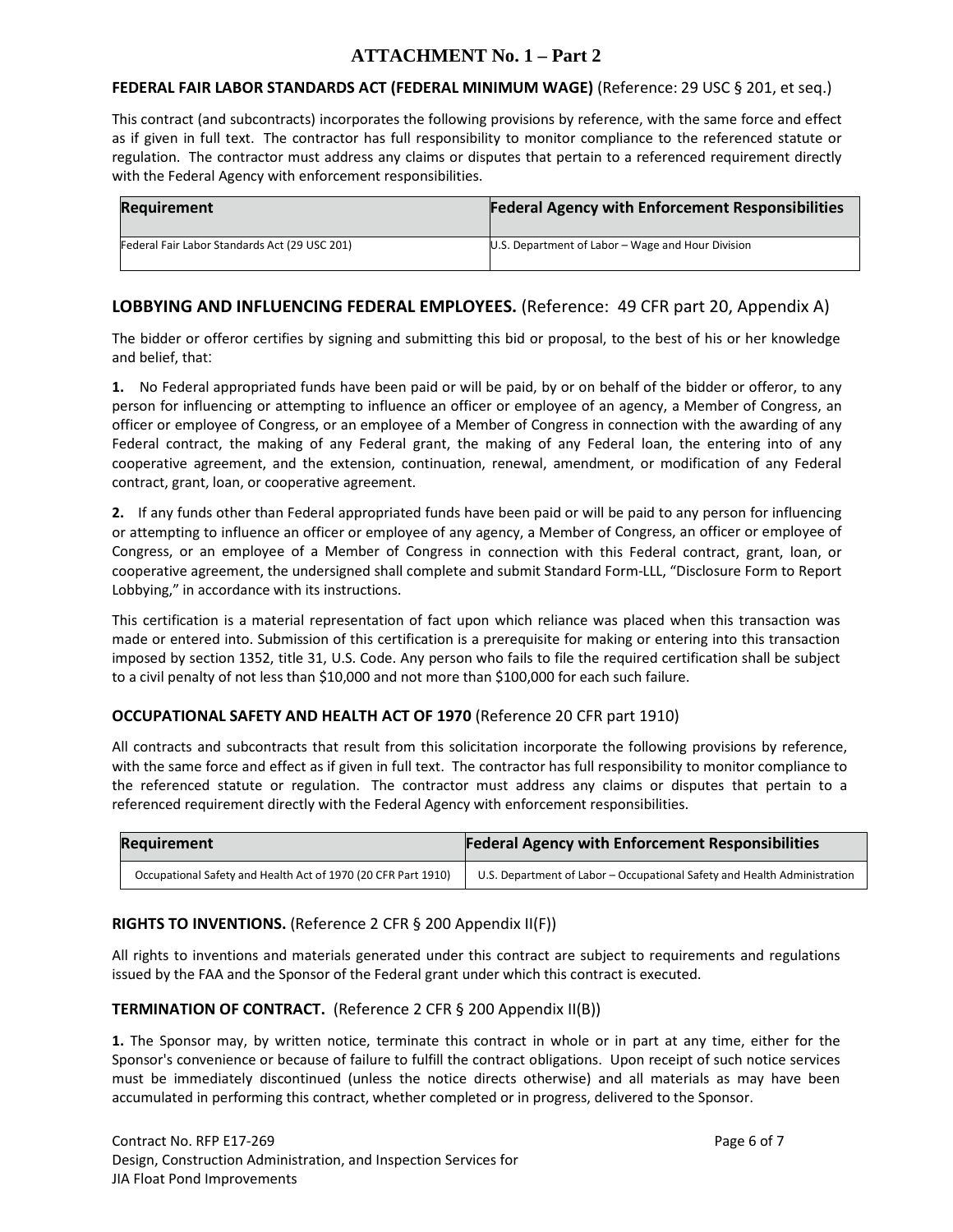**2.** If the termination is for the convenience of the Sponsor, an equitable adjustment in the contract price will be made, but no amount will be allowed for anticipated profit on unperformed services.

**3.** If the termination is due to failure to fulfill the contractor's obligations, the Sponsor may take over the work and prosecute the same to completion by contract or otherwise. In such case, the contractor is liable to the Sponsor for any additional cost occasioned to the Sponsor thereby.

**4.** If, after notice of termination for failure to fulfill contract obligations, it is determined that the contractor had not so failed, the termination will be deemed to have been effected for the convenience of the Sponsor. In such event, adjustment in the contract price will be made as provided in paragraph 2 of this clause.

**5.** The rights and remedies of the sponsor provided in this clause are in addition to any other rights and remedies provided by law or under this contract.

#### **TRADE RESTRICTION CLAUSE** (Reference: 49 CFR part 30)

The contractor or subcontractor, by submission of an offer and/or execution of a contract, certifies that it:

- a. is not owned or controlled by one or more citizens of a foreign country included in the list of countries that discriminate against U.S. firms published by the Office of the United States Trade Representative (USTR);
- b. has not knowingly entered into any contract or subcontract for this project with a person that is a citizen or national of a foreign country on said list, or is owned or controlled directly or indirectly by one or more citizens or nationals of a foreign country on said list;
- c. has not procured any product nor subcontracted for the supply of any product for use on the project that is produced in a foreign country on said list.

Unless the restrictions of this clause are waived by the Secretary of Transportation in accordance with 49CFR 30.17, no contract shall be awarded to a contractor or subcontractor who is unable to certify to the above. If the contractor knowingly procures or subcontracts for the supply of any product or service of a foreign country on said list for use on the project, the Federal Aviation Administration may direct through the Sponsor cancellation of the contract at no cost to the Government.

Further, the contractor agrees that it will incorporate this provision for certification without modification in each contract and in all lower tier subcontracts. The contractor may rely on the certification of a prospective subcontractor unless it has knowledge that the certification is erroneous.

The contractor shall provide immediate written notice to the sponsor if the contractor learns that its certification or that of a subcontractor was erroneous when submitted or has become erroneous by reason of changed circumstances. The subcontractor agrees to provide written notice to the contractor if at any time it learns that its certification was erroneous by reason of changed circumstances.

This certification is a material representation of fact upon which reliance was placed when making the award. If it is later determined that the contractor or subcontractor knowingly rendered an erroneous certification, the Federal Aviation Administration may direct through the Sponsor cancellation of the contract or subcontract for default at no cost to the Government.

Nothing contained in the foregoing shall be construed to require establishment of a system of records in order to render, in good faith, the certification required by this provision. The knowledge and information of a contractor is not required to exceed that which is normally possessed by a prudent person in the ordinary course of business dealings.

This certification concerns a matter within the jurisdiction of an agency of the United States of America and the making of a false, fictitious, or fraudulent certification may render the maker subject to prosecution under Title 18, United States Code, Section 1001.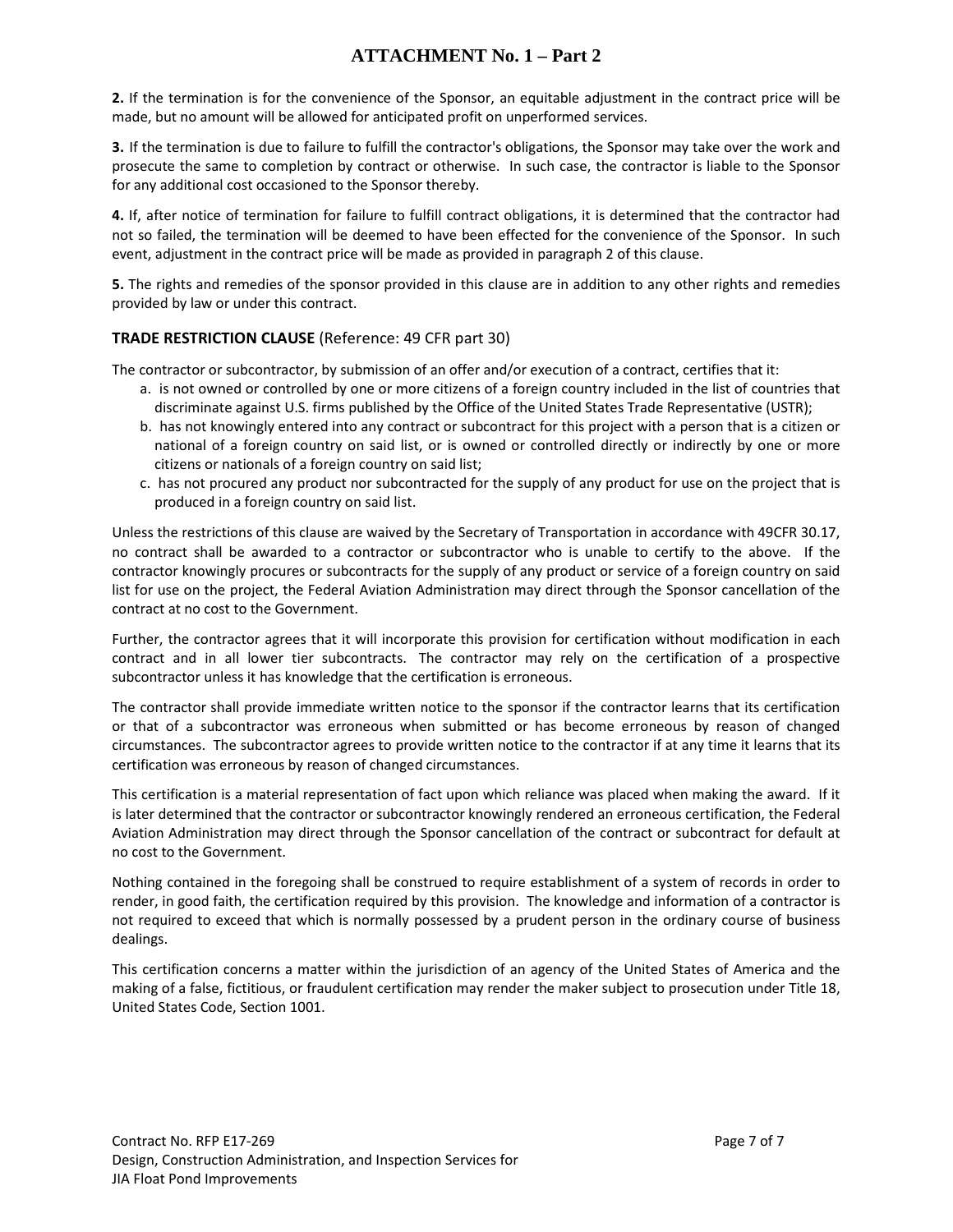# **ATTACHMENT No. 2**

## **DBE GOALS AND REQUIREMENTS**

## **DBE FORMS**

**(C3) RFP E17-269** 

**Design, Construction Administration, and Inspection Services for Juneau International Airport Float Pond Improvements**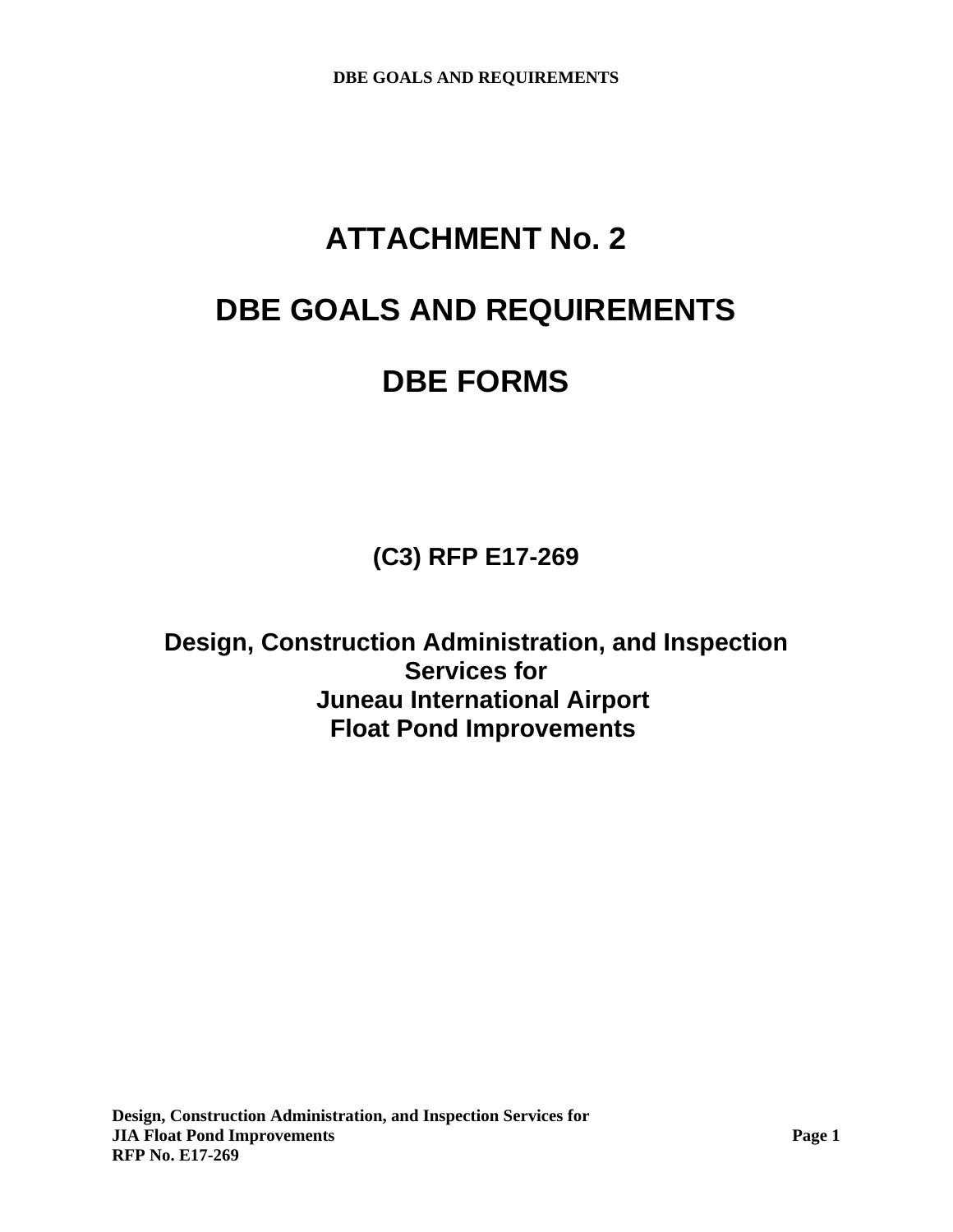#### **Disadvantaged Business Enterprise (DBE) Requirements**

This information will assist you in meeting the CBJ's Disadvantaged Business Enterprise (DBE) requirements. For simplicity, many of the regulations have been paraphrased; however, the actual laws apply and are incorporated by reference.

The CBJ shall not discriminate on the basis of race, color, national origin, or sex in the award and performance of any USDOT-assisted contract or in the administration of its DBE program or the requirements of 49 CFR part 26. CBJ shall take all necessary and reasonable steps under 49 CFR part 26 to ensure nondiscrimination in the award and administration of USDOT-assisted contracts.

The CBJ's DBE program, as required by 49 CFR part 26 and as approved by USDOT, is incorporated by reference in this agreement. Implementation of this program is a legal obligation and failure to carry out its terms shall be treated as a violation of this agreement. Upon notification to the CBJ of its failure to carry out its approved program, USDOT may impose sanctions as provided for under part 26 and may, in appropriate cases, refer the matter for enforcement under 18 U.S.C. 1001 and/or the Program Fraud Civil Remedies Act of 1986 (31 U.S.C. 3801 et seq.).

The CONSULTANT, or Subconsultant shall not discriminate on the basis of race, color, national origin, or sex in the performance of this Contract. The CONSULTANT shall carry out applicable requirements of 49 CFR part 26 in the award and administration of USDOT-assisted contracts. Failure by the CONSULTANT to carry out these requirements is a material breach of this Contract, which may result in the termination of this Contract or such other remedy as the recipient deems appropriate.

The CONSULTANT agrees to pay each Subconsultant under this Contract for satisfactory performance of its contract no later than 8 days from the receipt of each payment the CONSULTANT receives from the CBJ. Payment shall not be delayed or withheld from any Subconsultant without prior written approval from the CBJ Project Manager. The CONSULTANT agrees further to return retainage payments to each Subconsultant within 8 days after the Subcontactor's work is satisfactorily completed. Any delay or postponement of payment from the above referenced time frame may occur only for good cause following written approval of OWNER. This clause applies to both DBE and non-DBE Subconsultants.

The CONSULTANT agrees to comply with AS 36.90.210.

**General Requirements.** For your Proposal to be considered or your Contract approved, all Proposers, must:

- complete the Bidder's Registration Form for the CONSULTANT
- $\triangleright$  comply with the CBJ's DBE requirements;
- $\triangleright$  review applicable regulations, (49CFR Part 26);
- $\triangleright$  use good faith efforts in soliciting and achieving DBE participation; and
- complete the DBE Utilization Report.

**Summary of Goals.** At least 1.5**%** of the value of this contract must go to Disadvantaged Business Enterprises.

**Design, Construction Administration, and Inspection Services for JIA Float Pond Improvements Page 2 RFP No. E17-269**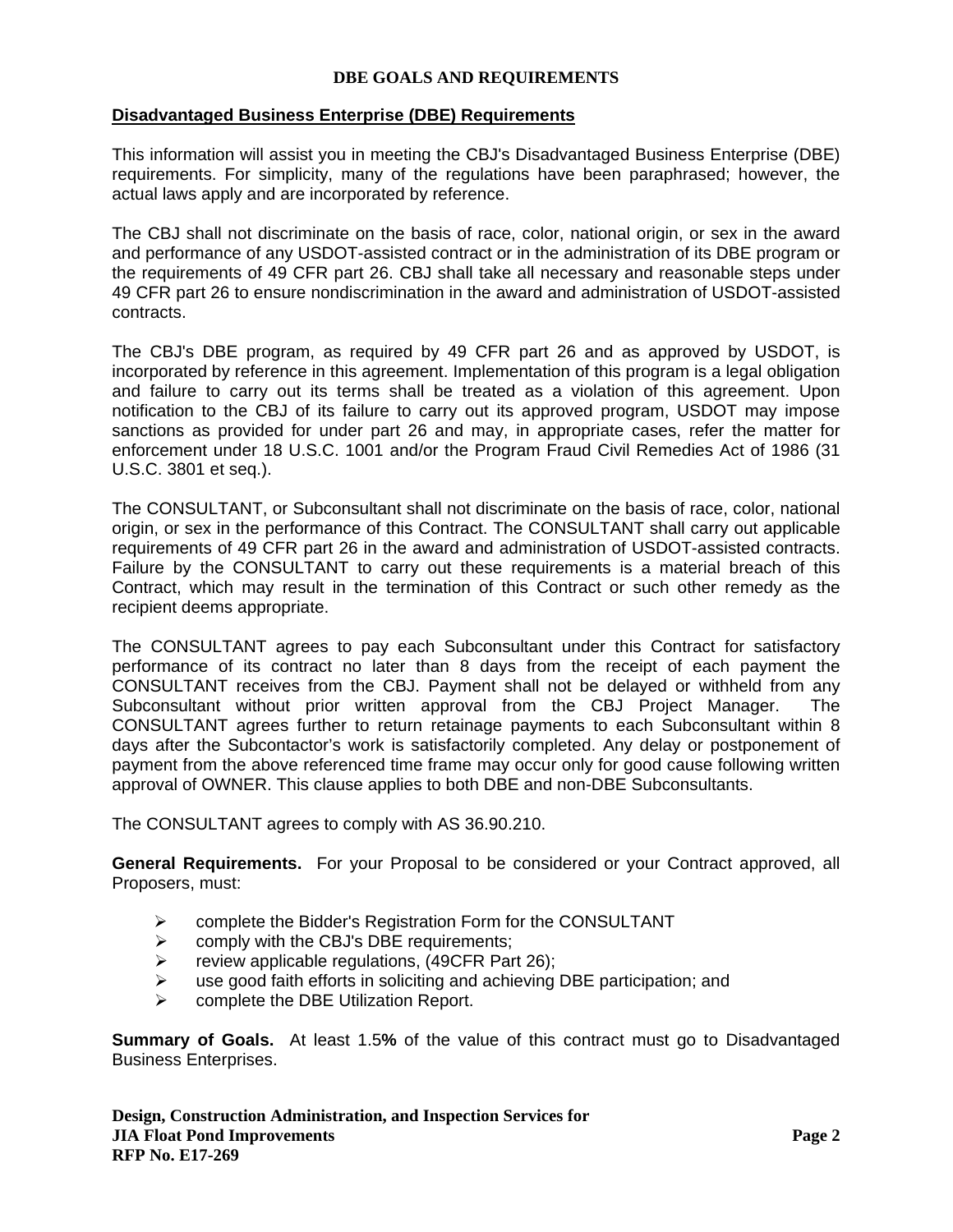For assistance with DBE requirements, contact the Contract Administrator, Greg Smith (907)586-0873 located in the Engineering Department EMAIL: Greg.Smith@juneau.org

**A. Who is eligible as a DBE?** To qualify as a DBE, the firm must meet the federal eligibility requirements of 49 CFR 26. This means the firm must be **small, independent and at least 51% owned by minorities, women, or disadvantaged persons. The qualifying owner must control the business enterprise's day-to-day operations.**

The proposed DBE must be certified by the State of Alaska DOT&PF at the time proposals are due.

The DBE may act as a prime CONSULTANT, Subconsultant, joint venture partner, or supplier. To be counted toward a goal the DBE must perform a commercially useful function (see D of this section).

**B. DBE % Goals.** To calculate the minimum dollar value for DBE participation, multiply the total contract price by the goal percentage.

**C. How to obtain DBE participation.** Prior to the scheduled pre-proposal conference, solicit DBE participation to meet the goal, even if your firm is capable of doing all the work. Prior to proposal due date, you must meet the goal or prove good faith efforts to meet the DBE goal. Good faith efforts include, but are not limited to the following:

- $\triangleright$  Advertise subcontracting opportunities in newspapers, trade publications and minority-focus media. Contact local minority organizations and other agencies that recruit and place DBEs. (Organization contact lists are available upon request.)
- $\triangleright$  Review and use the directories of certified DBEs available from the State of Alaska Department of Transportation and Public Facilities Civil Rights Office. Contact them at (800) 770-6236.
- $\triangleright$  Solicit DBEs in Juneau, Southeast Alaska, Alaska, and if necessary in the Pacific Northwest and other areas. You are encouraged to use Juneau-area DBE firms when possible.
- $\triangleright$  Contact specific DBEs in writing, giving enough time for effective participation. Follow-up initial contacts. Execute subcontracts in a timely manner.
- $\triangleright$  Break down contracts into units that allow DBE participation and will increase your ability to meet the goals. This may include portions of work normally reserved for your firm.
- $\triangleright$  Negotiate in good faith with DBEs for specific subconsultant work. Do not reject them as unqualified without a thorough investigation of their capabilities. Fees by DBEs must only be **reasonable**, not low. A reasonable price is one that would be accepted if it were the only offer.
- $\triangleright$  Provide DBEs with information about the work.
- $\triangleright$  Attend the pre-proposal conference to review DBE and EEO requirements.

**Design, Construction Administration, and Inspection Services for JIA Float Pond Improvements Page 3 RFP No. E17-269**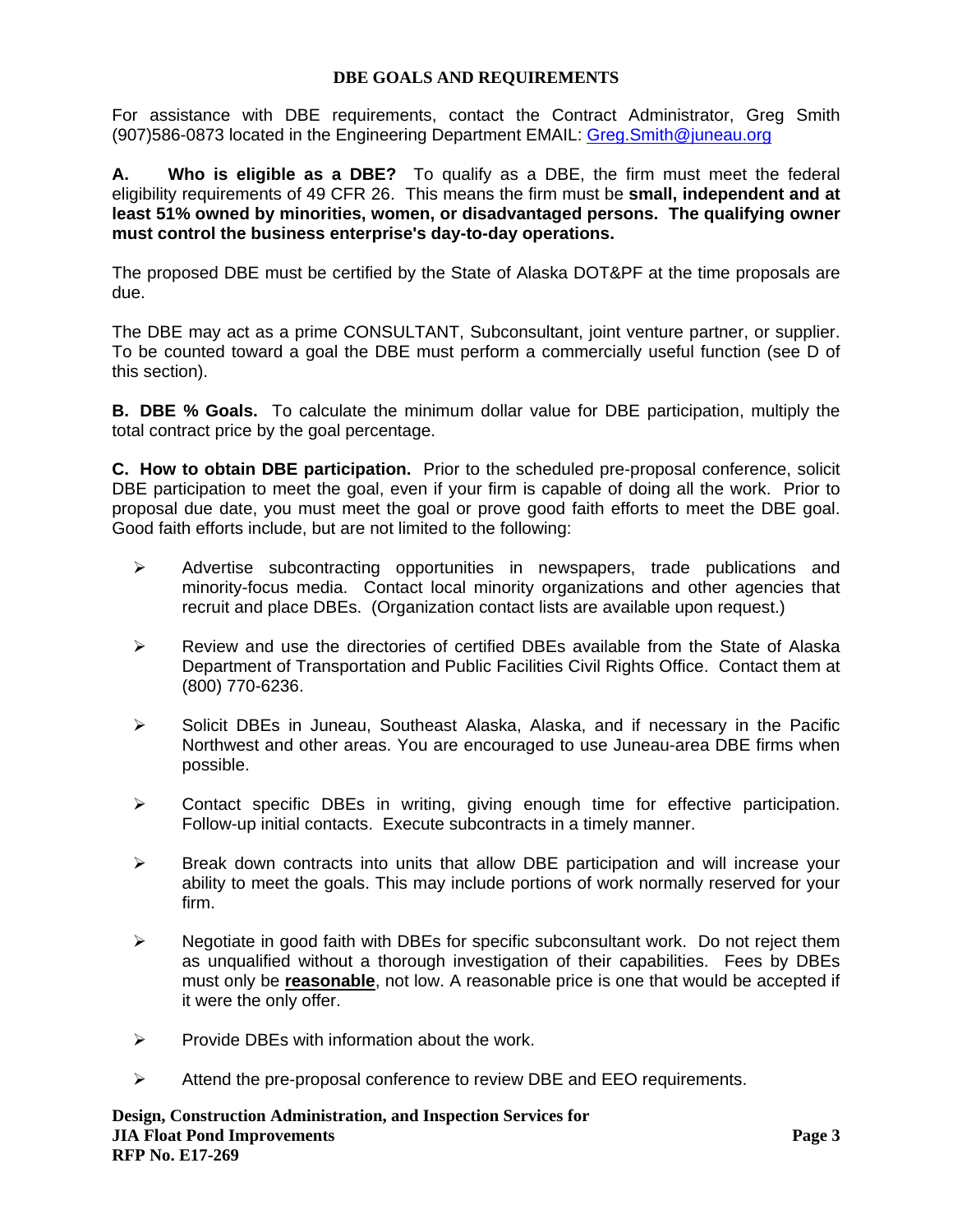**D. How to count DBE participation.** The goal for DBE participation must be met, even if you can perform the entire contract. If your firm is a DBE, you will be credited for that portion of the contract for which you perform a commercially useful function and that portion subcontracted to other disadvantaged firms. For example, if a DBE prime CONSULTANT proposes to perform 60% of a Project quoted at \$500,000.00 and subcontracts 20% to a majority firm and 20% for another DBE, participation will be 80% for DBEs in the project (60 + 20) or \$400,000.00.

Joint Venture. You may submit a joint venture proposal with a DBE for the services required. The DBE partner must already be certified by the ADOT&PF. The portion of the total dollar value of a contract equal to the percentage of the ownership, control and performance of work by the DBE partner in the joint venture agreement will count toward goal attainment. Where the percentage differs for these three elements, participation shall be measured by the percentage of work performed by the DBE partner. For example, if a joint venture proposes to perform 100% of a project quoted at \$500,000, and 40% of the work is performed by the DBE partner, participation will be credited as 40% of the work or \$200,000. Another typical example would be the same joint venture proposing to perform 80% of a project quoted at \$500,000, and 20% of the ownership, control, and work performance by the DBE partner in the joint venture, with the remaining 20% of the contract performed by another majority firm; so that DBE participation would be credited at \$80,000 or 16% of the total contract work.

Negotiated Subcontracts. You must solicit DBE participation for meaningful portions of the work. You may use the competitive price method for DBE participation, however, do not rely solely on this process to utilize disadvantaged firms. You may also negotiate for DBE participation, keeping in mind that DBE rates need only be reasonable to be considered. If the goal is not met, the City evaluates the good faith efforts of the Consultant. Typically, the value of subcontracts with DBEs count 100% towards goals, (see below).

Regular Dealers or Suppliers and Manufacturers. You may count 60% of the cost to a DBE supplier (or regular dealer) who performs a commercially useful function in the supply process. If the supplier is also a manufacturer, or substantially alters the goods before resale, you may count 100% of the cost. Brokers and packagers shall not be regarded as manufacturers, regular dealers, or suppliers.

- $\triangleright$  A manufacturer is a firm that operates or maintains a factory or establishment that produces on the premises the materials or supplies obtained by the CONSULTANT.
- $\triangleright$  A supplier (or regular dealer) is a firm that owns, operates, or maintains a store, warehouse, or other establishment in which the materials or supplies required for the performance of the contract are bought, kept in stock, and regularly sold to the public in the usual course of business. To be a supplier, the firm must engage in, as its principal business, and in its own name, the purchase and sale of the products in question. A supplier in such bulk items as steel, cement, gravel, stone, and petroleum products need not keep such products in stock, if it owns or operates distribution equipment.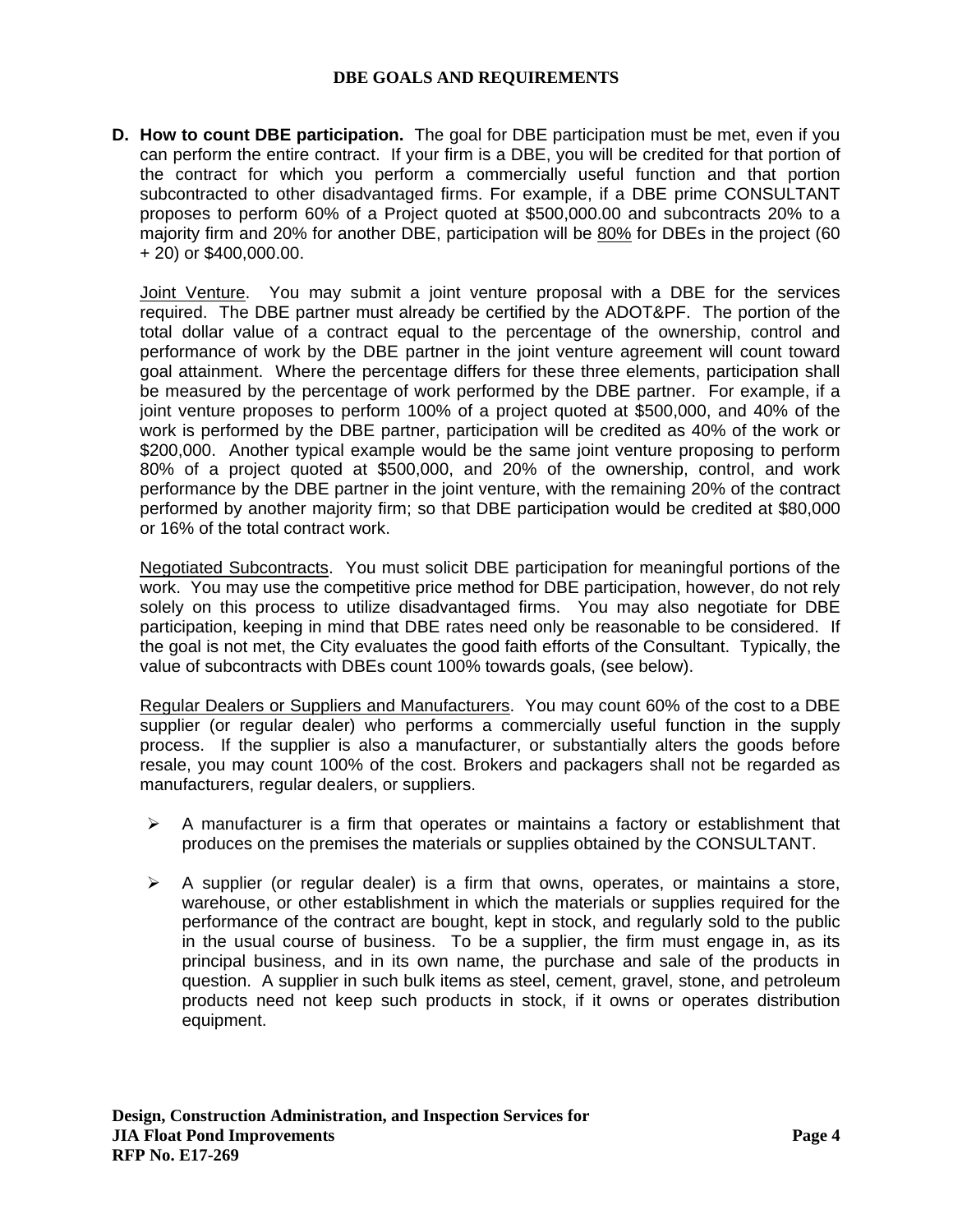Other DBE Services. The fees charged for delivery of materials and supplies required on a job site (but not the cost of the materials and supplies themselves) when the hauler, trucker, or delivery service is not also the manufacturer of or a regular dealer in the materials or supplies, provided that the fee is determined by the OWNER to be reasonable and not excessive as compared with fees customarily allowed for similar services.

Substitution. A DBE Subconsultant may only be replaced for failure to perform. You must make a good faith effort to use another certified DBE. You must get the City Engineer's written approval before replacement.

Commercially Useful Function. The DBE must perform a commercially useful function. This means the DBE is responsible for execution of a distinct element of the work of a contract and carrying out its responsibilities by actually performing, managing, and supervising the work involved. The DBE may not, without prior approval: subcontract out portions of its work, act as an employee of another CONSULTANT on the project, or allow another CONSULTANT to coordinate its paperwork, employees, supplies, equipment, etc. Both the DBE and the CONSULTANT involved may be liable, if the DBE is not used as an independent CONSULTANT, or their role results in artificially inflated goal attainment.

#### **E. GOOD FAITH EFFORTS (GFE).**

- **a. Good Faith Effort Criteria.** When a Consultant fails to meet DBE Utilization Goals, the Contract Administrator will use the following criteria to judge whether they have demonstrated sufficient Good Faith Effort to be eligible for award of the contract.
	- **(1) Consider All Subcontractable Work.** The Consultant shall seek DBE participation for subcontractable work
	- **(2) Initial DBE Notification.** All DBEs listed in the Department's current DBE Directory that have a "Yes" under Required GFE Contact and "Yes" under the specific Work Area (Region) must be contacted at least seven calendar days prior to proposal due date. Each contact with a DBE firm will be logged on a Contact Report.

The proposer must give DBEs at least five calendar days to respond. The proposer may reject DBE proposals received after the deadline. Such a deadline for submission by DBEs will be consistently applied.

The only acceptable methods of initial and follow up notification are:

- (a) By fax with a confirmation receipt of successful transmission to the DBEs fax number listed in the DBE Directory. A fax transmission without receipt of successful transmission is unsatisfactory.
- (b) By email with confirmation of successful receipt by DBEs email address listed in the DBE Directory. Email without confirmation of successful receipt is unsatisfactory.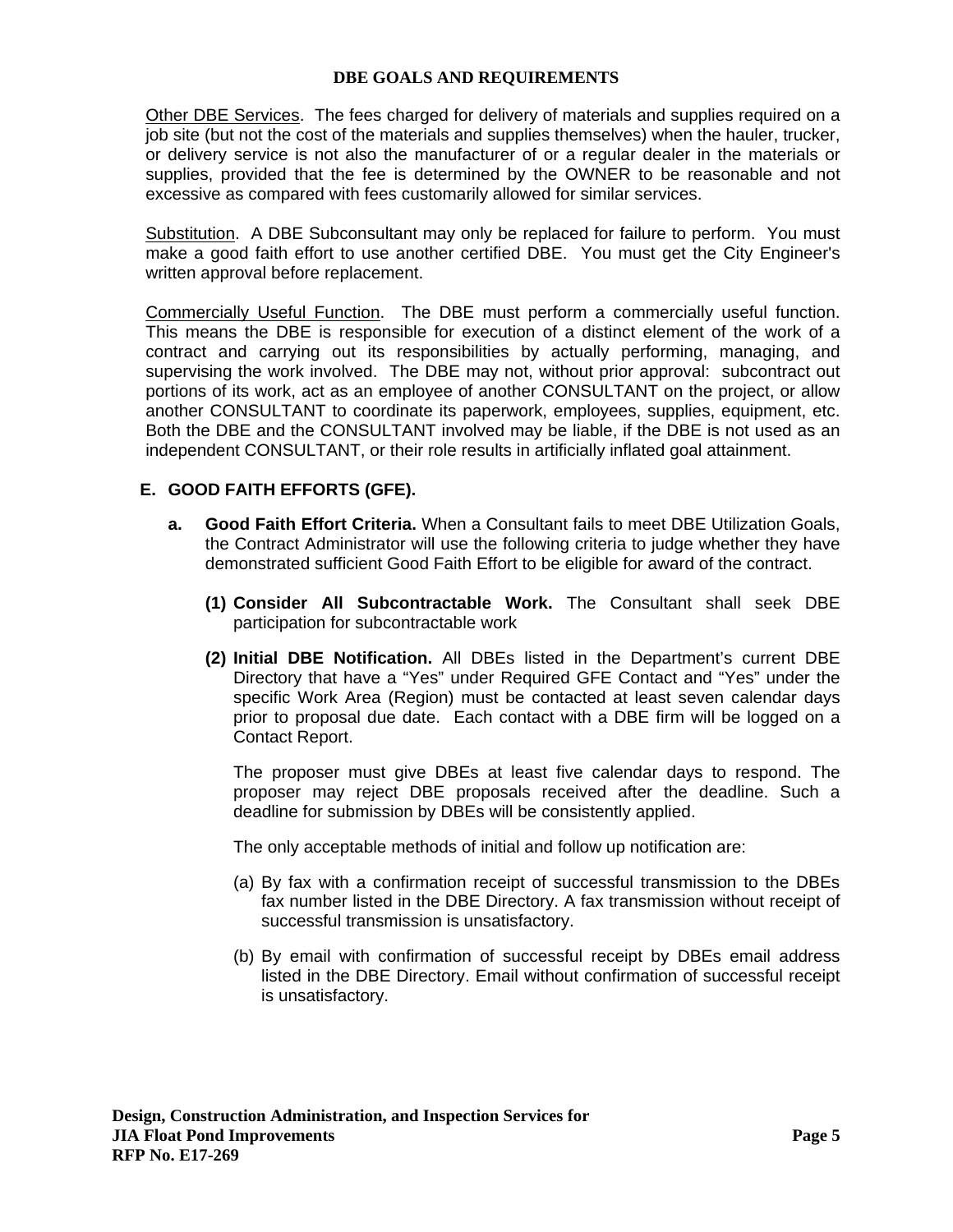- (c) By U.S. Mail to the DBEs address listed in the DBE Directory with a return receipt requested. Letters mailed without a return receipt signed by the DBE or DBE Key employee are unsatisfactory. Delivery confirmation with evidence of successful delivery is an acceptable substitute for Return Receipt.
- (d) By telephone solicitation with a record of the date and time of the telephone call made to the DBEs telephone number listed in the DBE Directory. Telephone solicitation without a record of date and time is unsatisfactory.
- **(3) Non-Competitive DBE Quotes.** DBE rates more than 10 percent higher than an accepted non-DBE rate will be deemed non-competitive, provided they are for the exact same work or service.

All evidence in support of a non-competitive rate determination must be provided at the time of the Good Faith Effort submittal. When a DBE rate is rejected as being non-competitive, the work must be performed by the non-DBE subconsultant whose rate was used to provide the basis of the determination. Payments received by the non-DBE subconsultant during the execution of the Contract shall be consistent with the accepted rate quoted. This does not preclude increases due to change documents issued by the Owner.

- **(4) Assistance to DBEs.** Consultants must provide DBEs with:
	- (a) Information about insurance required by the Consultant.
	- (b) Information about securing equipment, supplies, materials, or related assistance or services.
	- (c) Adequate information about the requirements of the contract regarding the specific item of work or service sought from the DBE.
- **(5) Follow-up DBE Notifications.** Contact the DBEs to determine if they will be participating. Failure to submit notification by the deadline is evidence of the DBE's lack of interest. Documentation of follow-up contacts shall be logged on the Contact Report.
- **(6) Good Faith Effort Evaluation.** Subsections (1) through (5) must be completed for a Good Faith Effort based submission to be considered. Failure to perform and document actions contained in subsections (1) through (5) constitutes insufficient Good Faith Effort. After submitting a Good Faith Effort, proposers may only clarify efforts taken before opening. No new efforts or additional DBE participation is permitted after submission.

If the proposer cannot demonstrate the ability to meet the DBE Utilization Goal, and cannot document the minimum required Good Faith Effort (as specified below), the Contracting Officer will determine the Consultant to be not responsible.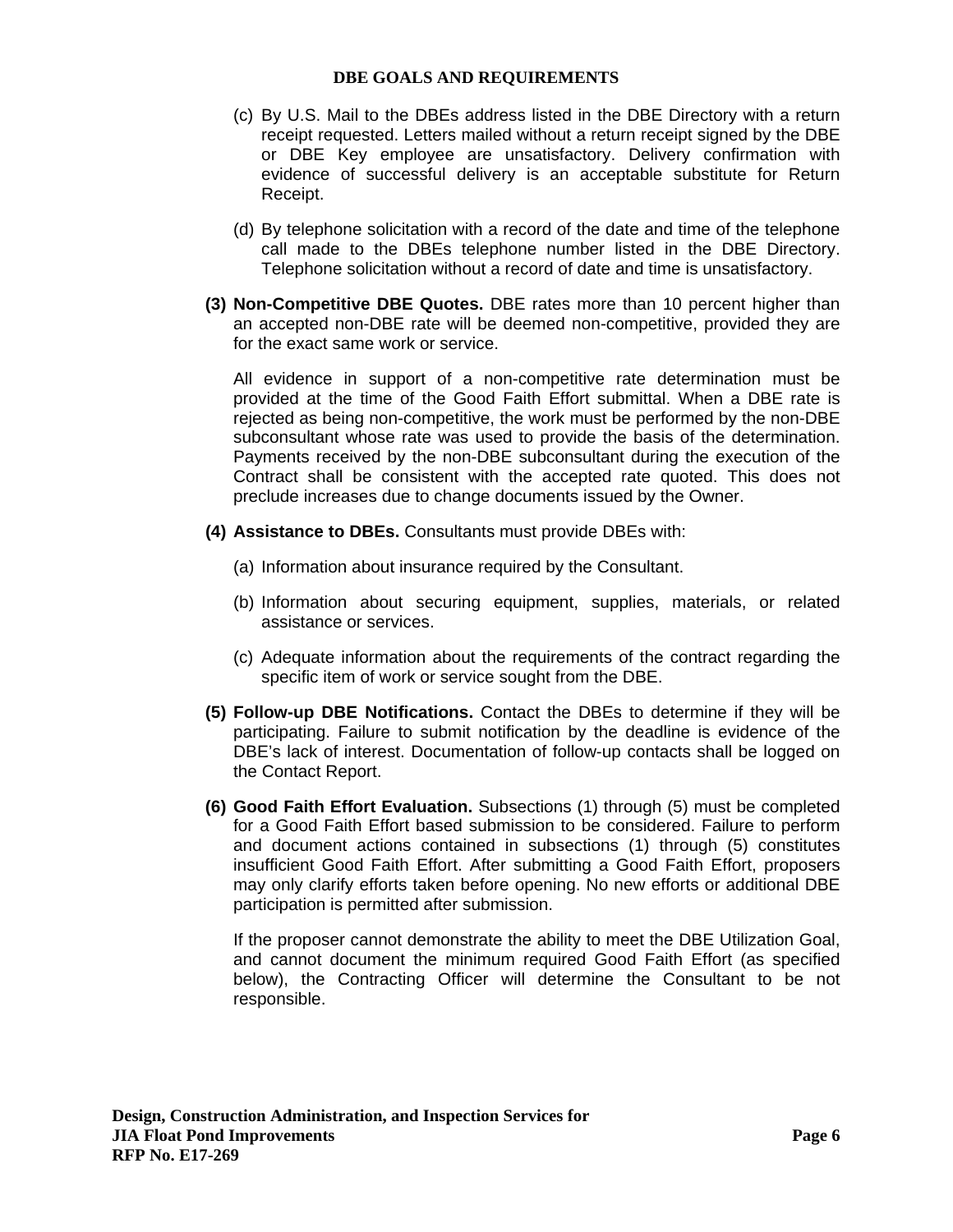**b. Administrative Reconsideration.** 49 CFR Part 26.53(d) provides an opportunity for administrative reconsideration when the Contract Administrator determines that Good Faith Effort is insufficient. This opportunity must be exercised within three working days of notification that Good Faith Efforts were unsatisfactory. For reconsideration, the proposer must provide written documentation or argument concerning efforts to meet the DBE Utilization Goal. No new or additional contact information may be provided. Only contact information the proposer provided in support of its initial request for a Good Faith Effort determination by the Contract Administrator may be presented to support the request for administrative reconsideration.

The process for an Administrative Reconsideration is as follows:

- (1) The proposer will have the opportunity to meet with the DBE Liaison Officer in person to discuss the issue. If so desired, the proposer must be ready to meet with the DBE Liaison Officer within four working days of receipt of notice that it failed to meet the requirements of this subsection.
- (2) The DBE Liaison Officer will render a written decision and provide notification to the proposer within four working days after the meeting. The written decision will explain the basis for finding.
- (3) The finding of the DBE Liaison Officer cannot be appealed to the U.S. DOT.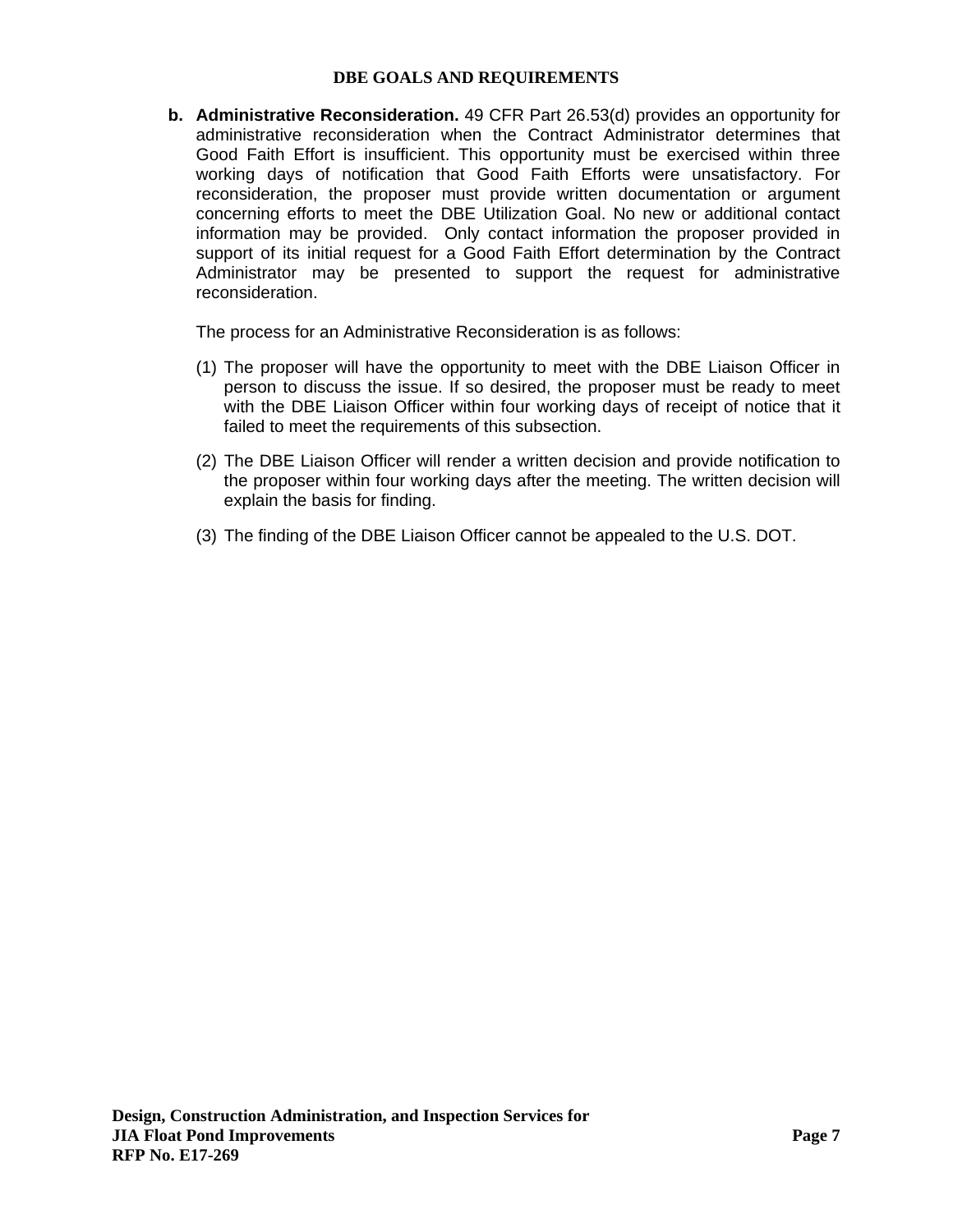| <u>onen 9</u><br>ALASKA'S CAPITAL CITY<br>ED JULY '<br><b>ENGINEERING DEPARTMENT</b>                                                                            |                                    | <b>BIDDER'S REGISTRATION FORM</b>                                                                                                                                                                                                    |
|-----------------------------------------------------------------------------------------------------------------------------------------------------------------|------------------------------------|--------------------------------------------------------------------------------------------------------------------------------------------------------------------------------------------------------------------------------------|
| Subconsultant and return to:                                                                                                                                    |                                    | All firms proposing on this CBJ project must be registered. Please complete this form for each CONSULTANT and                                                                                                                        |
| Mailing address:<br>City and Borough of Juneau<br>Engineering Department, Greg Smith, Contract Administrator<br>155 South Seward Street<br>Juneau, Alaska 99801 |                                    | Email: Greg.Smith@juneau.org                                                                                                                                                                                                         |
| upon request.                                                                                                                                                   |                                    | If you have any questions, please call (907) 586-0873. Fax (907) 586-4530. A listing of all proposers is available                                                                                                                   |
|                                                                                                                                                                 |                                    | Name of Firm: <u>example and the contract of the contract of the contract of the contract of the contract of the contract of the contract of the contract of the contract of the contract of the contract of the contract of the</u> |
|                                                                                                                                                                 |                                    | Street Address: <u>example and a street and a street and a street and a street and a street and a street and a street and a street and a street and a street and a street and a street and a street and a street and a street an</u> |
|                                                                                                                                                                 |                                    |                                                                                                                                                                                                                                      |
|                                                                                                                                                                 |                                    | City: City: City: City: City: City: City: City: City: Content of the City: City: Content of the City: City: Content of the City: City: Content of the City: City: City: City: City: City: City: City: City: City: City: City:        |
|                                                                                                                                                                 |                                    |                                                                                                                                                                                                                                      |
|                                                                                                                                                                 |                                    | E-Mail Address: <u>Andrea Communication and the communication</u> and the communication of the communication of the communication of the communication of the communication of the communication of the communication of the commun  |
|                                                                                                                                                                 |                                    | Date Firm was Established: Notified: Note of the Contract of the Contract of the Contract of the Contract of the Contract of the Contract of the Contract of the Contract of the Contract of the Contract of the Contract of t       |
| Check all the apply:                                                                                                                                            |                                    |                                                                                                                                                                                                                                      |
|                                                                                                                                                                 |                                    |                                                                                                                                                                                                                                      |
| Is this firm a Subconsultant?                                                                                                                                   | $Y \_$<br>$N \qquad \qquad$        |                                                                                                                                                                                                                                      |
| Is this firm a service provider?                                                                                                                                | $Y \_$<br>$N \sim$                 |                                                                                                                                                                                                                                      |
| $Y \quad \qquad$<br>Is this firm a material supplier?                                                                                                           | $N \underline{\qquad}$             |                                                                                                                                                                                                                                      |
| Is this firm a manufacturer?                                                                                                                                    | $Y \sim$<br>$N \underline{\qquad}$ |                                                                                                                                                                                                                                      |
| $Y \_$<br>Is this firm a certified DBE?                                                                                                                         | $N \underline{\hspace{2cm}}$       | If so, by Whom?                                                                                                                                                                                                                      |
|                                                                                                                                                                 |                                    | State of Alaska                                                                                                                                                                                                                      |
|                                                                                                                                                                 |                                    | Other_                                                                                                                                                                                                                               |
|                                                                                                                                                                 |                                    | Name of Organization                                                                                                                                                                                                                 |
| Firm's gross annual receipts:<br>$<$ \$500,000<br>\$500,000 - \$999,999<br>$$1,000,000 - 4,999,999$<br>$$5,000,000 - 9,999,999$                                 |                                    |                                                                                                                                                                                                                                      |
| $$10,000,000 - 16,999,999$                                                                                                                                      |                                    |                                                                                                                                                                                                                                      |

٦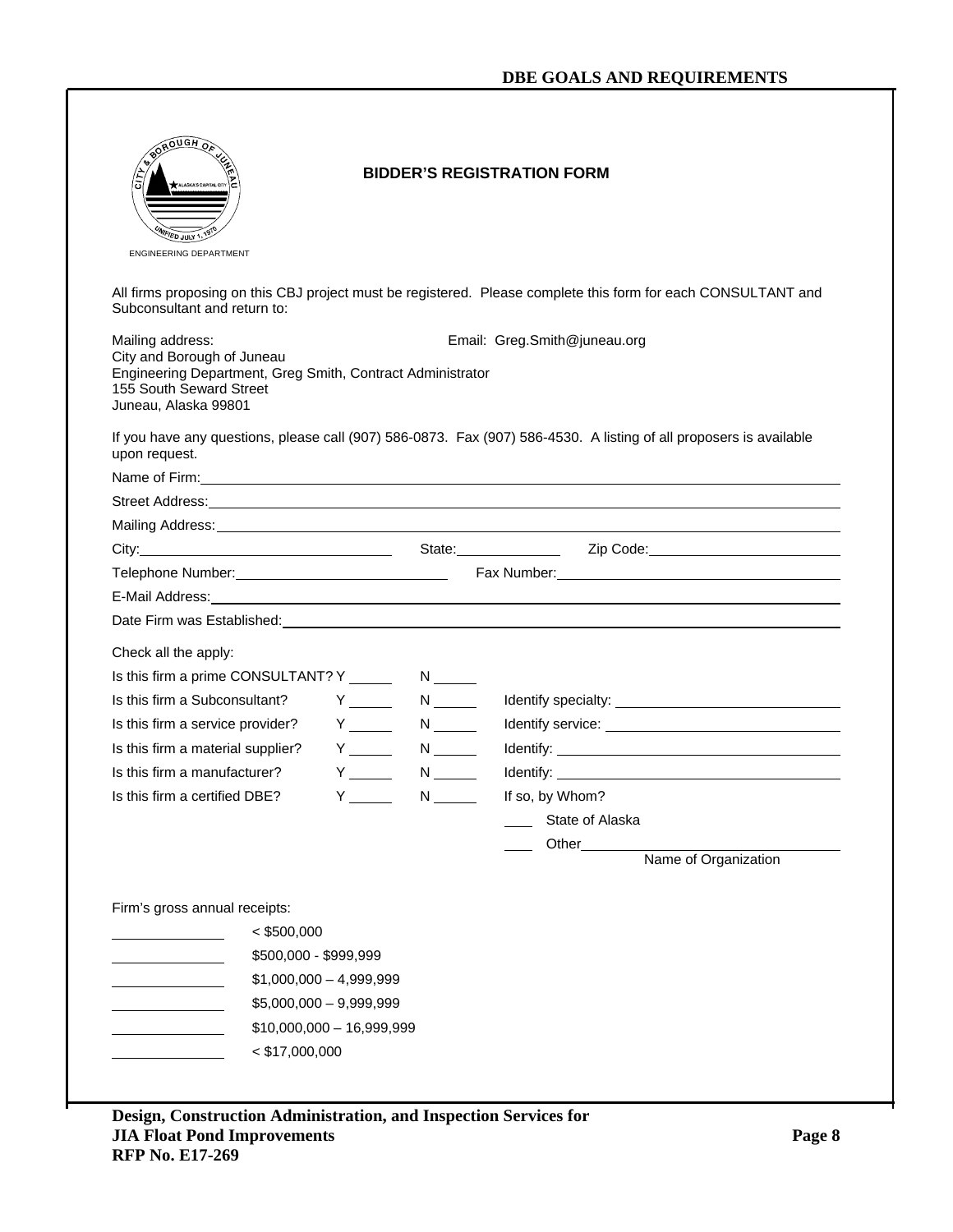

## **DISADVANTAGED BUSINESS ENTERPRISE UTILIZATION REPORT**

Federal-Aid Contracts

Project Name: Design, Construction Administration, and Inspection Services for Juneau International Airport

Float Pond Improvements

Project No: (C3) RFP E17-269

#### **The undersigned hereby certifies on behalf of the bidder that:**

- A. It (is) (is not) a DOT&PF certified DBE or DBE joint venture.
- B. It (has) (has not) met the DBE Goal for the project. If it has not met the goal, the required documentation of sufficient good faith efforts (is) (is not) attached hereto.
- C. Listed below are the **certified** DBEs to be used in meeting the DBE goal. Included are the firm name, telephone number, bid items or portions of work to be performed indicated by item number, type of DBE credit claimed [prime contractors (P), joint venture (JV), subcontractor (sub), regular dealer (rd), broker (b), or manufacturer (m)], and the creditable dollar amount to be counted toward the goal.

| <b>FIRM NAME</b>                                                                                                                                                                                                                                             | PHONE# | BID ITEM, WORK,         | <b>TYPE OF</b> | <b>CREDITABLE</b>    |  |  |
|--------------------------------------------------------------------------------------------------------------------------------------------------------------------------------------------------------------------------------------------------------------|--------|-------------------------|----------------|----------------------|--|--|
|                                                                                                                                                                                                                                                              |        | OR PRODUCT <sup>1</sup> | <b>CREDIT</b>  | <b>DOLLAR AMOUNT</b> |  |  |
|                                                                                                                                                                                                                                                              |        |                         |                | \$                   |  |  |
|                                                                                                                                                                                                                                                              |        |                         |                | $\mathbf{\hat{S}}$   |  |  |
|                                                                                                                                                                                                                                                              |        |                         |                | $\mathbf{\hat{S}}$   |  |  |
|                                                                                                                                                                                                                                                              |        |                         |                | \$                   |  |  |
|                                                                                                                                                                                                                                                              |        |                         |                | \$                   |  |  |
|                                                                                                                                                                                                                                                              |        |                         |                | \$                   |  |  |
|                                                                                                                                                                                                                                                              |        |                         |                |                      |  |  |
| Total creditable DBE Utilization Amount <sup>2</sup>                                                                                                                                                                                                         |        |                         | $\frac{1}{2}$  |                      |  |  |
| <b>Basic Bid Amount</b>                                                                                                                                                                                                                                      |        |                         |                |                      |  |  |
| DBE Utilization as % of Basic Bid Amount                                                                                                                                                                                                                     |        |                         |                | $\frac{0}{0}$        |  |  |
| Original DBE Project Goal                                                                                                                                                                                                                                    |        |                         |                | $\%$                 |  |  |
| <b>Revised DBE Project Goal</b>                                                                                                                                                                                                                              |        | \$                      |                |                      |  |  |
|                                                                                                                                                                                                                                                              |        |                         |                |                      |  |  |
| Company Name                                                                                                                                                                                                                                                 |        |                         |                |                      |  |  |
| Principal's Signature & Title<br>Date                                                                                                                                                                                                                        |        |                         |                |                      |  |  |
| <sup>1</sup> Identify specific pay item, product, or component of work to be performed by DBE.<br><sup>2</sup> If accepted, this amount becomes the Revised DBE Goal and the required minimum level of DBE participation<br>during the life of the contract. |        |                         |                |                      |  |  |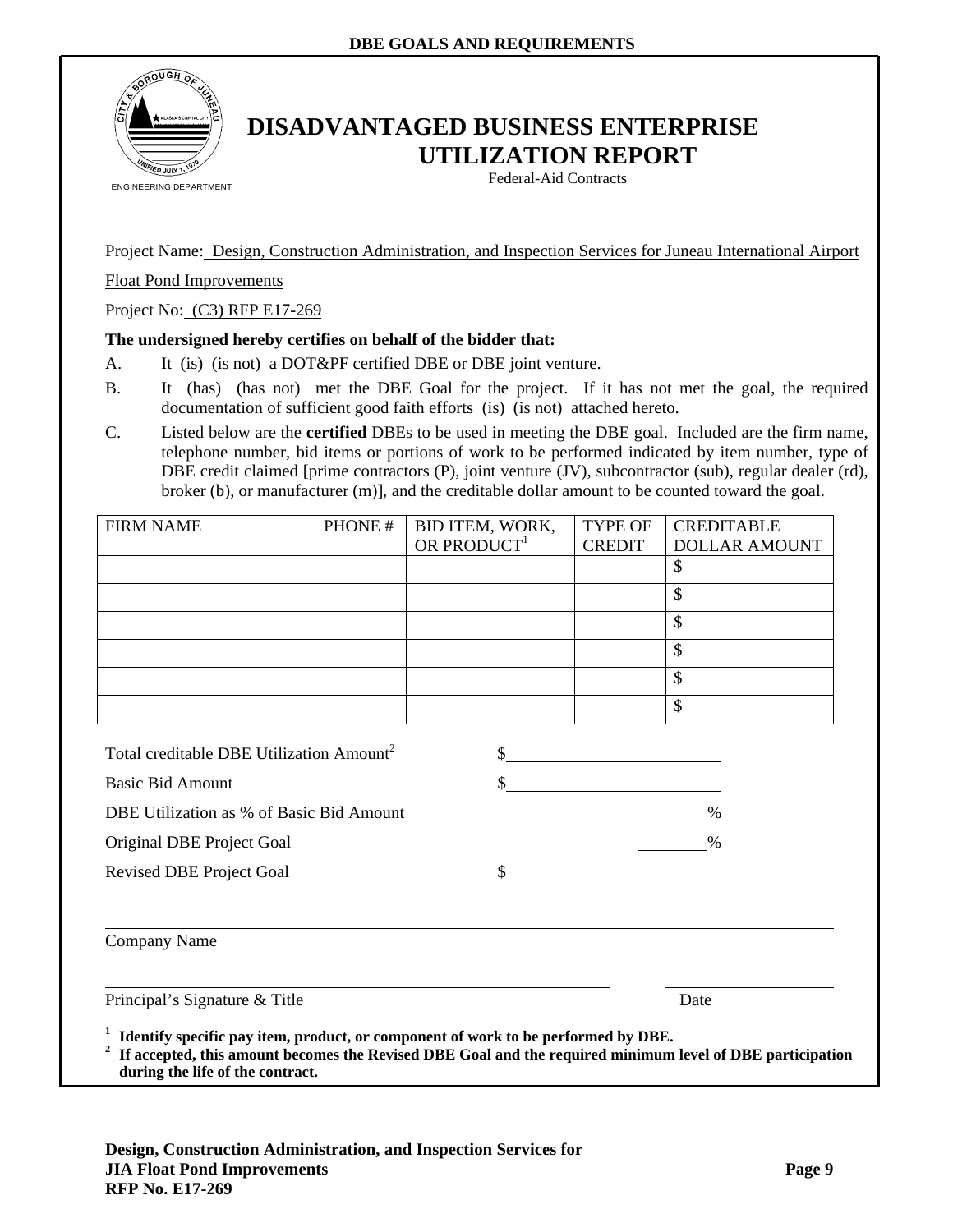|                |    | <b>CONTACT REPORT</b><br><b>ALASKA'S CAPITAL CITY</b><br><b>Federal-Aid Contracts</b><br><b>ENGINEERING DEPARTMENT</b>                                               |               |                              |
|----------------|----|----------------------------------------------------------------------------------------------------------------------------------------------------------------------|---------------|------------------------------|
|                |    | Project Name: Design, Construction Administration, and Inspection Services for Juneau International Airport                                                          |               |                              |
|                |    | <b>Float Pond Improvements</b>                                                                                                                                       |               | Project No: (C3) RFP E17-269 |
|                |    |                                                                                                                                                                      |               |                              |
|                |    | <b>DBE Firm Contacted:</b>                                                                                                                                           |               |                              |
|                |    | <b>Address</b><br><b>Name</b>                                                                                                                                        |               | <b>Phone Number</b>          |
|                |    | A. INITIAL CONTACT (See important contact information on instruction sheet)                                                                                          |               |                              |
|                | 1. | Method:<br>Phone $\Box$<br>Mail $\Box$<br>Date: $\frac{1}{\sqrt{1-\frac{1}{2}} \cdot \frac{1}{2}}$                                                                   | $FAX \square$ | Other $\Box$                 |
|                |    | 2. Name and Title of Person Contacted: __________                                                                                                                    |               |                              |
|                | 3. | Date: Method:<br>Phone $\Box$<br>DBE's Response:<br>Mail $\Box$ FAX $\Box$                                                                                           |               | Other $\Box$                 |
|                |    | $\Box$ Submitted an acceptable sub-bid (if sub-bid is accepted <i>skip to Section D)</i> .                                                                           |               |                              |
|                |    | $\Box$ Not interested: $\Box$<br>Indicate Reason(s)                                                                                                                  |               |                              |
|                |    | $\Box$ Needs more information:                                                                                                                                       |               |                              |
|                |    | $\Box$ Will provide quote by:                                                                                                                                        |               |                              |
|                |    | $\Box$ Received unacceptable sub-bid (complete Section C)                                                                                                            |               |                              |
| <b>B.</b>      |    | <b>FOLLOW-UP CONTACT</b>                                                                                                                                             |               |                              |
|                |    | Phone $\square$<br>1. Date:<br>Method:<br>Mail □                                                                                                                     | $FAX \Box$    | Other $\Box$                 |
|                | 2. | Name and Title of Person Contacted: __________                                                                                                                       |               |                              |
|                | 3. | Date: Method:<br><b>DBE's Response:</b><br>Phone $\Box$<br>Mail $\Box$<br>$\Box$ Submitted an acceptable sub-bid (if sub-bid is accepted <i>skip to Section D</i> ). | $FAX \square$ | Other $\Box$                 |
|                |    | $\Box$ Received unacceptable sub-bid (complete Section C)                                                                                                            |               |                              |
|                |    | $\Box$ Other result:                                                                                                                                                 |               |                              |
| $\mathbf{C}$ . |    | <b>EXPLANATION OF FAILURE TO ACHIEVE AN ACCEPTABLE SUB-BID</b>                                                                                                       |               |                              |
|                | 1. | Were the following required efforts made:<br>$\Box$ Yes<br>$\Box$ No<br>Identified specific items of work, products, materials etc. when asking for quote(s)<br>a.   |               |                              |
|                |    | Offered assistance in acquiring necessary bonding & insurance.<br>$\Box$ Yes<br>$\Box$ No<br>b.                                                                      |               |                              |
|                |    | Provide all appropriate information concerning the specific work items or materials.<br>$\Box$ Yes<br>$\Box$ No<br>$\mathbf{c}$ .                                    |               |                              |
|                | 2. | Was the DBE's quote non-competitive (i.e., more than 10% higher than the accepted quote)?                                                                            |               |                              |
|                | 3. | $\Box Yes \quad \Box No$<br>Was the DBE unable to perform in some capacity?<br>$\Box$ Yes                                                                            |               | $\Box$ No Explain:           |
| D.             |    | <b>CERTIFICATION:</b> I certify that the information provided above is accurate and that efforts to solicit sub-<br>bids were made in good faith.                    |               |                              |
|                |    | Signature of Company Representative<br>Title                                                                                                                         |               | Date                         |
|                |    | Name and Title of Reviewer                                                                                                                                           |               | Date                         |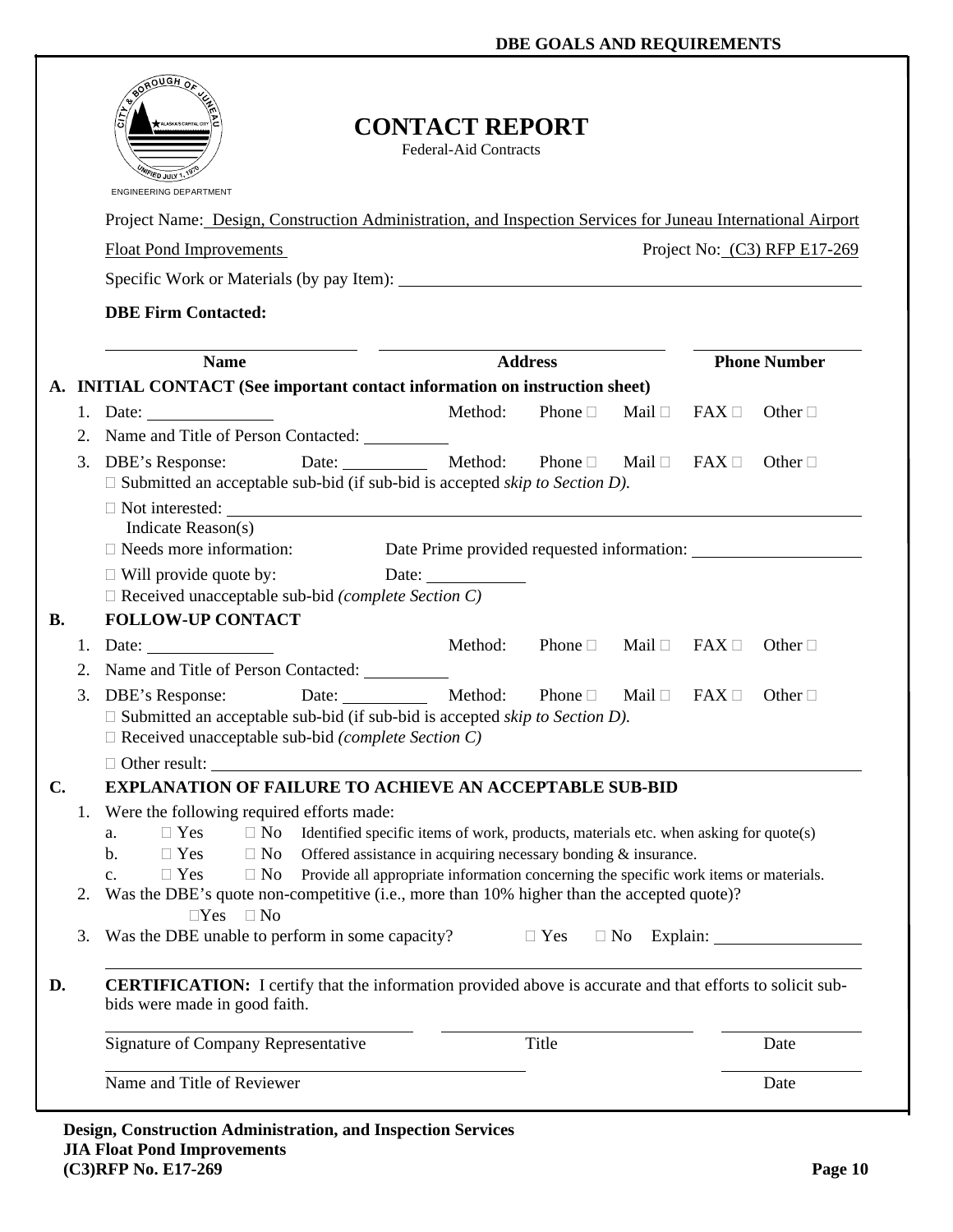## **INSTRUCTIONS**

**Project Name and Number:** Enter project name and number as they appear on bid documents.

**Work or Material:** Identify the specific work item or material that you requested this firm to furnish.

**Firm Contacted:** Enter name of firm as it appears in the current DOT&PF DBE directory.

**Address:** Enter address of firm contacted. **Phone Number:** Enter phone number of firm contacted.

- **A. INITIAL CONTACT** (Must be made at least en calendar days prior to bid opening.)
	- 1. **Date and Method of Initial Contact:** Indicate the method and date that actual contact was made or the date correspondence was postmarked. Leaving "please call me" message does not constitute a contact. Attach a copy of dated letter or fax.
	- 2. **Name and Title of Person Contacted:** Enter name and title of company representative with whom you corresponded or discussed submitting a sub-bid.
	- 3. **DBE's Response:** Indicate one or more of the responses listed. If a firm bid was received and accepted, skip to Section D.

## **B. FOLLOW UP CONTACT**

If no response or an inconclusive response was received from the initial contact, a follow-up contact is required to determine for a certainty that the firm does not intend to submit a sub-bid or to conclude discussions with a sub-bid submittal.

- 1. **Date and Method of Follow-up Contact:** Indicate the method and date that actual contact was made or the date correspondence was postmarked. Leaving a "please call me" message does not constitute a contact. Attach a copy of dated letter or fax.
- 2. **Name and Title of Person Contacted.** Enter name and title of company representative with whom you corresponded or discussed submitting a sub-bid.
- 3. **DBE's Response:** Indicate one or more of the responses listed. If a firm bid was received and accepted, skip to Section D.

## **C. EXPLANATION OF FAILURE TO ACHIEVE AN ACCEPTABLE BID**

- 1. A NO response to items 1a., b., or c. will result in rejection of this contact. Be specific on results of discussions.
- 2. A YES answer to item 2, is grounds for rejecting a DBE sub-bid.
- 3. A YES answer to item 3, is grounds for rejecting a DBE sub-bid, only if the inability to perform is in an area of work specifically identified as a sub-item under the applicable bid item.

## **D. CERTIFICATION**

This certification of accuracy and good faith by the Contractor will be verified by contact with the listed firm. Falsification of information on the DBE Contact Report is grounds for department action under AS36.30.640(4).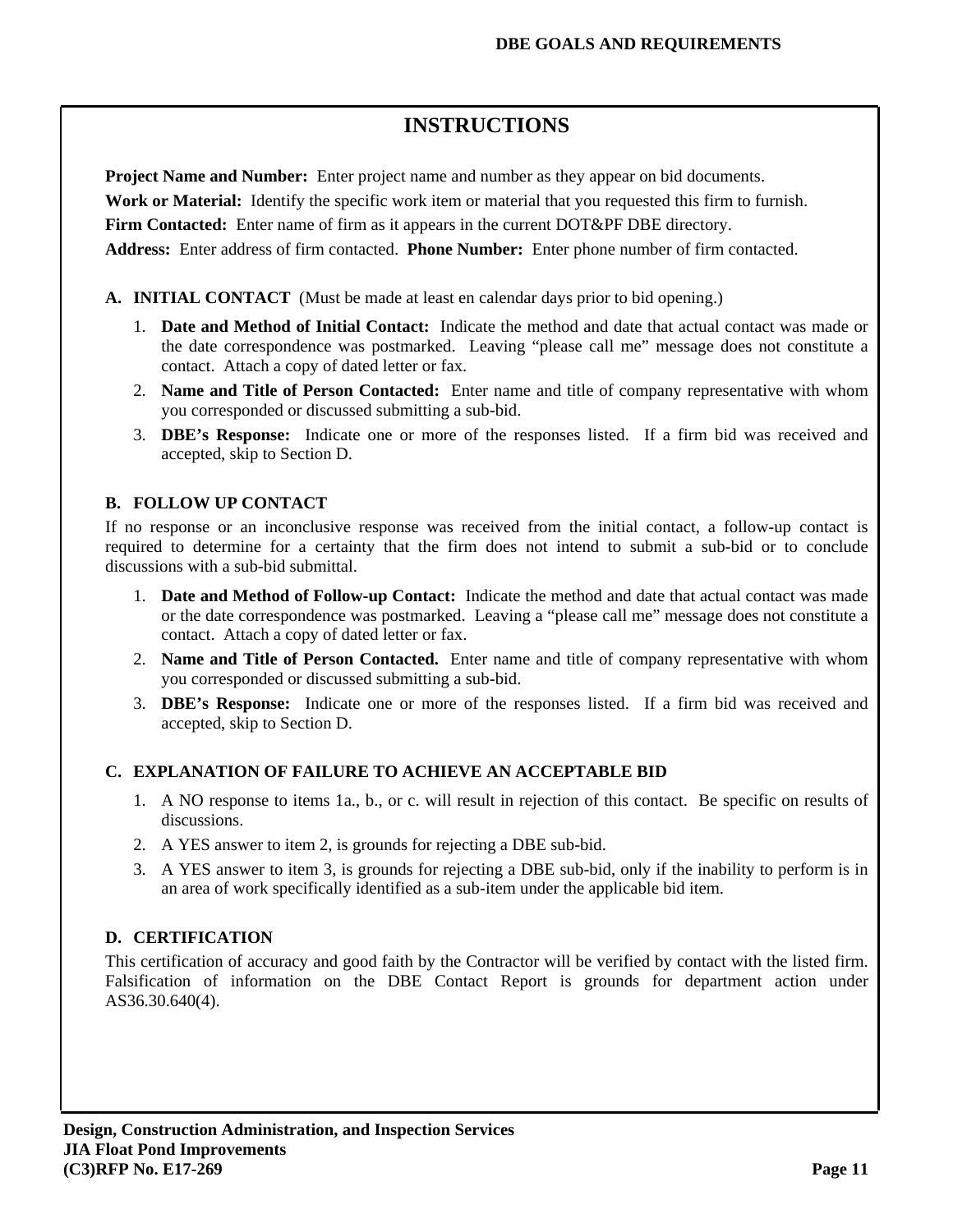

## **SUMMARY OF GOOD FAITH EFFORT DOCUMENTATION**

Federal-Aid Contracts

ENGINEERING DEPARTMENT

Project Name: Design, Construction Administration, and Inspection Services for Juneau International Airport Float Pond Improvements

Project No: (C3) RFP E17-269

Contractor:

List **all** items considered for DBE utilization.

| a.                               | $\mathbf{b}$ .                     | c.                      | d.                      | e.                |
|----------------------------------|------------------------------------|-------------------------|-------------------------|-------------------|
| <b>MATERIAL OR SPECIFIC ITEM</b> | <b>ACCEPTABLE DBE</b>              | <b>NO. OF DBEs</b>      | <b>NO. OF DBEs THAT</b> | <b>NO. OF DBE</b> |
| OF WORK (SPECIFY PAY ITEM)       | <b>QUOTE RECEIVED</b> <sup>1</sup> | <b>CONTACTED IN DBE</b> | RESPONDED <sup>2</sup>  | <b>QUOTES</b>     |
|                                  |                                    | <b>DIRECTORY</b>        |                         | <b>RECEIVED</b>   |
| 1.                               |                                    |                         |                         |                   |
| 2.                               |                                    |                         |                         |                   |
| 3.                               |                                    |                         |                         |                   |
| 4.                               |                                    |                         |                         |                   |
| 5.                               |                                    |                         |                         |                   |
| 6.                               |                                    |                         |                         |                   |
| 7.                               |                                    |                         |                         |                   |
| 8.                               |                                    |                         |                         |                   |

LIST ADDITIONAL ITEMS ON REVERSE SIDE

<sup>1</sup> Check if acceptable DBE quote was received (if so, skip c, d, and e)

2 Attach completed Contact Reports

**Design, Construction Administration, and Inspection Services for JIA Float Pond Improvements Contract No. E17-269 Page 12**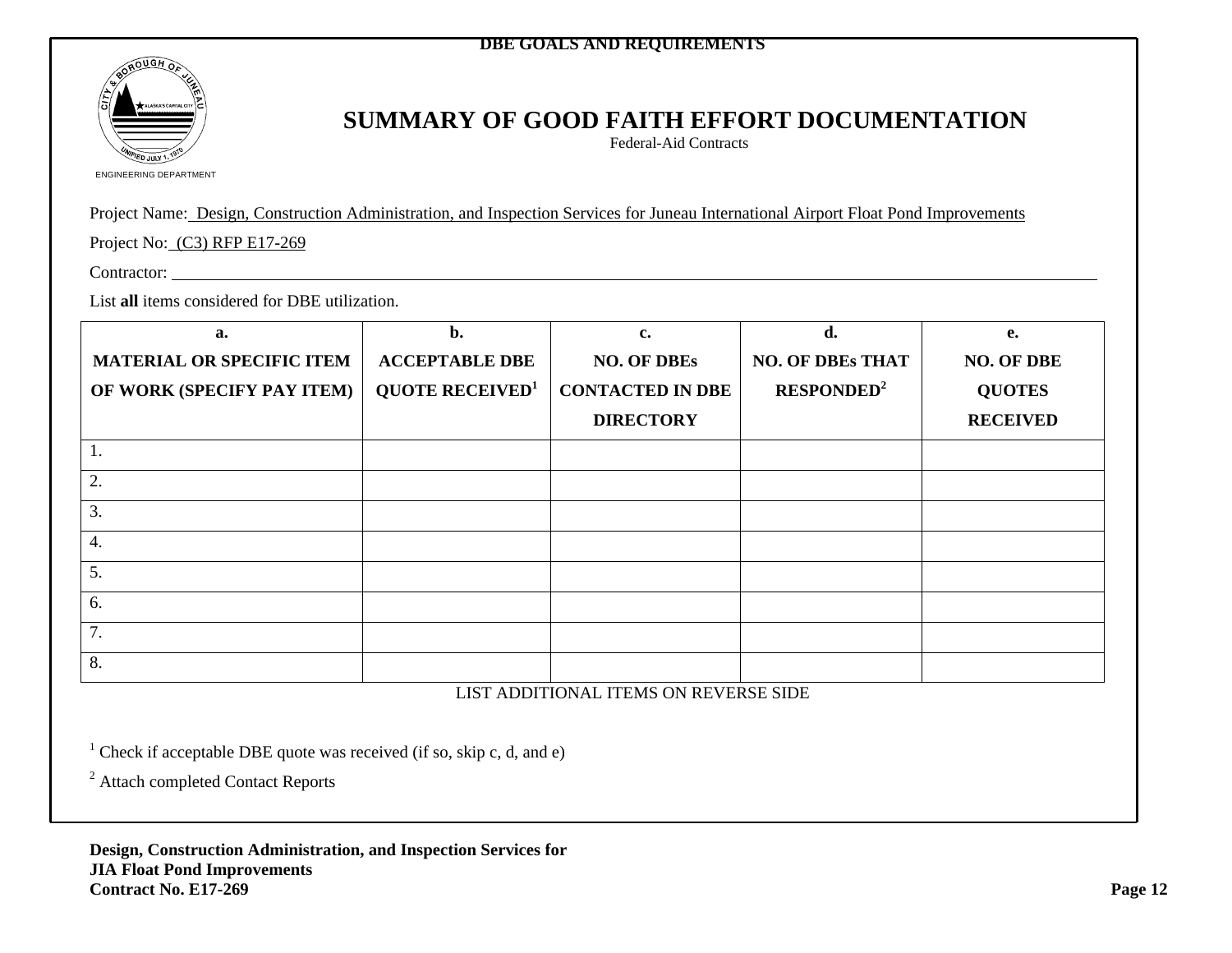| 9.                | <b>NO. OF DBEs THAT</b><br><b>NO. OF DBE</b><br><b>RESPONDED<sup>2</sup></b><br><b>QUOTES</b><br><b>RECEIVED</b> |
|-------------------|------------------------------------------------------------------------------------------------------------------|
| 10.<br>11.<br>12. |                                                                                                                  |
|                   |                                                                                                                  |
|                   |                                                                                                                  |
| 13.               |                                                                                                                  |
| 14.<br>15.        |                                                                                                                  |
|                   |                                                                                                                  |
|                   |                                                                                                                  |
|                   |                                                                                                                  |
|                   |                                                                                                                  |
|                   |                                                                                                                  |